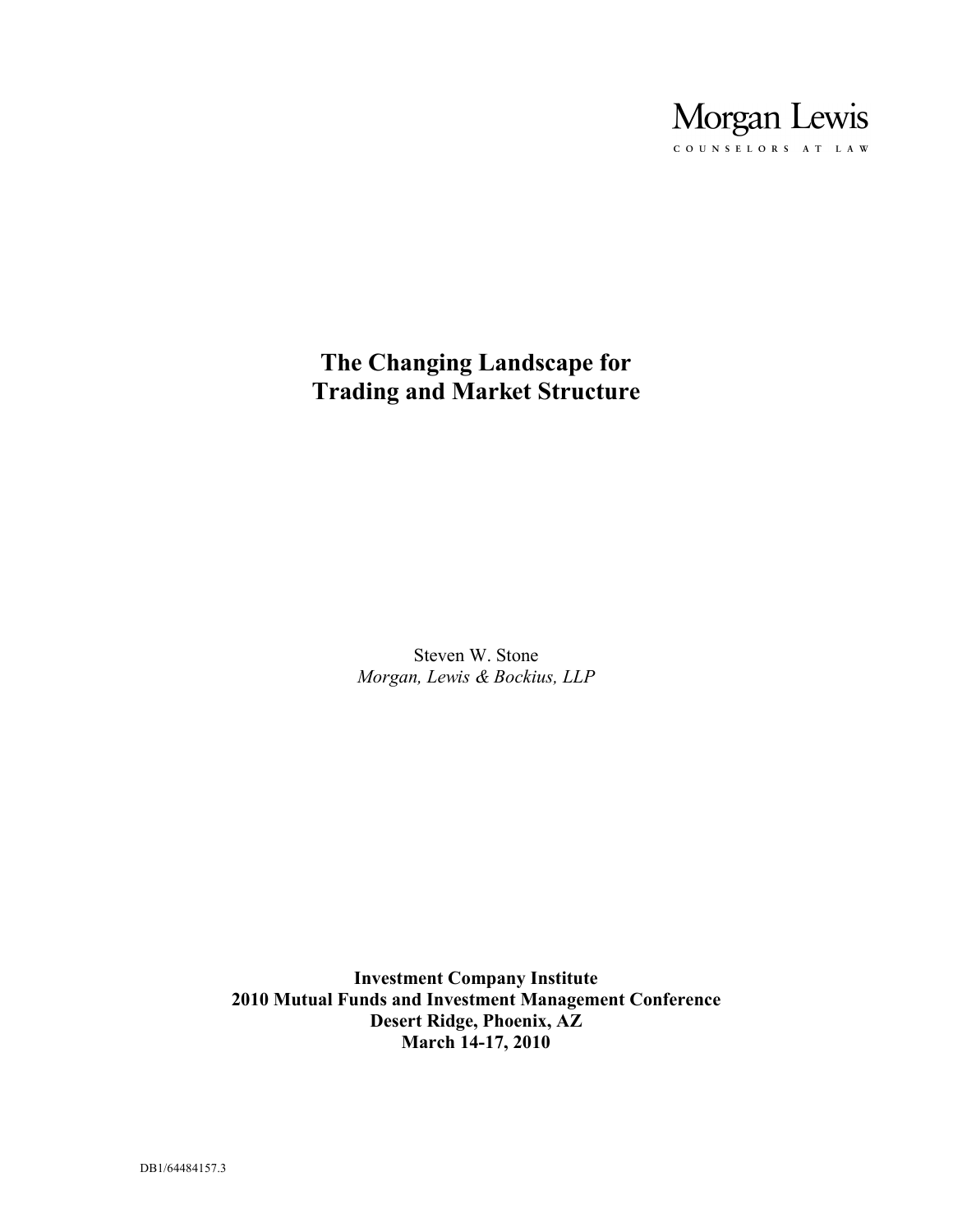

# **The Changing Landscape for Trading and Market Structure**

By Steven W. Stone\* Morgan, Lewis & Bockius LLP

#### I. **OVERVIEW**

A. The past few years have witnessed unprecedented changes in the landscape for trading and in the structure and operation of our capital markets – affecting both buyside and sellside participants. These changes include the evolution of new categories of sellside participants, including proprietary trading firms and hedge funds, and the morphing of buyside firms into sellside firms (and visa versa).

B. These changes also include the emergence of a new regulatory scheme in Europe through the European Union's Markets in Financial Instruments Directive (or MiFID), which gradually is being implemented in various constituent countries of the European Union and created a new paradigm for best execution that, in general, treats buyside and sellside firms alike and yet differentiates between firms that merely transmit orders for execution from firms that execute orders, including by selecting among venues.

C. The changes, plus the recent dislocations in the capital markets, have prompted the SEC to launch a public reassessment of how our equity capital markets function and ought to be regulated given the SEC's often conflicting mandates under the Securities Exchange Act of 1934 ("Exchange Act"). This effort is reflected in the SEC's ambitious Concept Release, discussed below, which spans a wide array of current market structure issues, including high frequency trading, order routing, market data linkages, and undisplayed or "dark" liquidity.

D. The SEC has also taken concrete action recently in a number of areas touching on market structure and operation, including pending proposals dealing with flash orders, nonpublic trading interest (including dark pools of liquidity), and risk management controls for broker-dealers giving "naked" market access to customers, as well as amendments to Regulation SHO that impose a short sale-related circuit breaker that, if triggered, will impose a restriction on the prices at which securities may be sold short. While these actions directly impact sellside market participants, they invariably impact buyside participants like investment advisers, including in how they seek best execution in this changing landscape of trading and market structure.

 $\overline{a}$ \* Steven W. Stone is a partner in the Washington, DC office of Morgan, Lewis & Bockius LLP. Copyright © 2010 Morgan, Lewis & Bockius LLP. All rights reserved.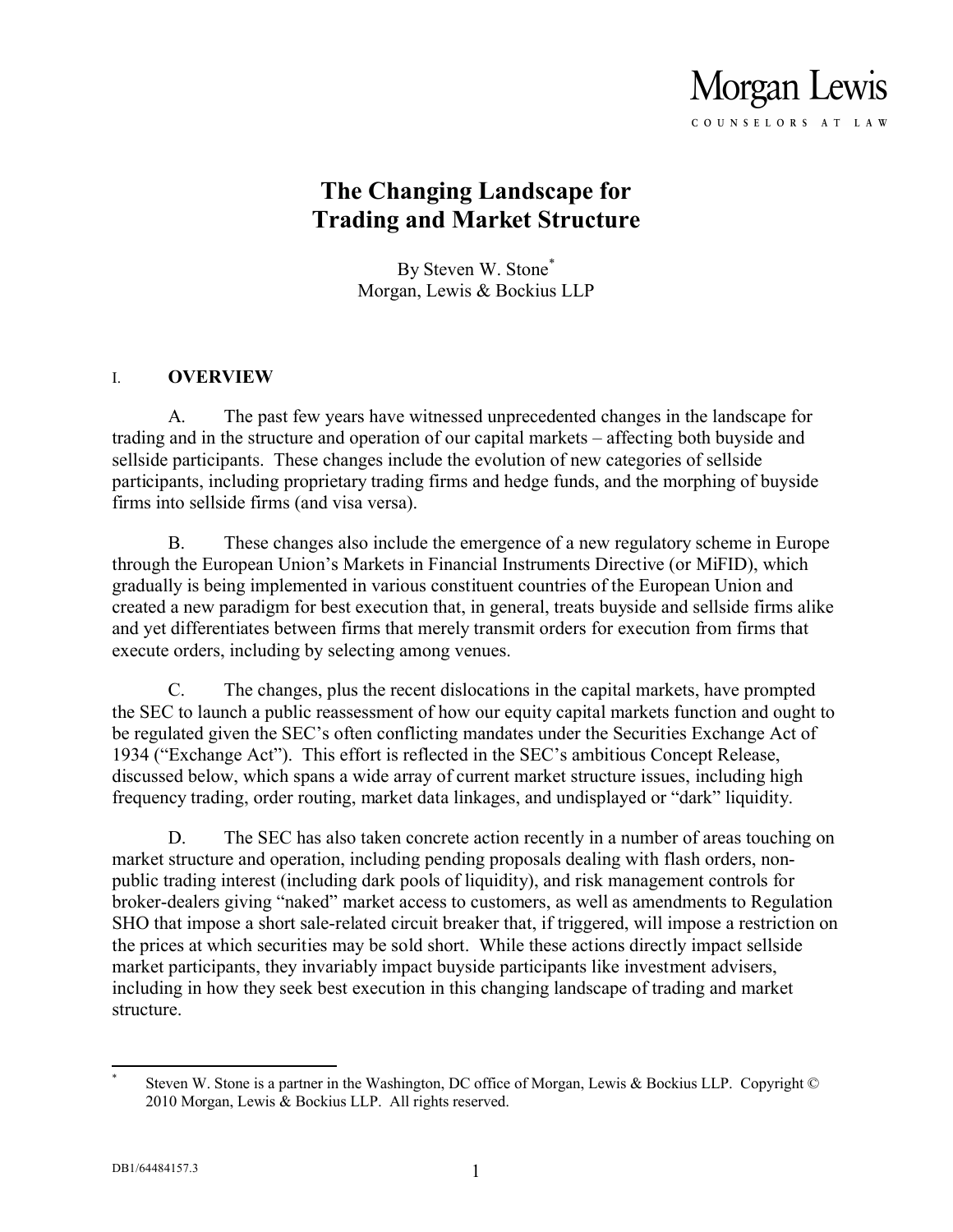#### II. **BEST EXECUTION FOR INVESTMENT ADVISERS**

A. The Fiduciary Duty to Seek Best Execution. As the landscape for trading has changed in recent years, the trading practices of investment advisers also have changed to adapt. Trading and best execution decisions for advisers pose complex issues, including the choice of broker-dealers to execute trades, venues for execution, information leakage, efforts to gauge transaction costs and conflicts issues that cloud the analysis of best execution and related judgments.

B. Investment Advisers as Fiduciaries. By way of background, neither the Investment Company Act of 1940, as amended ("Investment Company Act") nor the Investment Advisers Act of 1940, as amended (the "Advisers Act") expressly delineate the fiduciary duties of registered investment advisers.<sup>1</sup> However, the U.S. Supreme Court has held that investment advisers are fiduciaries who have an affirmative duty to act in utmost good faith and provide full and fair disclosure of all material facts.<sup>2</sup>

C. The Duty to Seek Best Execution. Under common law, two of the primary duties owed by a fiduciary are the duty of care and the duty of loyalty. As a fiduciary, an investment adviser has the duty to perform its activities in a competent manner.<sup>3</sup> Principles of agency law provide that, unless otherwise agreed, an investment adviser must act solely for the benefit of the client in all matters connected with the relationship.<sup>4</sup> A specific duty flowing from an adviser's duties of care and loyalty is the duty to seek best execution of client transactions.<sup>5</sup> An investment adviser must seek to execute securities transactions for its clients in such a manner that the client's total cost or proceeds in each transaction – to the extent ascertainable – is the most favorable under the circumstances. In seeking to achieve best execution, the determinative factor is not the lowest possible commission cost but whether the transaction represents the best qualitative execution for the account under the circumstances. Accordingly, an investment

 $\overline{a}$ 1 *SEC v. Capital Gains Research Bureau, Inc*., 375 U.S. 180, 194 (1963) (citations omitted) ("Capital Gains"). As a general rule, the nature of an investment adviser's fiduciary duties is determined by reference to principles of common law applicable to fiduciaries. Frankel, *The Regulation of Advisers – Mutual Funds and Investment Advisers* at §14.01 (2002 Supp.) ("Frankel"). *See also* Investment Advisers Act Release No. 40 (Jan. 5, 1945) ("It is clear, however, that investment advisers, in addition to complying with the federal law, are subject to whatever restrictions or requirements the common law or statutes of the particular state impose with respect to dealings between persons in a fiduciary relationship."). The extent of an investment adviser's duties, like the duties of other fiduciaries, depends on the expertise they represent themselves to have, their control over clients' assets and investment decisions, and the degree of clients' reliance on the advisers. *See* Frankel at § 13.01[A].

<sup>2</sup> *Capital Gains*: *Transamerica Mortgage Advisers v. Lewis*, 444 U.S. 11, 17 (1979).

<sup>&</sup>lt;sup>3</sup> The duty of care requires a fiduciary to make decisions "only after paying attention, getting the relevant information, and deliberating. This is the basis for the fiduciary duty of care." Frankel at 13-7.

<sup>4</sup> *See* Section 387 of the Restatement of Agency (Second) (1958) (the "Restatement").

<sup>5</sup> *See, e.g., Disclosure by Investment Advisers Regarding Soft Dollar Practices*, Investment Advisers Act Release No. 1469 (Feb. 14, 1995) (an investment adviser has a "fundamental obligation under the Advisers Act (and state law) to act in the best interest of its clients. This duty requires the adviser to obtain best execution of client transactions."); see also *Commission Guidance Regarding the Duties and Responsibilities of Investment Company Boards of Directors with Respect to Investment Adviser Portfolio Trading Practices.,* Investment Company Act Release No. IC-28345 (July 30, 2008) (the "Proposed 2008 Guidance").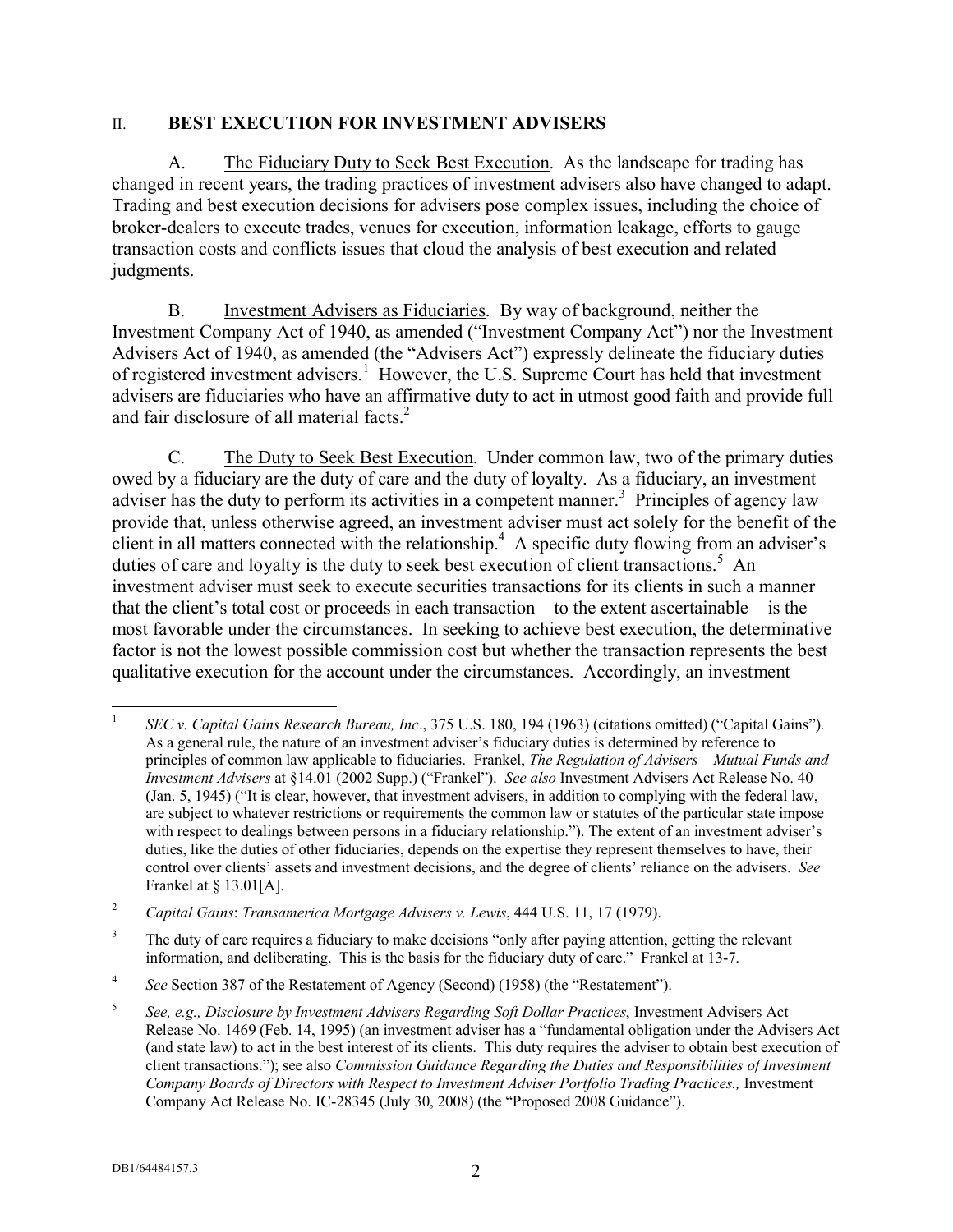adviser may take into account the full range and quality of a broker's services in selecting broker-dealers including, among other things, the value of research provided as well as execution capability, commission rate, financial responsibility, and responsiveness to the adviser, as well as other factors<sup>6</sup>

D. The Duty of Loyalty – Conflicts of Interest and Disclosure. Inextricably related to the duty of loyalty is that, unless the client otherwise agrees, an investment adviser may not act for persons whose interests conflict with those of the adviser's client or deal with the client as an adverse party in a transaction connected with the adviser's relationship with the client.<sup>7</sup> However, under common law agency principles, an investment adviser is permitted to modify its duty of loyalty through clear disclosure and informed consent. In other words, an adviser can engage in a transaction even when the adviser is faced with a potential or actual conflict of interest, provided that the adviser informs its client in advance and obtains the client's consent.<sup>8</sup> Registered investment advisers, of course, are subject to certain provisions governing specific conflicts of interest that disclosure and consent do not completely resolve, *e.g.*, Section 10(f), Section 17(a) of the Investment Company Act.

E. Best Execution – Brokers and Advisers. All broker-dealers and investment advisers have a legal duty to seek the best execution of their customers' and clients' securities transactions. The general duty to seek best execution for both broker-dealers and investment advisers derives from common law agency principles and fiduciary obligations.<sup>9</sup> Over the years, the best execution obligations for both broker-dealers and investment advisers have developed into multi-element analyses, but some of the elements differ between the two types of entities. For example, a broker-dealer's best execution obligation largely focuses on the price at which the client's order is executed in the marketplace, without considering the amount of commission that the broker-dealer charges.<sup>10</sup> On the other hand, an investment adviser's best execution obligation focuses on the client's total transaction cost, including the commission that the client pays the broker-dealer executing the transaction.

1. Broker-Dealers. In addition to the common law and fiduciary principles, the duty of best execution for broker-dealers has been addressed in SEC releases,  $\frac{11}{11}$  judicial

<sup>6</sup> Exchange Act Release No. 23170 (Apr. 23, 1986) ("1986 Release").

<sup>7</sup> *See* Restatement Sections 389 and 394.

<sup>8</sup> *See, e.g.*, Restatement Sections 390 and 394. "One employed as agent violates no fiduciary duty to the principal by acting for another party to the transaction if he makes full disclosure of all relevant facts which he knows or should know, or if the principal otherwise knows of them and acquiesces in the agent's conduct.... The agent's disclosure must include not only the fact that he is acting on behalf of another party, but also all facts which are relevant in enabling the principal to make an intelligent determination." Comment b to Restatement Section 392; see also Comment a to Restatement Section 390. *See also* Frankel at § 13.01[B][1] ("the rules of the common law are mostly default rules, which [clients] can waive upon disclosure").

<sup>9</sup> *See, e.g.*, *Hall v. Paine*, 224 Mass. 62 (1916); *see also* Restatement Section 424.

<sup>&</sup>lt;sup>10</sup> The reasonability of commissions or other charges imposed by broker-dealers are governed primarily under self-regulatory organization rules relating to fair prices for services and, in some circumstances, suitability.

<sup>&</sup>lt;sup>11</sup> *See, e.g.*, Securities Exchange Act Release Nos. 49325 (Feb. 26, 2004) ("Regulation NMS Proposing Release") and 43590 (Nov. 17, 2000) ("Execution Quality Release"), and 37619A (Sept. 6, 1996) ("Order Handling Rules Release").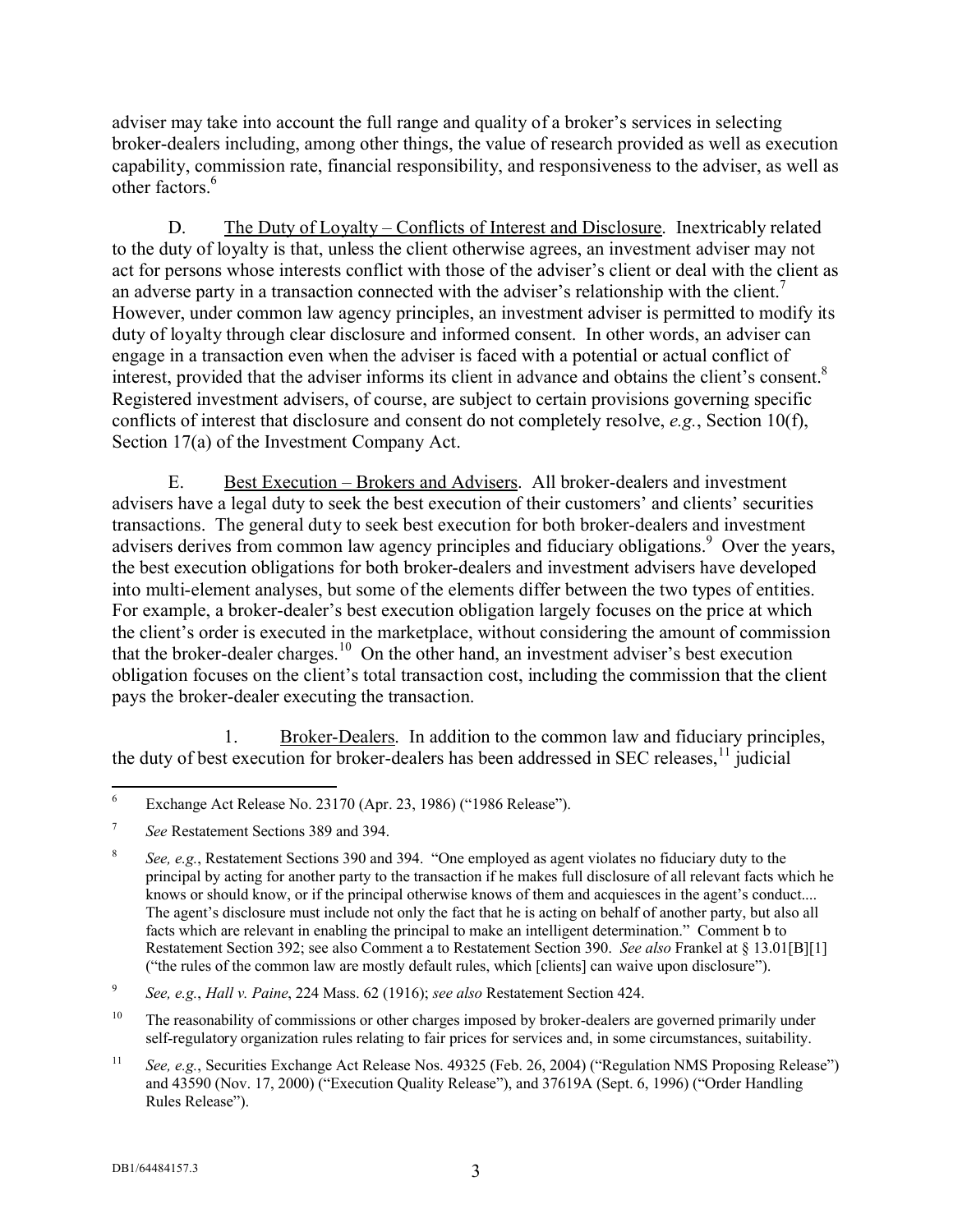opinions,<sup>12</sup> and self-regulatory organization ("SRO") rules.<sup>13</sup> As noted above, commissions are generally not included in the determination of whether a broker-dealer is achieving best execution. However, broker-dealers are subject to separate legal restrictions on the amount of commission that they may charge.

### 2. Broker-Dealers' Duty of Best Execution.

a. As a general matter, the duty of best execution requires a brokerdealer to seek the most advantageous terms for its customers' orders reasonably available under the circumstances. However, the SEC has recognized that obtaining best execution does not simply mean obtaining the best price or the fastest execution. The SEC has stated that factors other than price and speed may be relevant to best execution, including (1) the size of the order; (2) the trading characteristics of the security involved; (3) the availability of accurate information affecting choices as to the most favorable market center for execution and the availability of technological aids to process such information; and (4) the cost and difficulty associated with achieving an execution in a particular market center.<sup>14</sup>

b. The determination of whether a broker-dealer is satisfying its best execution obligation does not necessarily require an order-by-order evaluation. In fact, the SEC has recognized that it could be impractical for a broker-dealer that handles a large volume of orders to make execution decisions on each individual order.<sup>15</sup> Accordingly, the SEC has stated that automated routing or execution of customer orders is not necessarily inconsistent with best execution.<sup>16</sup> However, when a broker-dealer does not make execution decisions on an order-byorder basis, the broker-dealer must carry out a regular and rigorous review of the quality of market centers to evaluate its best execution practices, including the determination of the markets to which it routes customer order flow.<sup>17</sup> In conducting that review, the broker-dealer must consider whether different markets may be more suitable for different types of orders or particular securities.<sup>18</sup> In addition, broker-dealers must periodically examine their best execution

 $12$ <sup>12</sup> *See, e.g.*, Newton v. Merrill Lynch, 135 F.3d 266 (3rd Cir. 1998).

<sup>13</sup> *See, e.g.*, NASD Rule 2320 (providing that broker-dealers must use reasonable diligence to ascertain the best market for a security, and buy or sell the security in such market so that the resulting price to the customer is as favorable as possible under prevailing market conditions); *see also* NYSE Rules 123A.41 and 123A.42 (providing that broker-dealers handling market and limit orders must use due diligence to execute the orders at the best price or prices available on the exchange).

<sup>14</sup> *See* Regulation NMS Proposing Release, Execution Quality Release.

<sup>15</sup> *See* Exchange Act Release No. 36130 (Sept. 29, 1995); *see also* Order Handling Rules Release.

<sup>16</sup> Order Handling Rules Release.

 $17$  *Id.* 

<sup>&</sup>lt;sup>18</sup> *Id.; see also* NASD Notice to Members 01-22 (Apr. 2001) (stating that "[t]he focus of the [regular and rigorous review] analysis is to determine whether any 'material' differences in execution quality exist and, if so, to modify the firm's routing arrangements or justify why it is not modifying its routing arrangements. This analysis must compare the quality of the executions the firm is obtaining via current order routing and execution arrangements (including the internalization of order flow) to the quality of the executions that the firm could obtain from competing markets and market centers. Accordingly, a broker/dealer must evaluate whether opportunities exist for obtaining improved executions of customer orders.").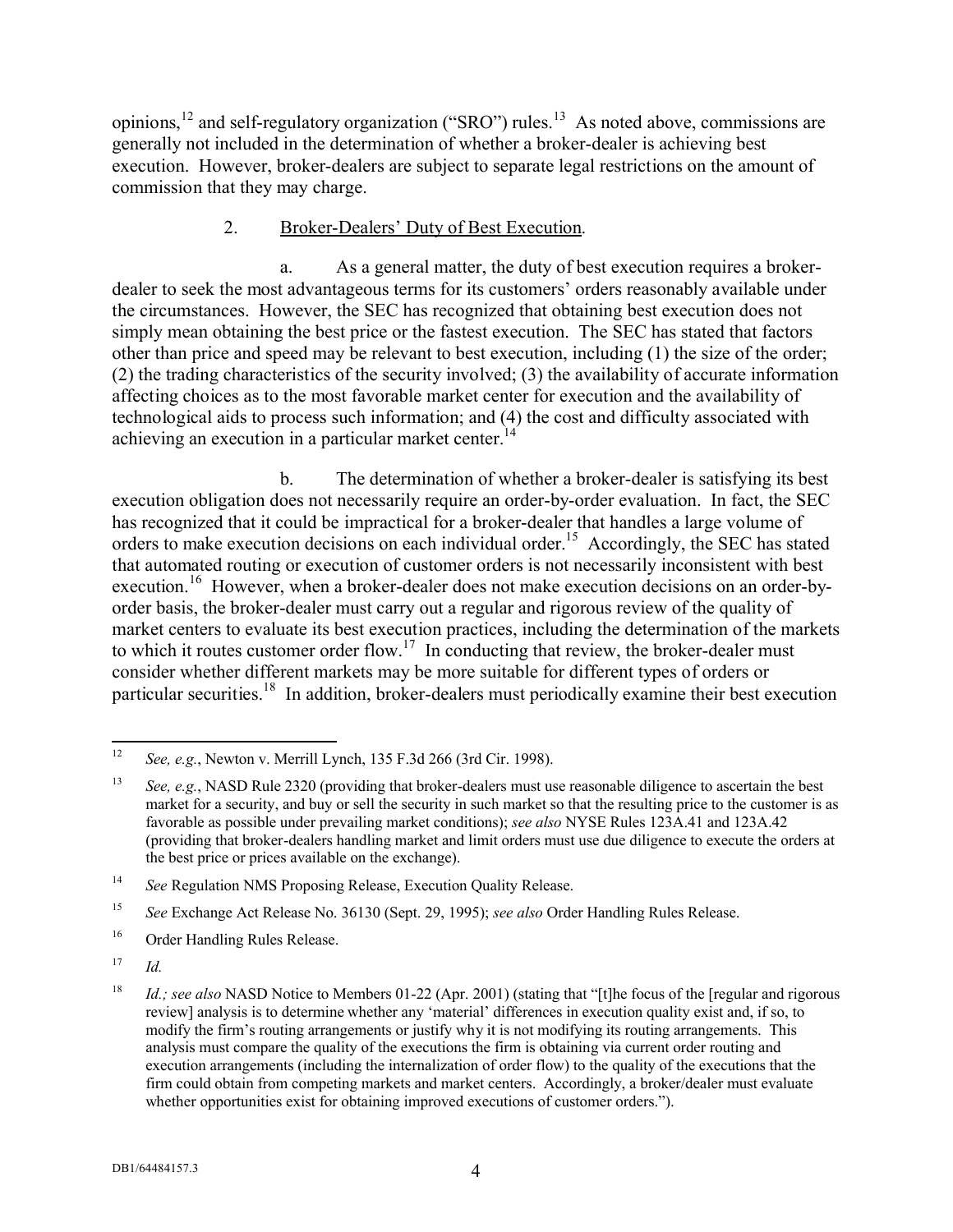practices in light of market and technology changes and modify those practices if necessary to enable their clients to obtain the best reasonably available prices.<sup>19</sup>

#### 3. Investment Advisers.

a. An investment adviser's duty to seek best execution involves seeking the best total transaction cost for its clients, including commissions under the circumstances. More specifically, the SEC stated in a 1986 interpretive release that an investment adviser "must execute securities transactions for clients in such a manner that the client's total cost or proceeds in each transaction is the most favorable under the circumstances."<sup>20</sup> However, the SEC has also stated that the amount of the transaction cost is not the sole determinative factor and that an investment adviser should consider the full range and quality of a broker-dealer's services, including, among other things, execution capability, the value of research provided, commission rates, and responsiveness to the investment adviser.<sup>21</sup>

b. As part of its duty of best execution, an investment adviser must periodically and systematically evaluate the execution performance of all broker-dealers executing the adviser's transactions.<sup>22</sup> The SEC has held that an investment adviser must periodically review the quality of execution of its client's transactions even when the client has an existing relationship with the executing broker-dealer that predates the customer's relationship with the investment adviser.<sup>23</sup> Moreover, while the SEC expressly permits brokerdealers to determine their satisfaction of best execution obligations based on an overall review of execution quality, the SEC staff has implicitly endorsed the notion that both the Investment Company Act and the Advisers Act may require an investment adviser to analyze its execution quality on individual transactions under certain circumstances.<sup>24</sup>

c. An adviser's specific duty to seek best execution varies with individual client trading arrangements because the concept of best execution is, as noted above, circumstantial. Some clients limit their adviser's choice of broker-dealers or the trading arrangements for their accounts. For example, in directed brokerage or commission recapture arrangements, a client directs an investment adviser to use a specific broker-dealer to execute some or all transactions for an advised account. Under these arrangements, known as "directed

<sup>19</sup> <sup>19</sup> *Newton*, 135 F.3d at 271; *see also* Order Handling Rules Release.

<sup>20</sup> 1986 Release & Proposed 2008 Guidance; *see In the Matter of Jamison, Eaton & Wood*, Investment Advisers Act Release No. 2129 (May 15, 2003) ("Jamison"); *In the Matter of Renberg Capital Management, Inc.*, Investment Advisers Act Release No. 2064 (Oct. 1, 2002); *In the Matter of Portfolio Advisory Services, LLC*, Investment Advisers Act Release No. 2038 (June 20, 2002); *see also In the Matter of Kidder, Peabody & Co., Inc.*, Investment Advisers Act Release No. 232 (Oct. 16, 1968); Rule 206(3)-2(c) under the Advisers Act (recognizing an investment adviser's duty to seek best execution of its customers' transactions).

<sup>21</sup> 1986 Release; *Jamison*.

<sup>22</sup> 1986 Release; *Jamison; In the Matter of Portfolio Advisory Services*.

<sup>23</sup> *Jamison*.

<sup>24</sup> *See SMC Capital Inc.*, SEC No-Action Letter (pub. avail. Sept 5, 1995) ("SMC Capital") (granting no-action relief under Section 206, Section 17(d) and Rule 17d-1 to an investment adviser's order aggregation arrangement where the adviser agreed not to aggregate transactions unless it believed that the aggregation was consistent with its duty to seek best execution).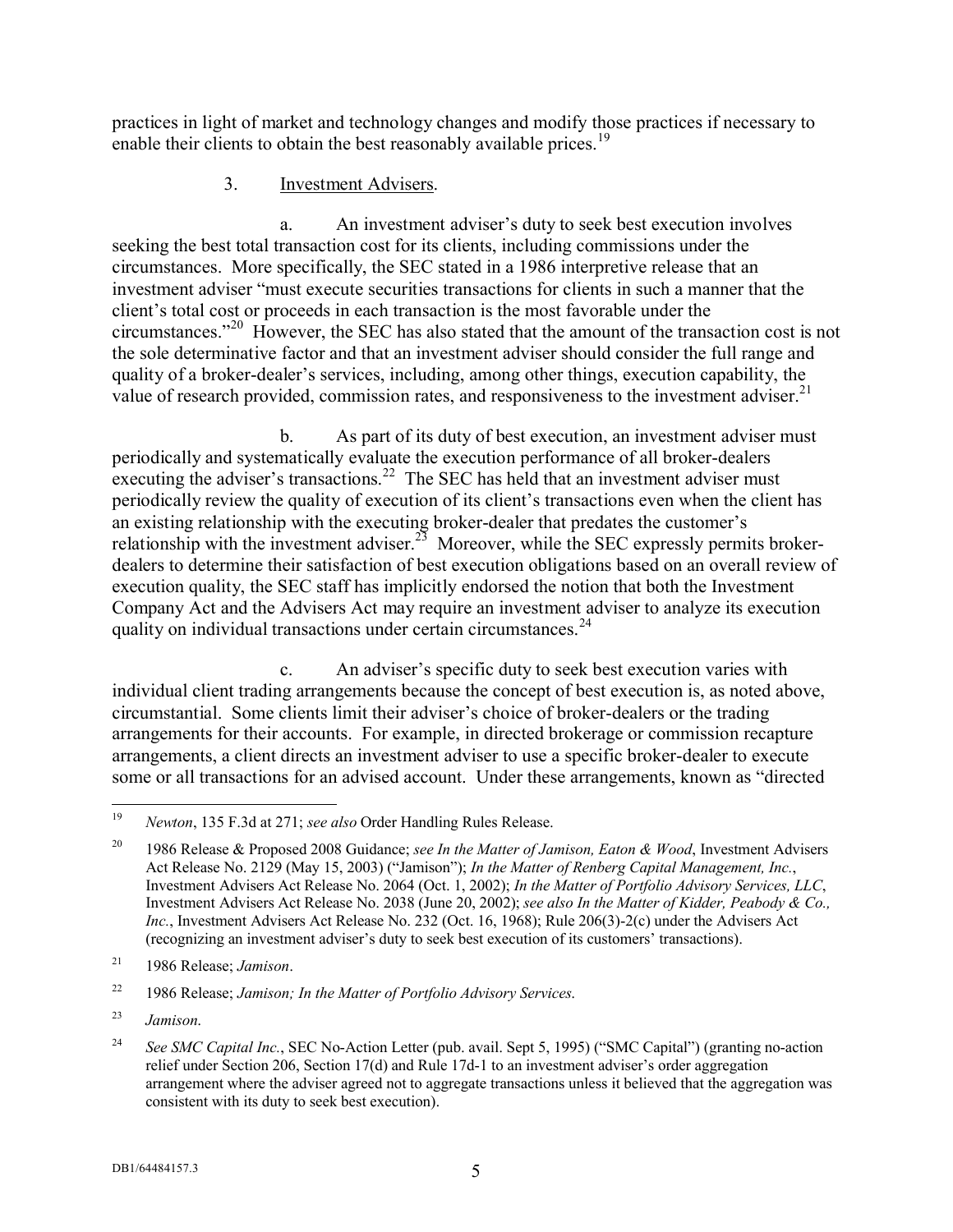brokerage arrangements," an investment adviser's duty of best execution is substantially reduced, if not completely obviated, because the adviser's discretion to choose the executing broker-dealer is greatly curtailed, if not eliminated.<sup>25</sup>

F. Proposed Guidance to Fund Boards. In August 2008, the SEC proposed guidance to mutual fund boards for fulfilling their oversight and monitoring responsibilities for advisers' best execution obligations and the conflicts that arise with the use of soft dollar arrangements in particular under Exchange Act Section 28(e) (discussed below).<sup>26</sup> The Proposed 2008 Guidance, which is still pending, claims it would not impose any new requirements on fund directors, but rather seeks to provide directors with a flexible framework to evaluate the adviser's best execution obligations. However, the Proposed 2008 Guidance has been controversial in the level of detailed scrutiny proposed to be expected of directors. Specifically, the Proposed 2008 Guidance suggests that fund directors ascertain how a fund adviser:

- 1. Makes trading decisions;
- 2. Selects broker-dealers;

3. Determines best execution and evaluates execution quality (including how best execution may be affected by the use of alternative trading systems);

4. Negotiates and evaluates commission rates and how transaction costs are measured generally;

- 5. Evaluates and compares the execution of "execution only" trades;
- 6. Evaluates the performance of traders and broker-dealers;
- 7. Oversees and monitors sub-adviser activities;
- 8. Conducts portfolio transactions with affiliates;
- 9. Trades fixed income securities;

10. Evaluates trade execution quality with for fixed income and other instruments traded on a principal basis; and

11. Conducts and monitors international trades.

<sup>25</sup> *Jamison* (finding that an investment adviser owed a duty of best execution to a client who executed through a broker-dealer with which it had a previously-established relationship, where the client had not executed a separate writing specifically directing the use of that broker-dealer)

<sup>26</sup> *Commission Guidance Regarding the Duties and Responsibilities of Investment Company Boards of Directors with Respect to Investment Adviser Portfolio Trading Practices.,* Investment Company Act Release No. IC-28345 (July 30, 2008) (the "Proposed 2008 Guidance").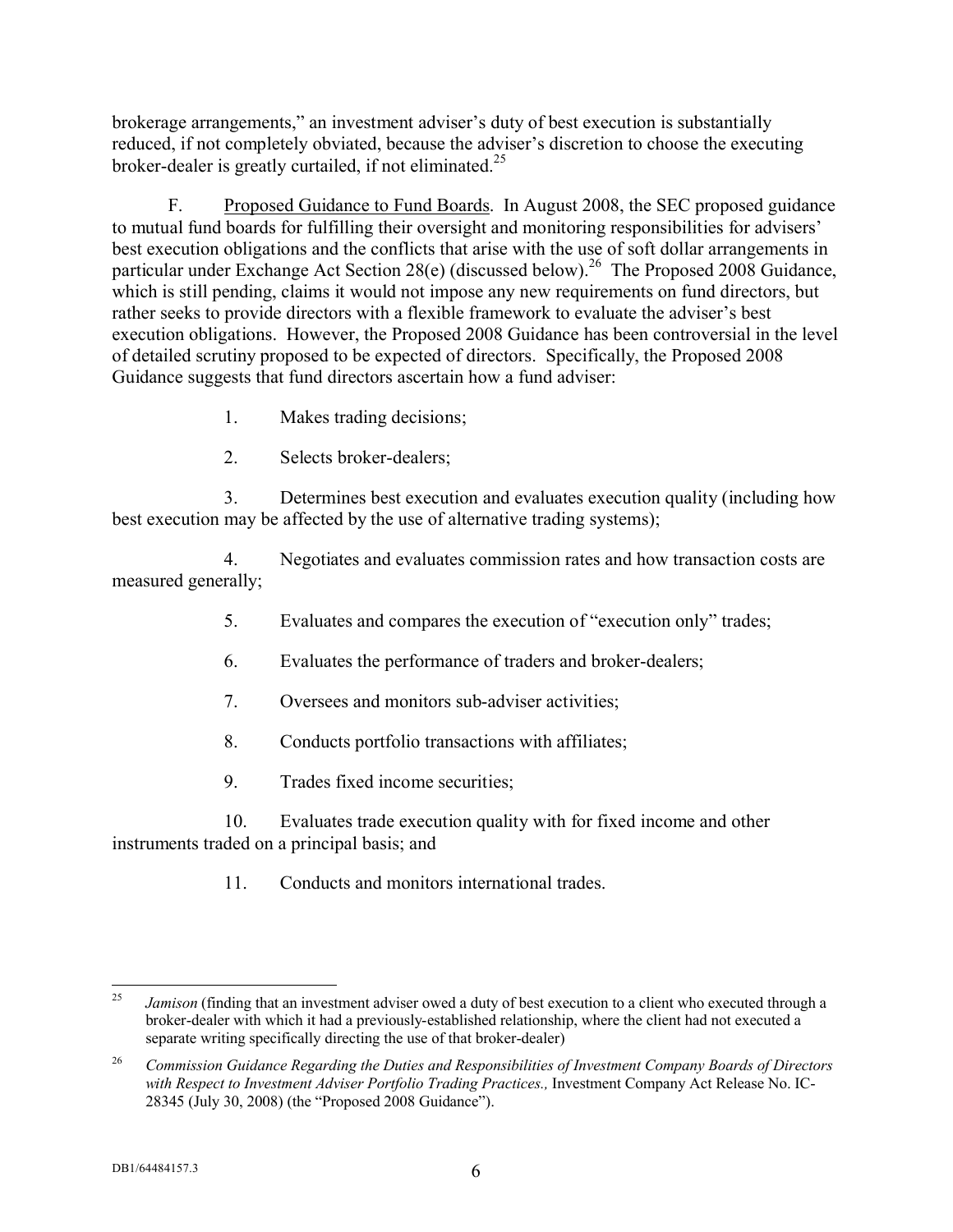#### III. **SEC CONCEPT RELEASE ON EQUITY MARKET STRUCTURE**

#### A. Overview.

1. While trading issues from buyside and sellside perspectives tend to be viewed and analyzed in different but related ways as reflected in the discussion above, one of the developments having the greatest potential impact on investment advisers and their buyside activities is the prospect of change in the structure and regulation of the equity markets and their participants. In perhaps its broadest conceptual stroke since the SEC's 1994 "Market 2000" Report, $^{27}$  on January 13, 2010, the SEC published a release based on the SEC staff's broad review of changes in the current equity market structure and the policy and regulatory implications. 28

2. The purpose of the Concept Release was to communicate the manner in which the SEC is seeking to comprehensively evaluate equity market structure performance in recent years and assess whether market structure rules have kept pace with economic conditions, changes in trading technology and practices. The Concept Release spans a wide array of current market structure issues, including high frequency trading, order routing, market data linkages, and undisplayed, or "dark" liquidity. Public comments are due April 21, 2010.

3. The SEC's current review of equity market structure, while conceptual in focus, has already prompted several rulemaking proposals, including:

a. Flash Orders. One proposal would eliminate the exception for flash orders from Exchange Act quoting requirements.<sup>29</sup>

b. Non-Public Trading Interest. Another would address certain practices associated with non-public trading interest, including dark pools of liquidity.<sup>30</sup>

c. Naked Access. On the same day the SEC issued the Concept Release, the SEC proposed a rule to address the risk management controls of broker-dealers with market access.

d. Amendments to Reg SHO. One month later, on February 26, 2010, the SEC adopted amendments to Regulation SHO to impose a short sale-related circuit

<sup>27</sup> <sup>27</sup> SEC Division of Market Regulation, *Market 2000: An Examination of Current Equity Market Developments* (1994).

<sup>28</sup> *See* SEC, *Concept Release on Equity Market Structure,* Exchange Act Release No. 61358 (January 2010) the "Concept Release").

<sup>29</sup> Exchange Act Release No. 60684 (September 18, 2009), 74 FR 48632 (September 23, 2009) ("Flash Order Release").

<sup>&</sup>lt;sup>30</sup> Exchange Act Release No. 60997 (November 13, 2009), 74 FR 61208 (November 23, 2009) ("Non-Public Trading Interest Release").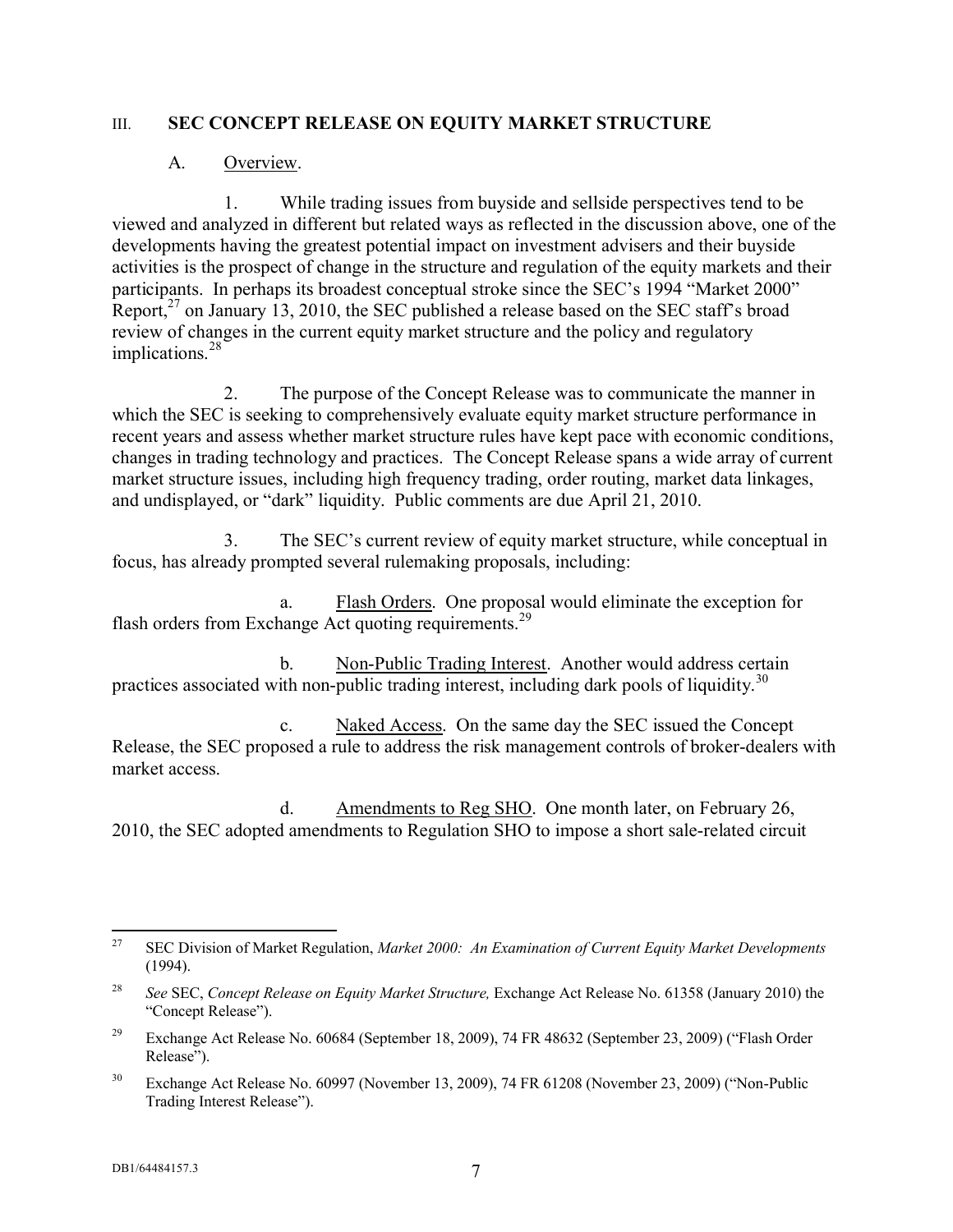breaker that, if triggered, will impose a restriction on the prices at which securities may be sold short. 31

## B. Framework and Goals Established by the Exchange Act.

1. Five Objectives. Exchange Act Section 11A provides the framework for the SEC's approach to market structure regulation and directs the SEC to facilitate the establishment of a national market system in accordance with certain findings and five specific (though occasionally conflicting) objectives.

a. Economically efficient execution of securities transactions;

b. Fair competition among brokers and dealers, among exchange markets, and between exchange markets and markets other than exchange markets;

c. The availability to brokers, dealers, and investors of information on quotations and transactions in securities;

d. The practicability of brokers executing investors' orders in the best market; and

e. An opportunity, consistent with efficiency and best execution, for investors' orders to be executed without the involvement of a dealer.

2. As the SEC noted in the Concept Release, the five objectives in Section 11A can, "at times, be difficult to reconcile," and the SEC's aim has been to balance various considerations.

a. For example, the objective of maximizing order interaction to match investor orders may conflict with the objective of promoting market competition, which can lead to fragmentation in order flow for a stock that, in turn, inhibits order interaction.

b. Competition among trading venues to provide specialized services for investors also can "lead to practices that may detract from public price transparency" while "mandating the consolidation of order flow" would inhibit competition.

C. Request for Comments. The bulk of the Concept Release asks for industry and public comment on a broad array of issues, including the following, which are extracted from the Concept Release:

1. Fungibility of Securities with Other Products. "Comment is requested, however, on the extent to which the issues identified in this release are intertwined with other markets. For example, market participants may look to alternative instruments if they believe the equity markets are not optimal for their trading objectives. Should the SEC consider the extent to which instruments substitute for one another in evaluating equity market structure?"

 $31$ Exchange Act Release No. 61595 (February 26, 2010).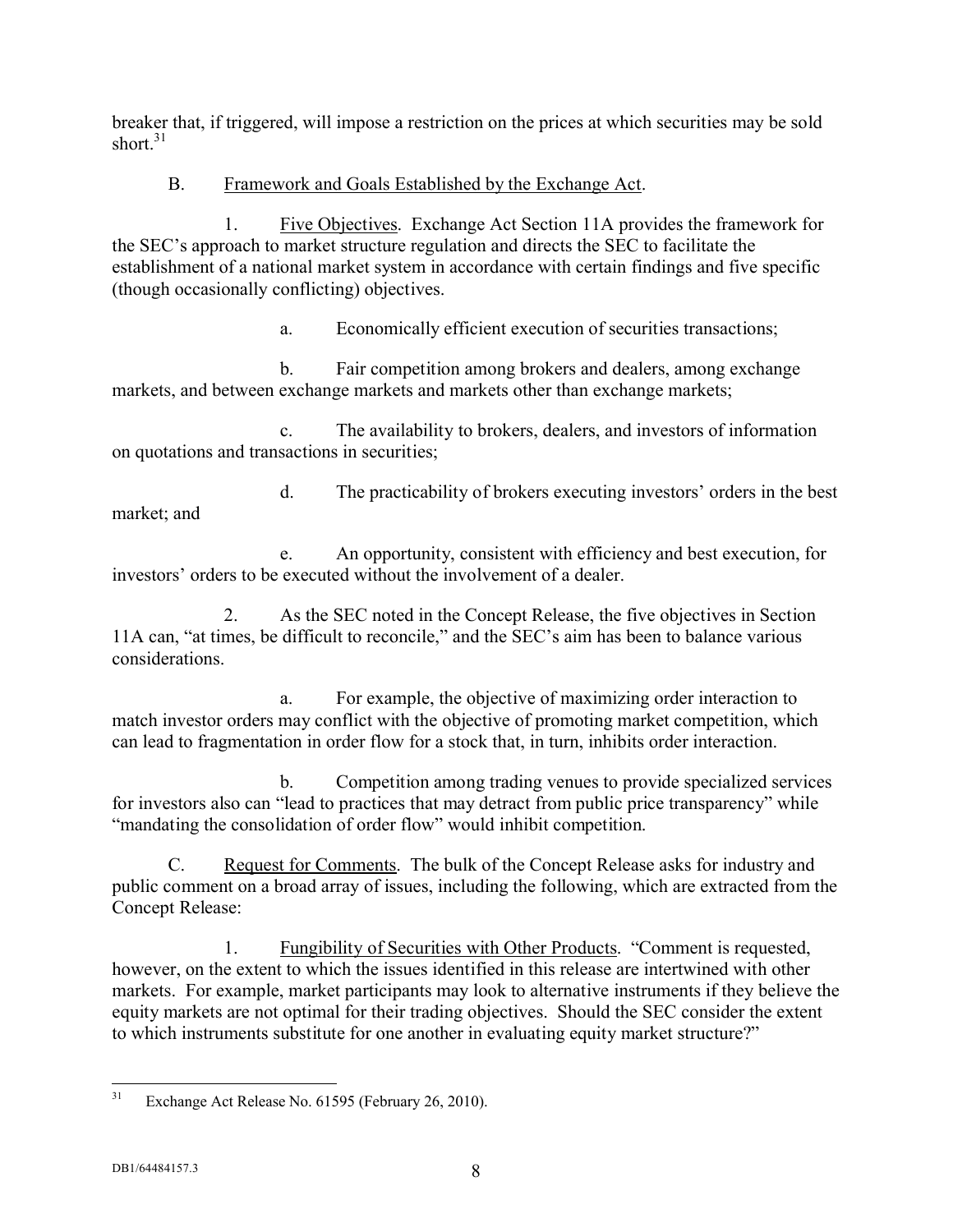2. Globalization. "How does global competition for trading activity impact the U.S. market structure? Should global competition affect the approach to regulation in the U.S.? Will trading activity and capital tend to move either to the U.S. or overseas in response to different regulation in the U.S.? How should the SEC consider these globalization issues in its review of market structure"?

#### 3. Performance of Secondary Markets.

a. Interests on Long-Term Investors versus Professional Traders. "In assessing the performance of the current equity market structure and whether it is meeting the relevant Exchange Act objectives, the SEC is particularly focused on the interests of long-term investors. These are the market participants who provide capital investment and are willing to accept the risk of ownership in listed companies for an extended period of time. Unlike longterm investors, professional traders generally seek to establish and liquidate positions in a shorter time frame. Professional traders with these short time frames often have different interests than investors concerned about the long-term prospects of a company."

(i) "Comment is requested on the practicality of distinguishing the interests of long-term investors from those of short-term professional traders when assessing market structure issues. In what circumstances should an investor be considered a "long-term investor"? If a time component is needed to define this class of investor, how should the SEC determine the length of expected ownership that renders an investor "long-term"? Under what circumstances would a distinction between a long-term investor and a short-term professional trader become unclear, and how prevalent are these circumstances? To the extent that improved market liquidity and depth promote the interests of long-term investors by leading to reduced transaction costs, what steps should the SEC consider taking to promote market liquidity and depth?"

b. Imbalance of Trading Tools Favoring Large Institutions. "[H]as the current market structure become so dispersed and complex that only the largest institutions can afford to deploy their own highly sophisticated trading tools? If so, are smaller institutions able to trade effectively? Some broker- dealers offer sophisticated trading tools, such as smart routing and algorithmic trading. How accessible are these trading tools to smaller institutions? Are the costs of paying for these tools so high that they are effectively inaccessible? Moreover, to the extent that a competitive advantage flows from these trading tools, does that competitive advantage help to promote and enable competition, beneficial innovation, and, ultimately, enhanced market quality? Is there a risk that certain competitive advantages may reduce competition or lead to detrimental innovations? To what extent is it important for market participants to be allowed to gain competitive advantages, such as by using more sophisticated trading tools?"

c. Variation in Market Performance by Type of Equity Security. "With respect to corporate equities, for example, the SEC is interested in how market structure impacts stocks of varying levels of market capitalization (for example, top tier, large, middle, and small). A vital function of the equity markets is to support the capital raising function, including capital raising by small companies. The Commission recognizes that small company stocks may trade differently than large company stocks and requests comment specifically on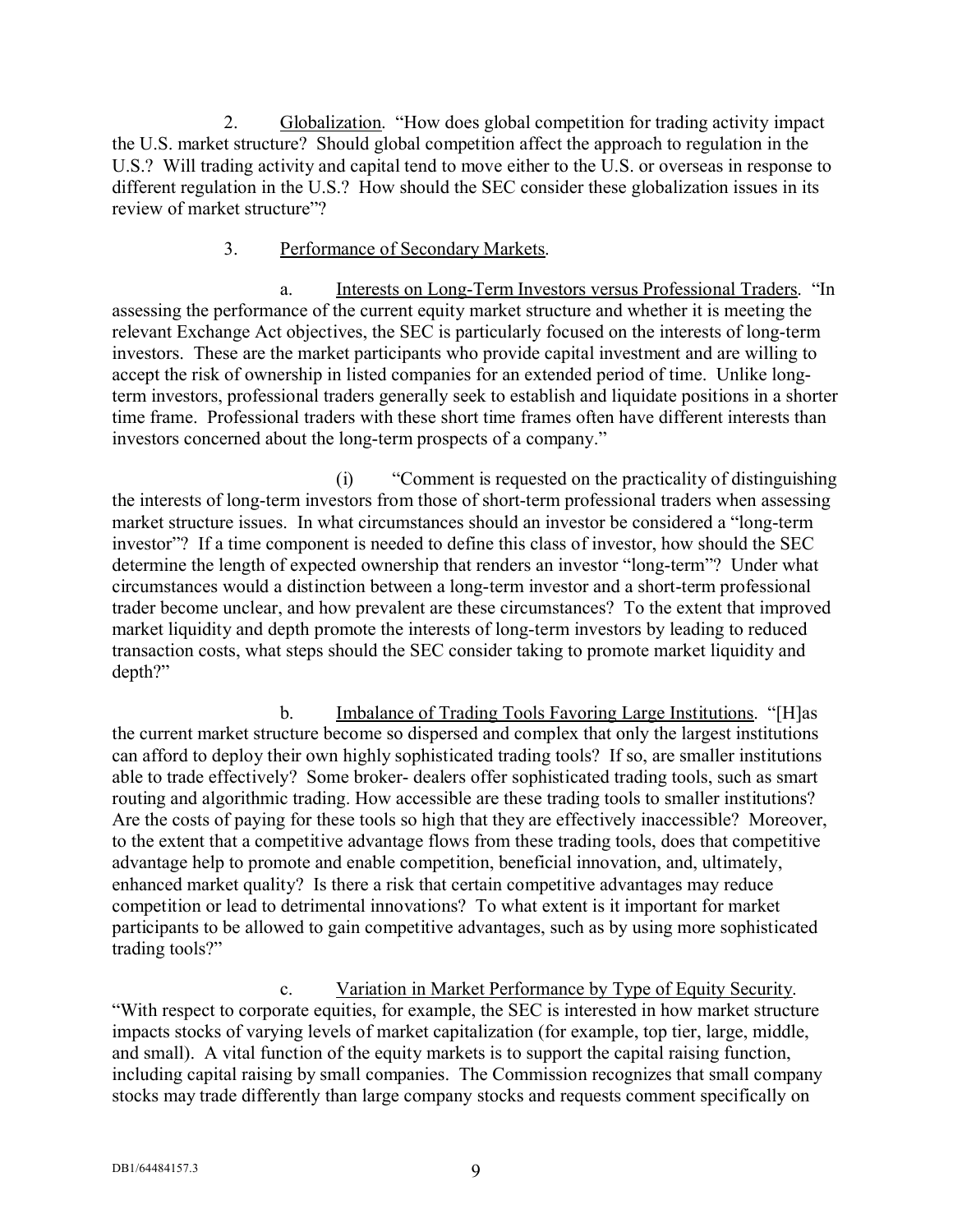how the market structure performs for smaller companies and whether it supports the capital raising function for them."

d. Metrics. "[W]hat are useful metrics for assessing the performance of the current market structure?"

#### (i) Traditional Factors and Considerations

- (a) Spreads
- (b) Speed of execution

(c) Depth. "These metrics include fill rates for limit orders, quoted size at the inside prices, the effect of reserve size and undisplayed size at the inside prices or better, and quoted depth at prices away from the inside."

#### (ii) Focus on Small Orders / Orders for Individual Investors

(a) Affect of Short-Term Volatility. "[S]hort-term price volatility may harm individual investors if they are persistently unable to react to changing prices as fast as high frequency traders. As the SEC previously has noted, long-term investors may not be in a position to assess and take advantage of short-term price movements. Excessive short-term volatility may indicate that long-term investors, even when they initially pay a narrow spread, are being harmed by short-term price movements that could be many times the amount of the spread."

(b) Metrics for Small Orders? "Comment is requested on whether these metrics that focus on the execution of smaller orders continue to be useful. Which metrics are most useful in today's market structure? Are there other useful metrics not listed above? Are there other relevant metrics that reflect how individual investors are likely to trade? For example, a significant number of individual investor orders are submitted after regular trading hours when such investors have an opportunity to evaluate their portfolios. These orders typically are executed at opening prices. What are the best metrics for assessing whether individual investor orders are executed fairly and efficiently at the opening? Are there other particular times or contexts in which retail investors often trade and, if so, what are the best metrics for determining whether they are treated fairly and efficiently in those contexts as well?"

(iii) Transaction Costs for Institutional Investors.

(a) Hard to Measure. "Measuring the transaction costs of institutional investors that need to trade in large size can be extremely complex. These large orders often are broken up into smaller child orders and executed in a series of transactions. Metrics that apply to small order executions may miss how well or poorly the large order traded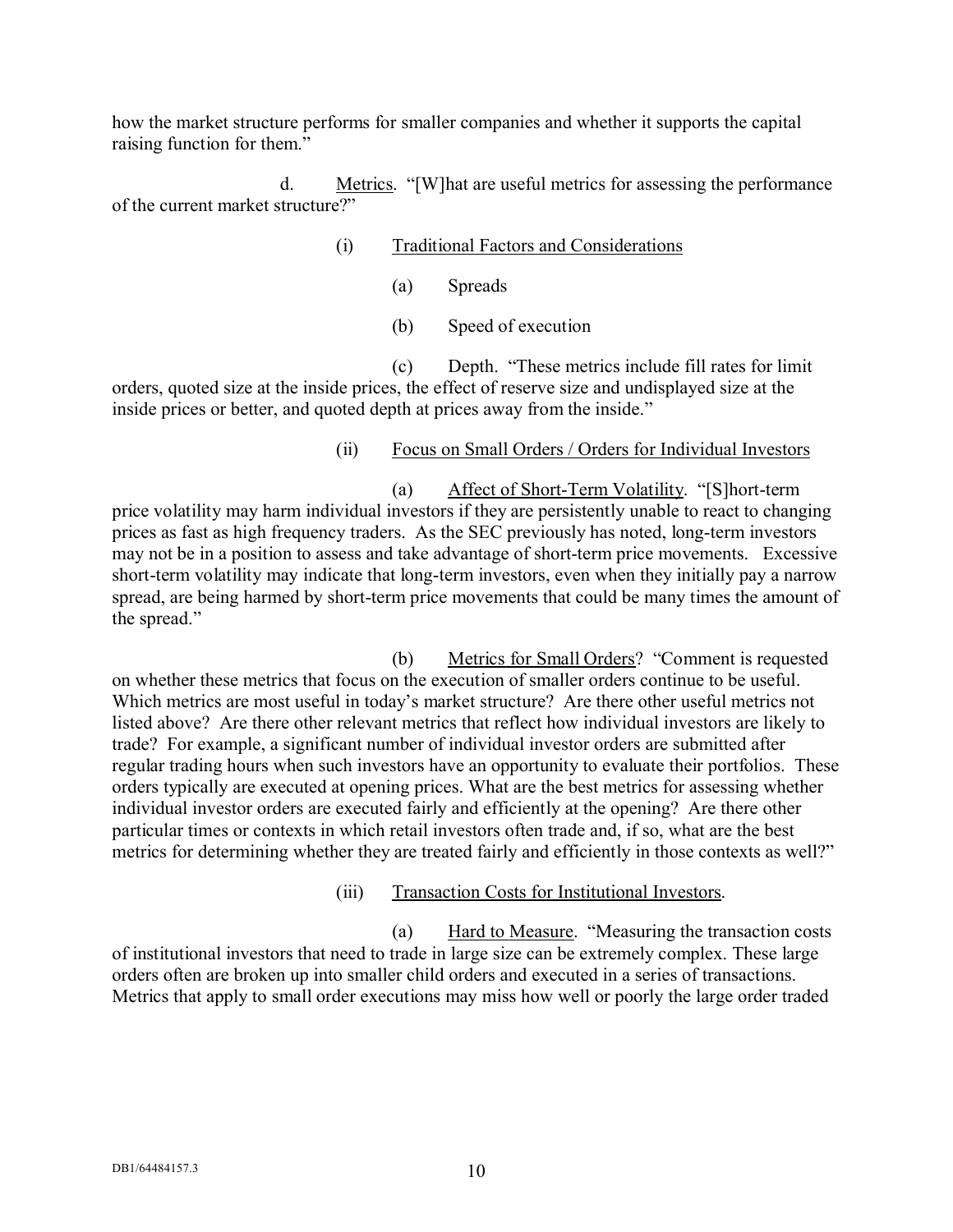overall. Direct measures of large order transaction costs typically require access to institutional order data that is not publicly available."<sup>32</sup>

(b) Usefulness of Data from Trading Analytics Firms. "Comment is requested on these published analyses generally and whether they accurately reflect the transaction costs experienced by institutional investors. Are there other studies or analyses of institutional trading costs that the SEC should consider? Comment is requested in general on other means for assessing the transaction costs of institutional investors in the current market structure. For example, are any of the measures of short-term volatility discussed above useful for assessing the transactions costs of larger orders and, if so, how?"

(iv) Overarching Trends. "With respect to all of the metrics that are useful for assessing market structure performance for long-term investors, the SEC is interested in whether commenters believe they show improvement or worsening in recent years. For example, do the relevant metrics indicate that market quality has improved or worsened over the last ten years and the last five years? Have markets improved or worsened more recently, since January 2009?"

(a) Affect of Regulation. "Which of the recent developments in market structure do you consider to have the greatest effect on market quality? The Commission wishes to hear about any current regulations that may be harming, rather than improving, market quality. Specifically, how could any current regulations be modified to fit more properly with the current market?"

4. Fairness of Market Structure (is it Unfair to Long Term Investors). "The Commission requests comment on whether the current market structure is fair for long-term investors. For example, the speed of trading has increased to the point that the fastest traders now measure their latencies in microseconds. Is it necessary or economically feasible for longterm investors to expend resources on the very fastest and most highly sophisticated systems or otherwise obtain access to these systems? If not, does the fact that professional traders likely always will be able to trade faster than long-term investors render the equity markets unfair for these investors? Or do the different trading needs and objectives of long-term investors mean that the disparities in speed in today's market structure are not significant to the interests of such investors? In addition, what standards should the SEC apply in assessing the fairness of the equity markets?"

5. Usefulness of Rules 605 and 606. "[C]omment is requested on Rules 605 and 606, which were adopted in 2000. Do these rules need to be updated and, if so, in what respects? Do Rule 605 and Rule 606 reports continue to provide useful information for investors and their brokers in assessing the quality of order execution and routing practices? The Commission notes that Rule 606 statistics reveal that brokers with significant retail customer accounts send the great majority of non-directed marketable orders to OTC market makers that

 $32$ Notably, the discussion of transaction costs and the complexities and imprecision of its measurement are thoughtfully considered in the Division of Investment Management, Memorandum to Chairman William H. Donaldson, *Correspondence from Chairman Richard H. Baker, House Subcommittee on Capital Markets, Insurance, and Government Sponsored Enterprises* (June 9, 2003).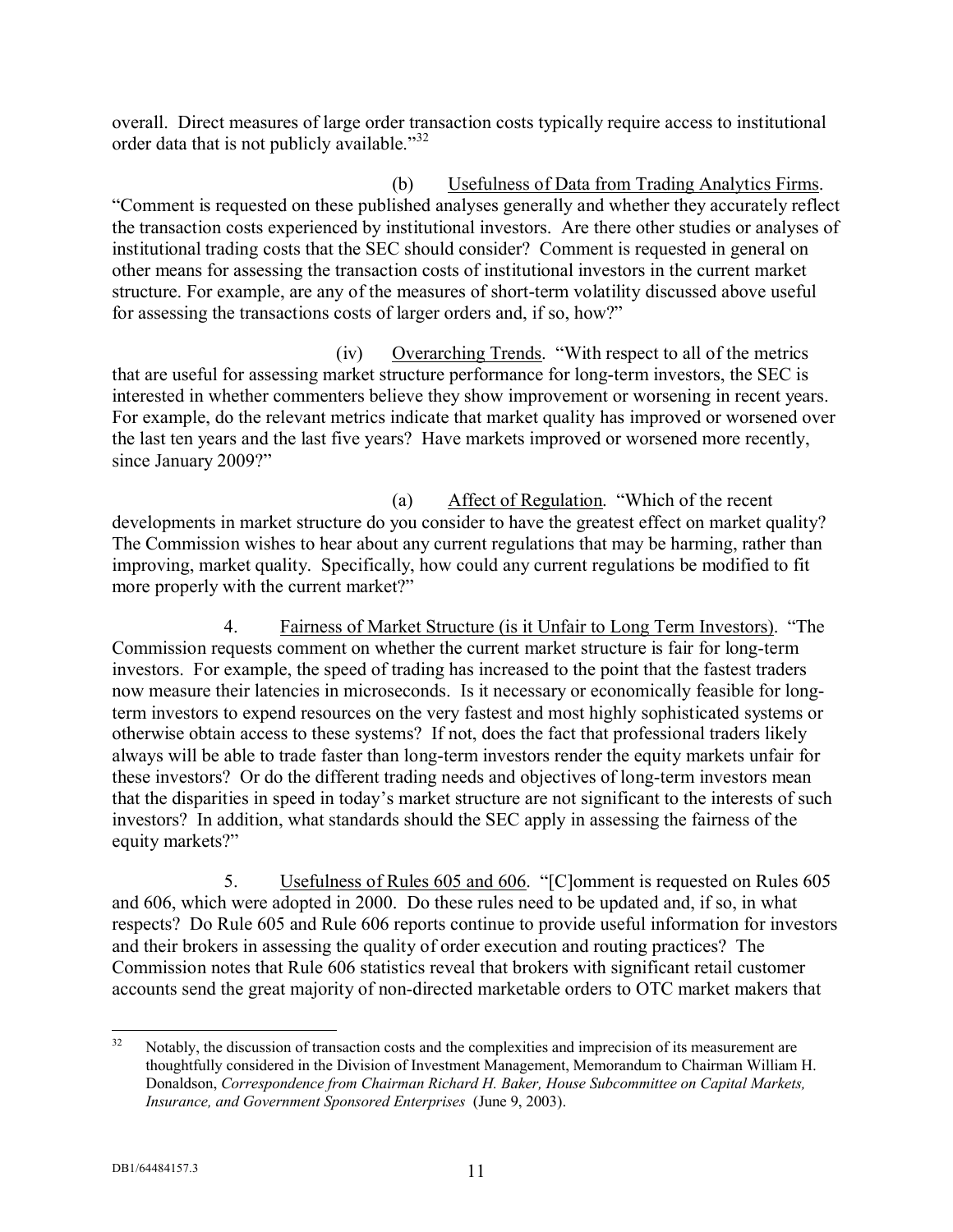internalize executions, often pursuant to payment for order flow arrangements. Do individual investors understand and pay attention to Rule 605 and 606 statistics? If not, what market participants, if any, make decisions based on this data? Are those decisions beneficial to individual investors?"

a. Needs of Institutional Investors. "[A]re there any approaches to improving the transparency of the order routing and order execution practices for institutional investors that the SEC should consider? For example, do institutional investors currently have sufficient information about the smart order routing services and order algorithms offered by their brokers? Would a regulatory initiative to improve disclosure of these broker services be useful and, if so, what type of initiative should the SEC pursue?"

## D. High Frequency Trading

1. "One of the most significant market structure developments in recent years is high frequency trading ("HFT"). The term is relatively new and is not yet clearly defined. It typically is used to refer to professional traders acting in a proprietary capacity that engage in strategies that generate a large number of trades on a daily basis."

2. "Other characteristics often attributed to proprietary firms engaged in HFT are: (1) the use of extraordinarily high-speed and sophisticated computer programs for generating, routing, and executing orders; (2) use of co-location services and individual data feeds offered by exchanges and others to minimize network and other types of latencies; (3) very short time- frames for establishing and liquidating positions; (4) the submission of numerous orders that are cancelled shortly after submission; and (5) ending the trading day in as close to a flat position as possible (that is, not carrying significant, unhedged positions over-night). Estimates of HFT volume in the equity markets vary widely, though they typically are 50% of total volume or higher. By any measure, HFT is a dominant component of the current market structure and is likely to affect nearly all aspects of its performance."

## 3. Questions on Trading Strategies.

a. HFT Strategies in General. "Comment generally is requested on the strategies employed by proprietary firms in the current market structure. What are the most frequently used strategies? What are the key features of each strategy? What technology tools and other market structure components (such as exchange fee structures) are necessary to implement each strategy? Have any of these strategies been a competitive response to particular market structure components or to particular problems or challenges in the current market structure? Does implementation of a specific strategy benefit or harm market structure performance and the interests of long-term investors? Is it possible to reliably identify harmful strategies through, for example, such metrics as adding or taking liquidity, or trading with (momentum) or against (contrarian) prevailing price movements? Are there regulatory tools that would address harmful strategies while at the same time have a minimal impact on beneficial strategies? Do commenters believe that the overall use of harmful strategies by proprietary firms is sufficiently widespread that the SEC should consider a regulatory initiative to address the problem? What type of regulatory initiative would be most effective? For example, should there be a minimum requirement on the duration of orders (such as one second) before they can be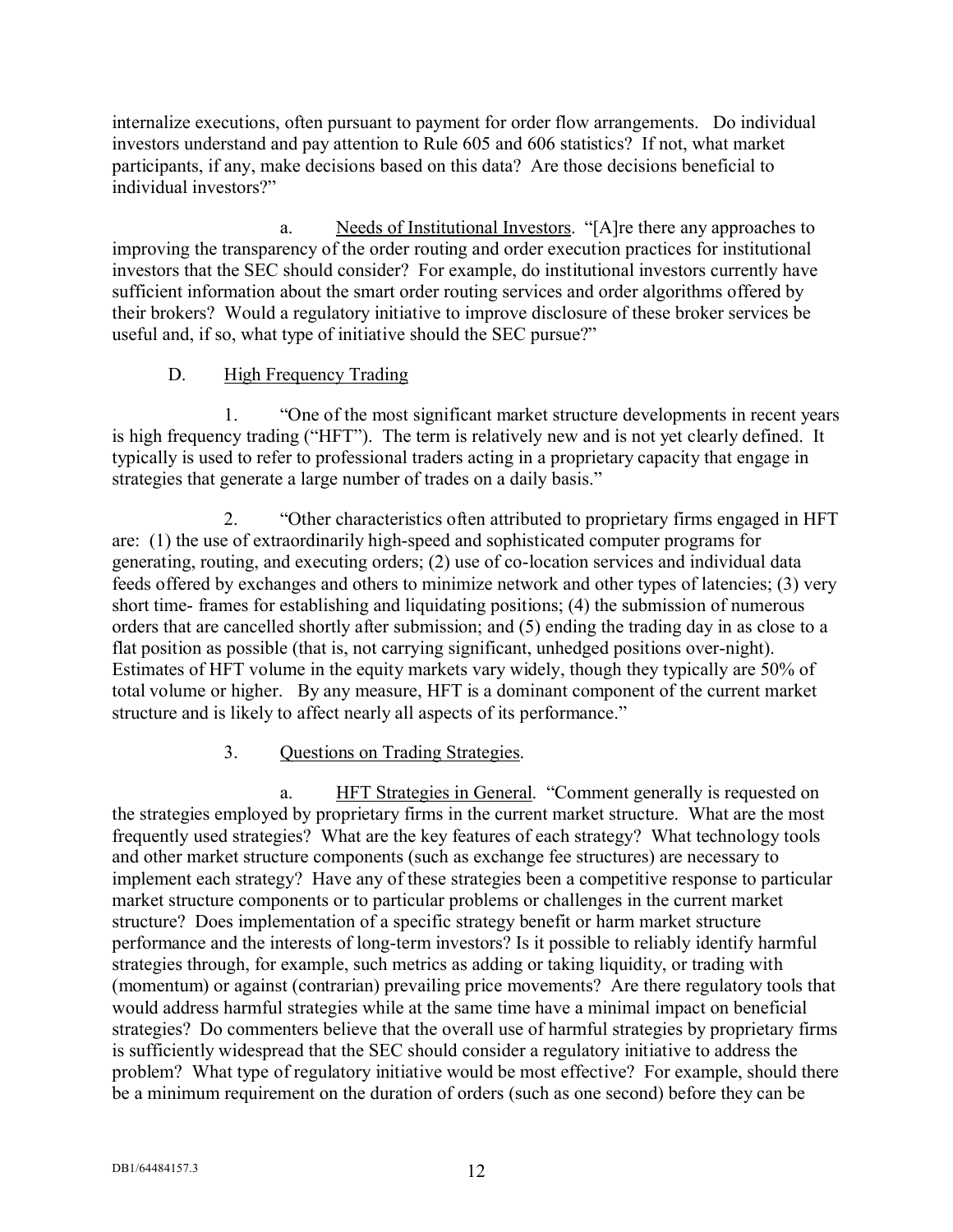cancelled, whether across the board, in particular contexts, or when used by particular types of traders? If so, what would be an appropriate time period? Should the use of "pinging" orders by all or some traders to assess undisplayed liquidity be prohibited or restricted in all or some contexts? The use of certain strategies by some proprietary firms has, in many trading centers, largely replaced the role of specialists and market makers with affirmative and negative obligations. Has market quality improved or suffered from this development? Is there any evidence that proprietary firms increase or reduce the amount of liquidity they provide to the market during times of stress?"

b. Passive Market Making. "The Commission requests comment on the passive market making strategies of proprietary firms. To what extent do proprietary firms . . . provide valuable liquidity to the market for top-tier, large, medium, and small capitalization stocks? Has market quality improved or worsened as traditional types of liquidity providers have been replaced by proprietary firms? Does the very brief duration of many of their orders significantly detract from the quality of liquidity in the current market structure? For example, are their orders accurately characterized as phantom liquidity that disappears when most needed by long-term investors and other market participants? Or, is the collective result of many different proprietary firms engaging in passive market making a relatively stable quoted market in which there are many quotation updates (primarily updates to size of the NBBO), but relatively few changes in the price of the NBBO? What types of data are most useful in assessing the quality of liquidity provided by proprietary firms?"

(i) Liquidity Rebates. "The Commission requests comment on the volume of high frequency trading geared toward earning liquidity rebates and on the benefits or drawbacks of such trading. Are liquidity rebates unfair to long-term investors because they necessarily will be paid primarily to proprietary firms engaging in passive market making strategies? Or do they generally benefit long-term investors by promoting narrower spreads and more immediately accessible liquidity? Do liquidity rebates reward proprietary firms for any particular types of trading that do not benefit long-term investors or market quality? For example, are there risk-free trading strategies driven solely by the ability to recoup a rebate that offer little or no utility to the marketplace? Are these strategies most likely when a trading center offers inverted pricing and pays a liquidity rebate that is higher than its access fee for taking liquidity? Does the distribution of consolidated market data revenues pursuant to the Plans lead to the current trading center pricing schedules? If so, would there be any benefits to restructuring the Plans and, if so, how?"

c. Arbitrage. "The Commission requests comment on arbitrage strategies and whether they benefit or harm the interests of long-term investors and market quality in general. To what extent do proprietary firms engage in the types of strategies described above? For example, what is the volume of trading attributable to arbitrage involving ETFs (both in the ETF itself and in any underlying securities) and has the increasing popularity of ETFs in recent years significantly affected volume and trading patterns in the equity markets? If so, has the impact of ETF trading been positive or negative for long-term investors and overall market quality? In addition, to what extent are arbitrage strategies focused on capturing pricing differences among the many different trading centers in NMS stocks? For example, do these arbitrage strategies significantly depend on latencies among trading center data feeds and the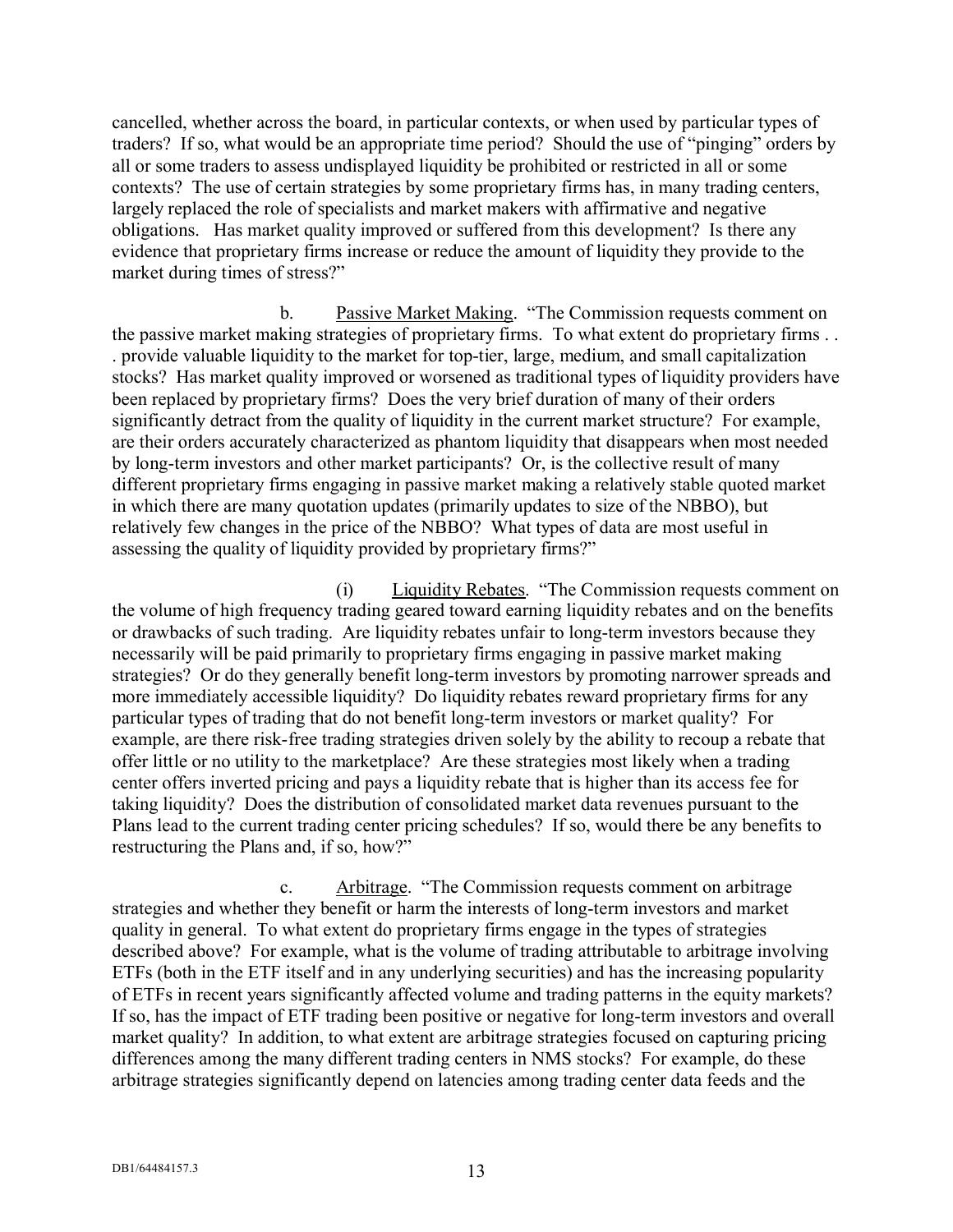consolidated market data feeds? Are these strategies beneficial for long-term investors and market structure quality? If not, how should such strategies be addressed?"

### d. Structural.

(i) "Some proprietary firm strategies may exploit structural vulnerabilities in the market or in certain market participants. For example, by obtaining the fastest delivery of market data through co-location arrangements and individual trading center data feeds (discussed below in section IV.B.2.), proprietary firms theoretically could profit by identifying market participants who are offering executions at stale prices."

(ii) "Are proprietary firms able to profitably exploit these structural vulnerabilities? To what extent do proprietary firms engage in the types of strategies described above? What is the effect of this trading on market quality?"

e. Directional. "The Commission requests comment on two types of directional strategies that may present serious problems in today's market structure – order anticipation and momentum ignition."

#### 4. Tools.

a. Co-Location Services. The SEC commented that co-location services offered by securities exchanges should be brought within the framework of exchange regulation. Specifically, the SEC stated, "[t]he Commission believes that the co-location services offered by registered exchanges are subject to the Exchange Act. Exchanges that intend to offer co-location services must file proposed rule changes and receive approval of such rule changes in advance of offering the services to customers. The terms of co-location services must not be unfairly discriminatory, and the fees must be equitably allocated and reasonable."

b. Trading Center Data Feeds. In the area of trading center data feeds offered by many exchanges and ECNs, the SEC seeks broad comment: "The Commission requests comment on all aspects of the latency between consolidated data feeds and individual trading center data feeds. What have market participants experienced in terms of the degree of latency between trading center and consolidated data? Is the latency as small as possible given the necessity of the consolidation function, or could plan processor systems be improved to significantly reduce the latency from current levels, while still retaining the high level of reliability required of plan processors? More broadly, is the existence of any latency, or the disparity in information transmitted, fair to investors or other market participants that rely on the consolidated market data feeds and do not use individual trading center data feeds? If so, should the unfairness be addressed by a requirement that trading center data be delayed for a sufficient period of time to assure that consolidated data reaches users first? Would such a mandated delay adequately address unfairness? Would a mandatory delay seriously detract from the efficiency of trading and harm long-term investors and market quality? Should the SEC require that additional information be included in the consolidated market data feeds?"

E. Undisplayed Liquidity. The Concept Release also addresses – and seeks broad comment – on "dark" liquidity or trading interest that is available for execution at a trading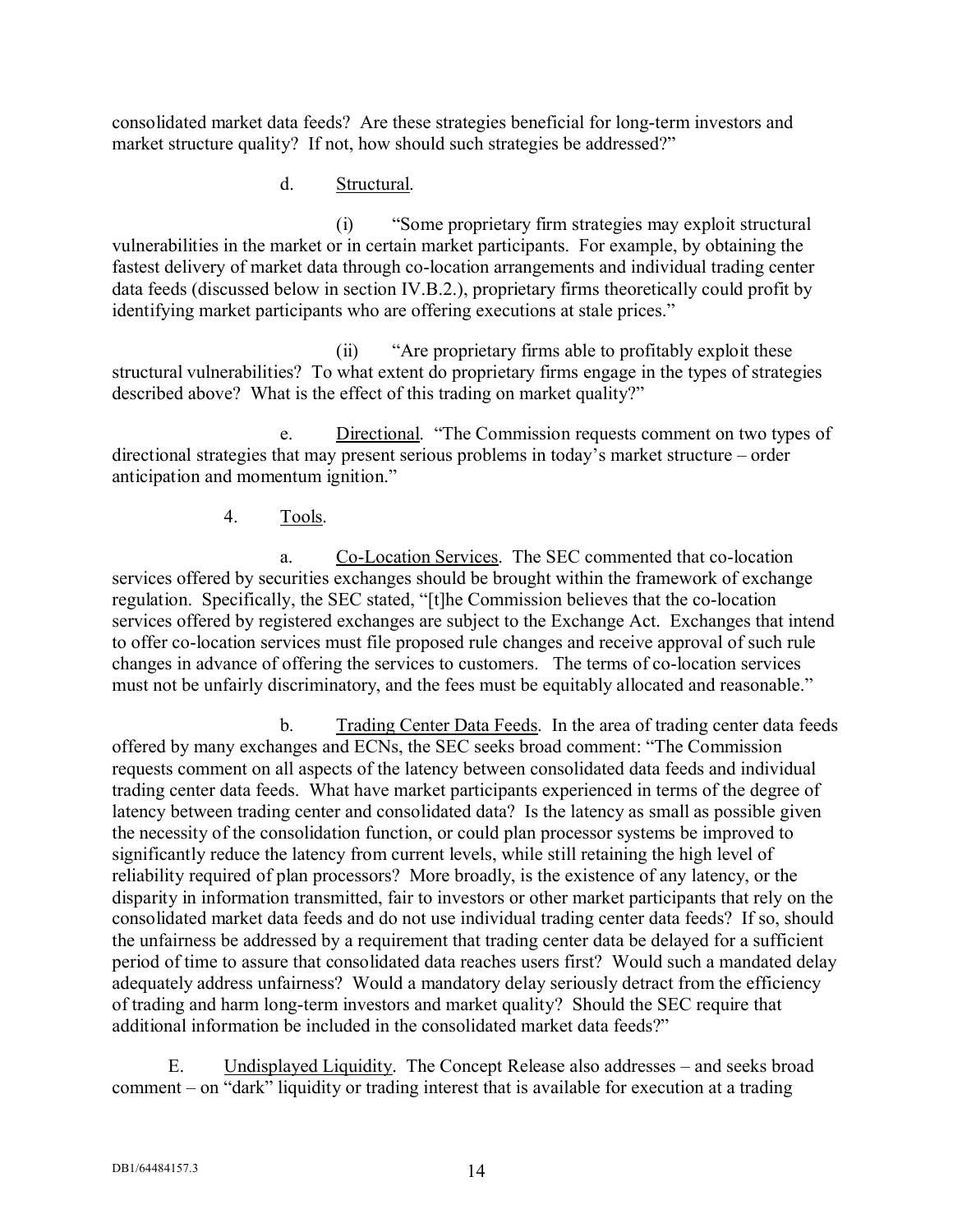center, but is not included in the consolidated quotation data that is widely disseminated to the public. Specifically, the SEC seeks comment on the following:

## 1. Individual Investors.

a. "It appears that a significant percentage of the orders of individual investors are executed at OTC market makers, and that a significant percentage of the orders of institutional investors are executed in dark pools. Comment is requested on the order execution quality provided to these long-term investors. Given the strong Exchange Act policy preference in favor of price transparency and displayed markets, do dark pools and OTC market makers offer substantial advantages in order execution quality to long-term investors? If so, do these advantages justify the diversion of a large percentage of investor order flow away from the displayed markets that play a more prominent role in providing public price discovery? If investors were limited in their ability to use undisplayed liquidity, how would trading behavior change, if at all? What types of activity might evolve to replace undisplayed liquidity if its use were constrained?"

b. "Do individual investor orders receive high quality executions when routed to OTC market makers? For example, does competition among OTC market makers to attract order flow lead to significantly better prices for individual investor orders than they could obtain in the public markets? Do OTC market makers charge access fees comparable to those charged by public markets? Does the existence of payment for order flow arrangements between routing brokers and OTC market makers (and internalization arrangements when the routing broker and OTC market maker orders are routed to public markets), would it promote 'competition in the public markets,' lead to narrower spreads, and ultimately improve order execution quality for individual investors beyond current levels? Finally, are a significant number of individual investor orders executed in dark pools and, if so, what is the execution quality for these orders?"

## 2. Institutional Investors.

a. "To what extent do dark pools meet this objective of improving execution quality for the large orders of institutional investors? Does execution quality vary across different types of dark pools and, if so, which types? If so, does this difference depend on the characteristics of particular securities (such as market capitalization and security price)?"

b. "As noted above in section IV.C., many dark pools execute orders with reference to the displayed prices in public markets. Does this reference pricing create opportunities for institutional investors to be treated unfairly by improper behavior (such as placing a small order to change the NBBO for a very short period and quickly submitting orders to dark pools for execution at prices affected by the new NBBO)? If so, to what extent does gaming occur? Do all types of dark pools employ anti-gaming tools? How effective are such tools? Finally, are institutional investors able to trade more efficiently using undisplayed liquidity at dark pools and broker-dealers than they are using the undisplayed liquidity at exchanges and ECNs? What are the advantages and disadvantages of each form of undisplayed liquidity? If the use of undisplayed liquidity at dark pools and broker-dealers were curtailed in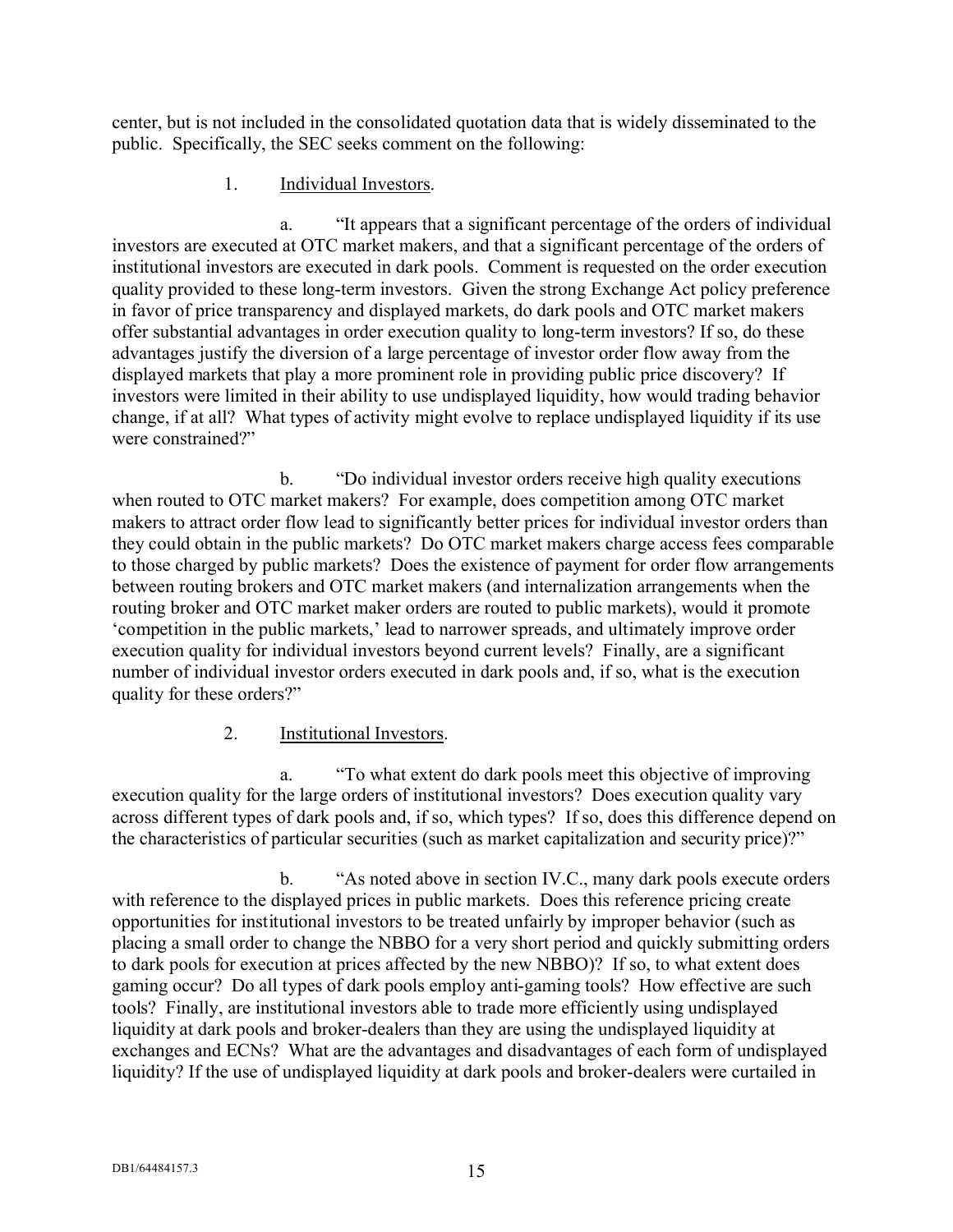any way, could institutional investors adjust by using undisplayed liquidity on exchanges and ECNs without incurring higher transaction costs?"

3. Public Price Discovery. "Comment is requested on whether the trading volume of undisplayed liquidity has reached a sufficiently significant level that it has detracted from the quality of public price discovery and execution quality. For example, has the level of undisplayed liquidity led to increased spreads, reduced depth, or increased short-term volatility in the displayed trading centers? If so, has such harm to public price discovery led to a general worsening of execution quality for investors in undisplayed markets that execute trades with reference to prices in the displayed markets?"

## IV. **CURRENT SOFT DOLLAR ISSUES**

## A. Overview

1. Commission arrangements between money managers and broker-dealers have been the subject of debate ever since the end of fixed commissions. When Congress abolished fixed commission rates in 1975, it enacted Section 28(e) of the Exchange Act, which provides a safe harbor to protect arrangements in which a money manager might pay more than the lowest available commission rate based on the particular products and services it received from the broker-dealer. These arrangements, known as "soft dollar" arrangements, allow a money manager to take into account all of the brokerage and research products and services that it receives from a broker-dealer in directing its clients' securities transactions, rather than simply considering the broker-dealer's commission rates. Similar types of arrangements have developed in other jurisdictions, including the United Kingdom.

2. Twenty years after issuing its last substantive guidance, the SEC updated its views in 2006 to reflect current industry practices. On July 18, 2006, the SEC issued a revised interpretation of Section  $28(e)$ ,<sup>33</sup> which followed a proposed interpretation of Section 28(e) that the SEC issued for public comment in October  $2005^{34}$ 

3. As expected, the SEC largely adopted the guidance that it proposed for determining what constitutes "research" and "brokerage" under Section 28(e). However, the SEC substantially revised its prior guidance regarding arrangements involving money managers and broker-dealers, indicating an intention to provide market participants with greater flexibility in structuring arrangements under Section 28(e). The SEC's illustrative guidance on the types of products and services that constitute research and brokerage appears to be final, for now at least. However, the SEC requested additional comment on its interpretation of eligible arrangements involving money managers and broker-dealers, leaving open at least the possibility that the SEC's guidance in that area may be further modified or refined.

 $33$ Exchange Act Release No. 54165, 71 FR 41978 (July 24, 2006).

<sup>&</sup>lt;sup>34</sup> Exchange Act Release No. 52635 (October 19, 2005), 70 FR 61700 (October 25, 2005). The SEC's proposal followed recommendations from the NASD's Mutual Fund Task Force in 2004 as well as a rulemaking initiative adopted in 2005 by the United Kingdom's Financial Services Authority ("FSA").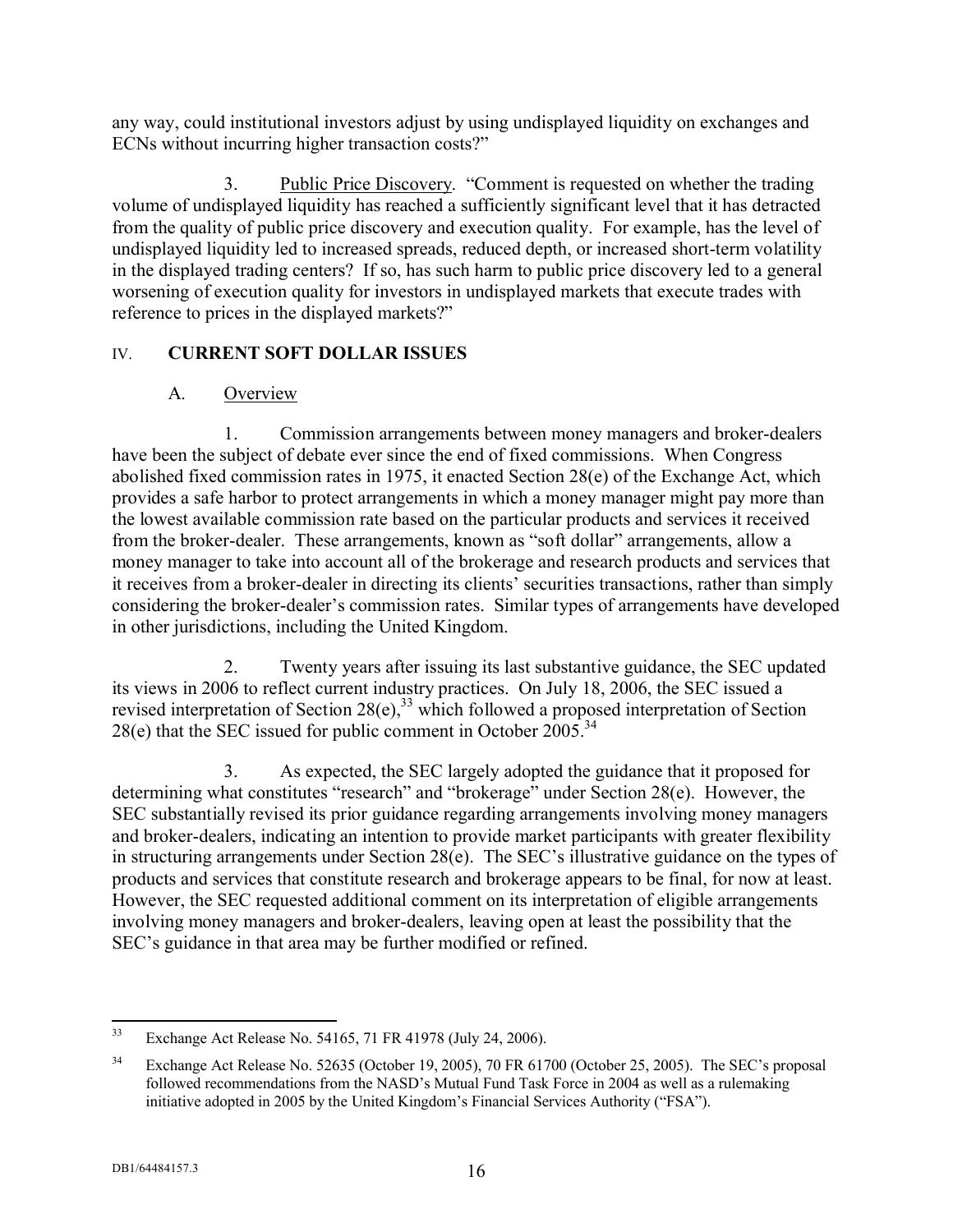4. The SEC's revised interpretation follows a comprehensive effort by the SEC and its Staff to evaluate the application of Section 28(e) from a practical standpoint. In 2004, then-SEC Chairman William Donaldson set up an internal task force to consider revisions to the SEC's interpretation of Section 28(e). Before the SEC issued its proposed interpretation, that task force met with a large number of industry representatives and worked hard to gather a substantial amount of information and gain a thorough understanding of industry practices in this area. The SEC's release clearly reflects that the task force was successful in this regard, as well as understanding challenges the securities industry faces in harmonizing global requirements governing commission arrangements. The SEC's release includes a detailed analysis of the complicated issues that arise in connection with soft dollars, and the revised guidance reflects the dynamic nature of client commission practices and the changes that have occurred in this area since the SEC last considered these issues 20 years ago.<sup>35</sup>

## B. Overview Of Section 28(e)

1. Section 28(e) of the Exchange Act provides a safe harbor for persons exercising investment discretion over an account, under which a person will not be deemed to have acted unlawfully or to have breached a fiduciary duty solely by reason of having caused the account to pay a broker-dealer a higher commission for effecting a trade than another brokerdealer would have charged. However, to receive the benefit of the safe harbor, the person must make a good faith determination that the commission paid is reasonable in relation to the value of the brokerage and research services provided by the broker-dealer.

2. Unlike many other provisions of the Exchange Act, Section 28(e) does not provide the SEC with rulemaking authority to set requirements under the safe harbor.<sup>36</sup> As a result, the SEC has issued guidance on the parameters of the safe harbor over the years through interpretive releases. Historically, the SEC's interpretations have focused on the particular products and services that qualify as "research" or "brokerage" under the safe harbor.

3. The SEC's 2006 release was somewhat broader than its previous interpretations, and provided guidance on a number of general areas relating to Section 28(e) and soft dollar arrangements. However, the release focused most significantly on two particular areas under the safe harbor: (1) eligible research and brokerage products and services; and (2) eligible arrangements involving money managers and broker-dealers.

## C. Eligible Research and Brokerage under the Sec's Revised Interpretation.

1. The SEC's revised interpretation largely adopted the standards it proposed in 2006 for determining the applicability of the safe harbor. Under the revised interpretation, a

 $35$ <sup>35</sup> The SEC last considered the substantive issues regarding the scope of products, services, and arrangements that qualify under Section 28(e) in a 1986 interpretive release. Exchange Act Release No. 23170 (August 23, 1986), 51 FR 16004 (August 30, 1986). However, in 2001, the SEC issued an interpretation of Section 28(e) to extend the safe harbor to certain riskless principal transactions on the Nasdaq Stock Market. Exchange Act Release No. 45194 (December 27, 2001), 67 FR 6 (January 2, 2002).

<sup>&</sup>lt;sup>36</sup> Section 28(e) does provide the SEC with limited authority to adopt recordkeeping requirements. However, the SEC has not adopted rules directly pursuant to that authority.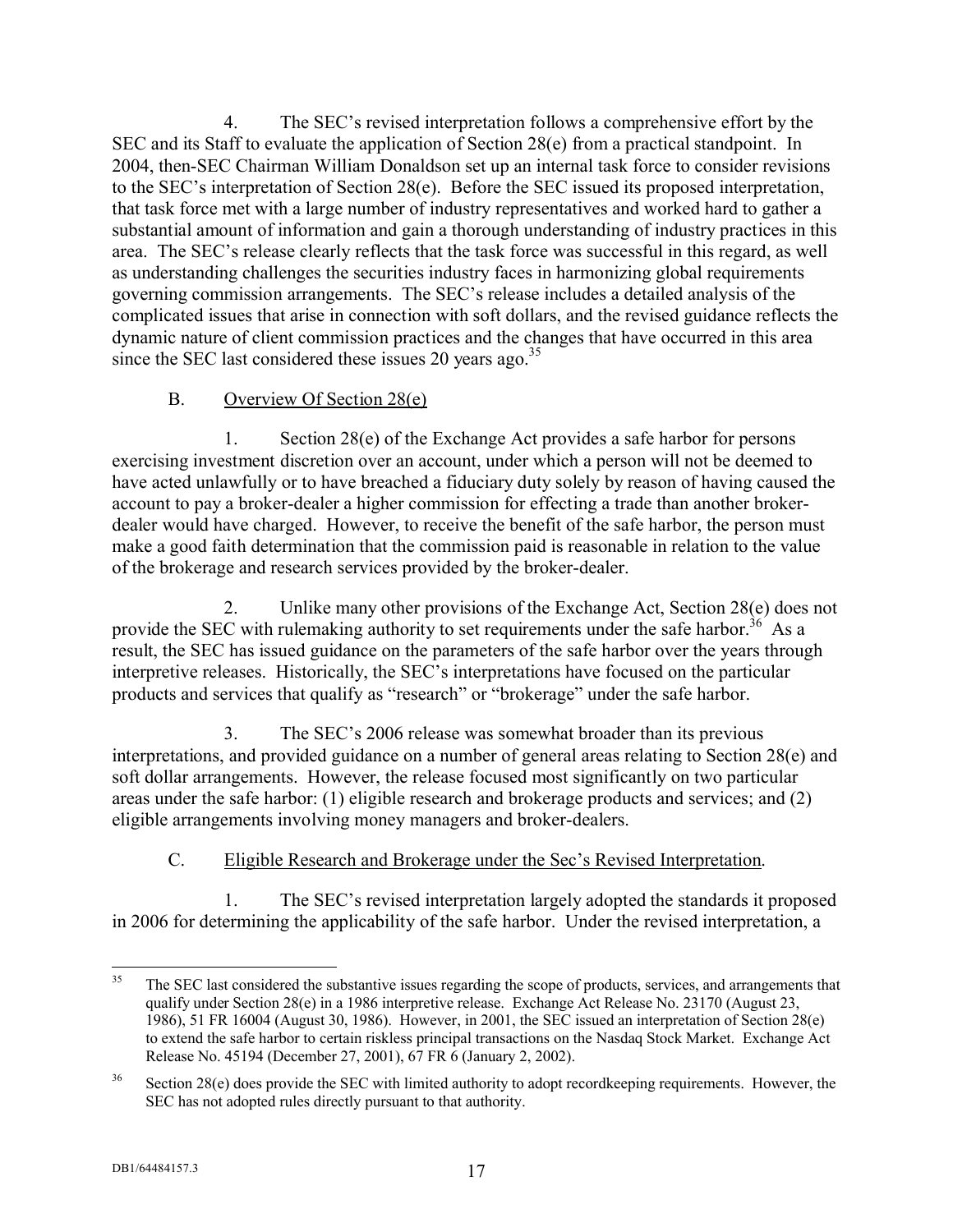money manager must carry out a three-step analysis to determine whether a particular product or service falls within the safe harbor:

- (1) The money manager must determine whether the product or service constitutes brokerage or research services under Section 28(e);
- (2) The money manager must determine whether the product or service actually provides lawful and appropriate assistance in the performance of the money manager's investment decision-making responsibilities; and
- (3) The money manager must make a good faith determination that the amount of client commissions paid is reasonable in light of the value of products or services provided by the broker-dealer.

Ultimately, the Section 28(e) analysis hinges on whether a particular product or service constitutes "research" or "brokerage." The SEC's revised interpretation included new standards for determining whether particular products and services constitute research or brokerage. Those standards are substantially the same as the standards the SEC proposed in 2006.

2. Eligible Research. To be eligible as research under the revised interpretation of Section 28(e), a product or service must satisfy several requirements:

a. First, the product or service must constitute "advice," "analyses," or "reports."

b. Second, the product or service must satisfy the "subject matter" requirements of Section 28(e) (which the SEC stated should be construed broadly to subsume other topics related to securities and the financial markets) by furnishing:

> *Advice*, either directly or through publications or writings, as to the value of securities, the advisability of investing in, purchasing, or selling securities, and the availability of securities or purchasers or sellers of securities; or

> *Analyses and reports* concerning issuers, industries, securities, economic factors and trends, portfolio strategy, and the performance of accounts.

c. Third, the product or service must reflect "the expression of reasoning or knowledge." 37

3. Eligible Brokerage. Consistent with its 2006 proposal, the revised interpretation adopted what the SEC calls a "temporal standard" for determining eligible brokerage. Specifically, the temporal standard provides that brokerage begins when the money manager communicates with the broker-dealer for the purpose of transmitting an order for execution and ends when funds or securities are delivered or credited to the advised account or

<sup>37</sup> As described below, however, the SEC was somewhat flexible in this respect. For example, the SEC indicated that market data constitutes research under Section 28(e) even though data, literally speaking, might not reflect "the expression of reasoning or knowledge."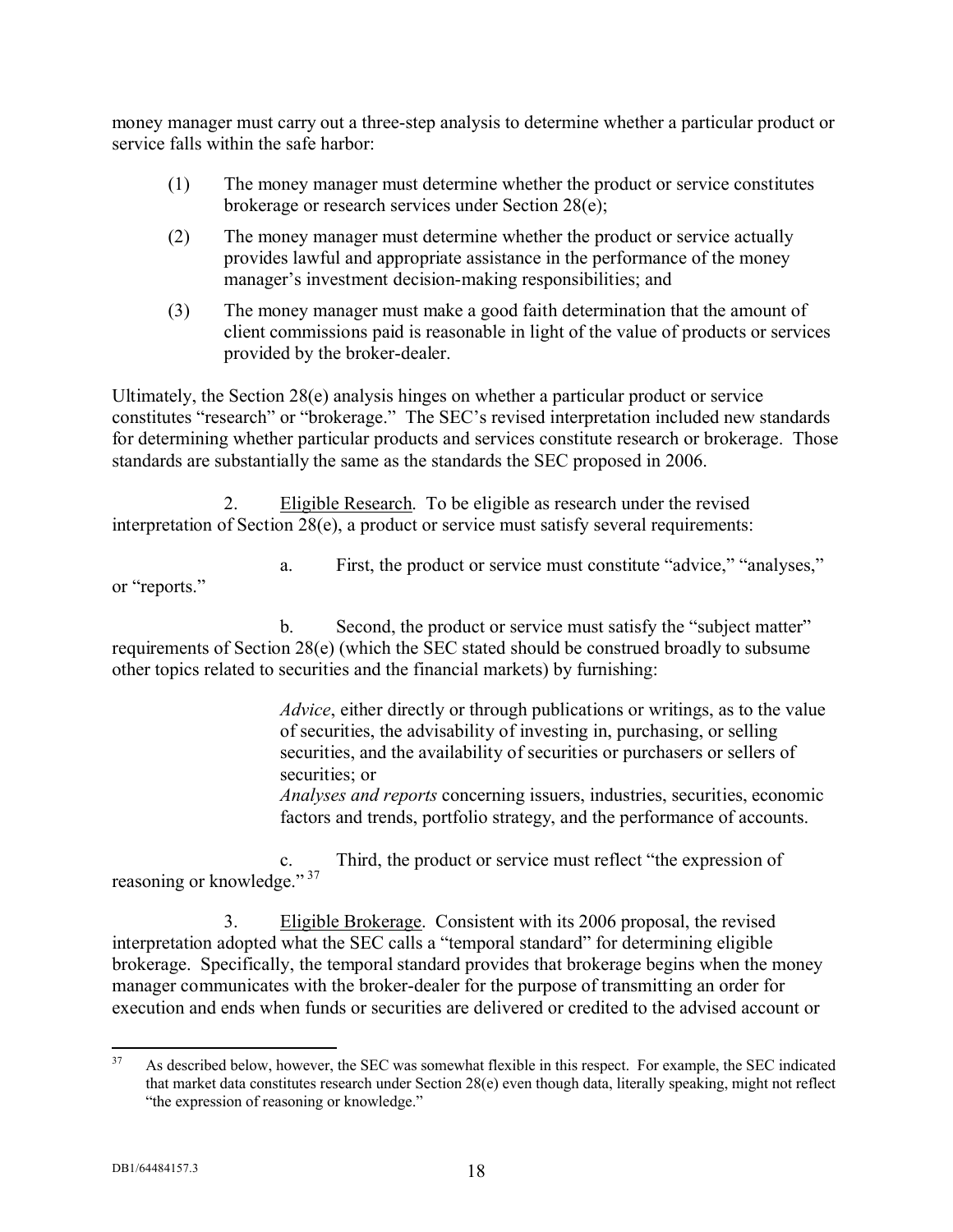the account holder's agent. The SEC noted further that brokerage services can include connectivity services and trading software (*e.g.*, T1 lines) where they are used to transmit orders to the broker-dealer.<sup>38</sup>

4. Eligible Products and Services under the Revised Interpretation. The SEC's release included extensive illustrative guidance on products and services that are eligible and ineligible under the safe harbor. In many ways, the SEC's illustrative guidance on specific products and services came as little surprise. For example, the SEC reaffirmed that traditional research reports are eligible under the safe harbor, but computer hardware and accessories that deliver research are not eligible. In addition, the SEC took commenters' suggestions into account in its final interpretation of the products and services that constitute research and brokerage under the safe harbor. As a result, the SEC's guidance shifted during the public comment process in several respects. Exhibit A to this article summarizes the SEC's illustrative guidance, but some of the more notable aspects of the SEC's interpretation of eligible products and services include the following:

a. *Order Management Systems*: In the 2006 proposal, the SEC stated that order management systems would not be eligible under the safe harbor as brokerage (the SEC did not address their eligibility as research). However, the SEC's revised interpretation wisely takes a functional approach to these services, and provides that a money manager may use soft dollars to pay for those aspects of its order management system that otherwise qualify as either brokerage or research (*e.g.*, pre-trade and post-trade analytics, order routing services, algorithmic trading services, or direct market access systems).

b. *Mass-Marketed Publications*: In a departure from its 1986 interpretation, the SEC's revised interpretation provided that mass-marketed publications do not constitute research under Section 28(e). Nevertheless, the SEC stated that the safe harbor does apply to publications that are not mass-marketed, including publications that, among other things, are marketed to a narrow audience; are directed to readers with specialized interests in particular industries, products, or issuers; and have high cost.

c. *"Market" Research*: The SEC's revised interpretation provides that certain types of "market research" are eligible for the safe harbor. For example, eligible market research under Section 28(e) can include pre-trade and post-trade analytics, software, and other products that depend on market information to generate market research, including research on optimal execution venues and trading strategies. In addition, the safe harbor applies to advice from broker-dealers on order execution, including advice on execution strategies, market color, and the availability of buyers and sellers (and software that provides these types of market research).

d. *Proxy Services*: The revised interpretation provided that certain proxy products and services that contain reports and analyses on issuers, securities, and the advisability of investing in securities may be eligible research under Section 28(e), subject to a mixed-use allocation. However, the SEC stated that the safe harbor does not extend to proxy

 $38$ <sup>38</sup> However, as described below, the SEC indicated that connectivity services do not constitute research under the revised interpretation.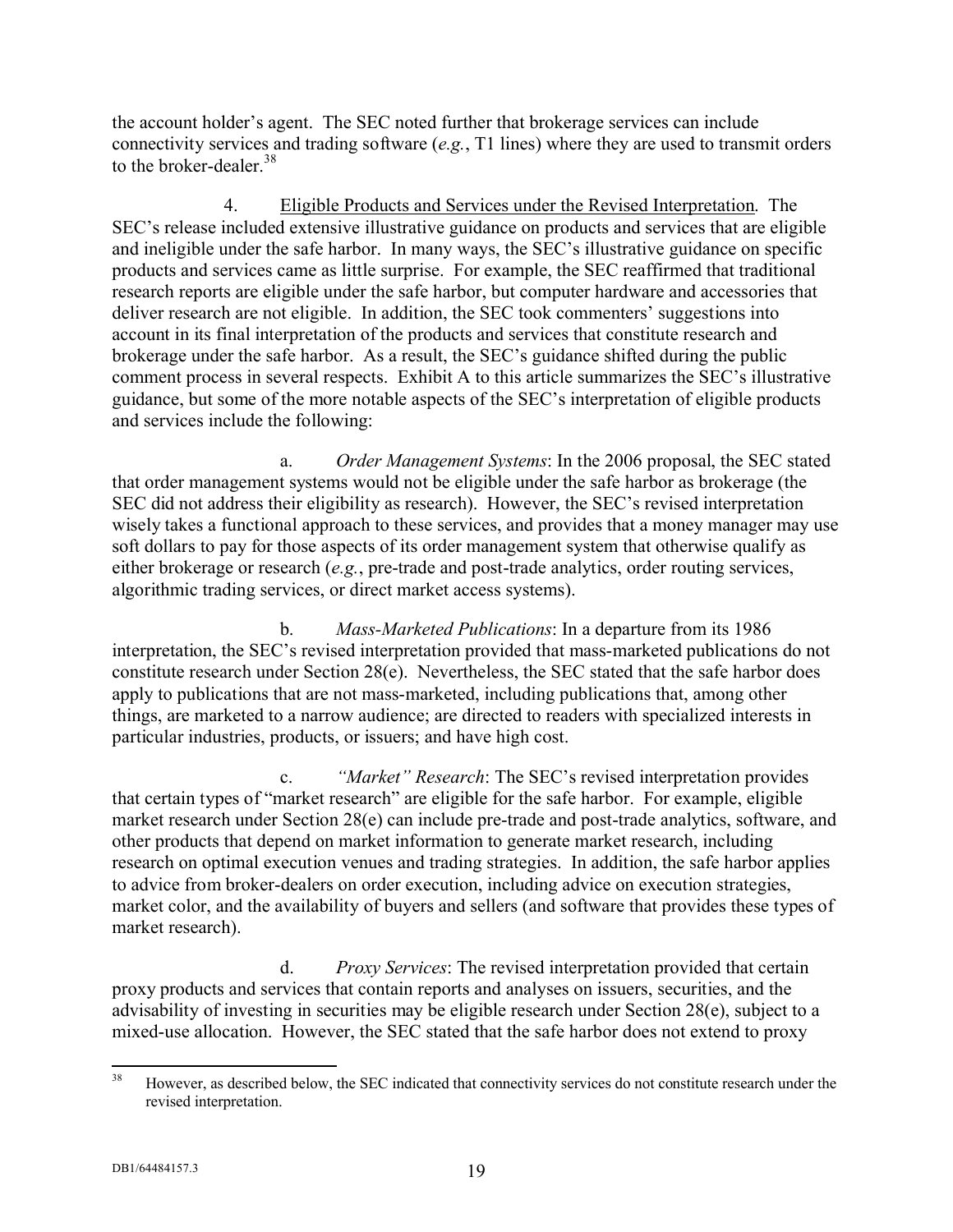services that assist a money manager in deciding how to vote proxy ballots, or services that handle the mechanical aspects of voting, such as casting, counting, recording, and reporting votes. Many money managers had paid for these services with soft dollars based on the notion that a manager's proxy voting obligations are related to the investment decision-making process.<sup>39</sup>

#### 5. SEC's Functional Approach.

a. On the whole, the SEC adopted a functional approach to determining the products and services that are eligible under Section 28(e). In many cases, this approach has been helpful to market participants by extending the safe harbor to discrete aspects of a product or service that previously might have been evaluated only in the context of the overall product or service. For example, the SEC's guidance on order management systems recognizes the utility of specific aspects of those products, even where the overlying system might not qualify under the safe harbor. Similarly, the SEC recognized the value of market data and electronic research services, even while excluding the computer equipment and accessories used to deliver them.

b. In other cases this functional approach has required that market participants make finer distinctions among products and services than was previously necessary. For example, the SEC stated that "analytical software that relates to the subject matter of the statute before an order is transmitted may fall within the research portion of the safe harbor, but not the brokerage portion of the safe harbor." However, the SEC also stated that quantitative analytical software used to test "what if" scenarios related to adjusting portfolios, asset allocation, or for portfolio modeling does not qualify as "brokerage" under the safe harbor because it falls outside the temporal standard. Nevertheless, the SEC also stated that, if money managers use analytical software to test "what if" scenarios related to adjusting portfolios, asset allocations, or portfolio modeling both for research and non-research purposes, the manager may make a mixed-use allocation for the product under Section 28(e). In any event, given the increasingly complex nature of analytical products, money managers often have to consider both the function and use of a particular product in determining whether, or to what extent, the product qualifies under Section 28(e).

c. Similarly, the SEC stated that a money manager's legal expenses generally would be considered overhead and therefore would not constitute research under Section 28(e). However, it is not clear that the SEC completely precluded legal expenses from qualifying as research (nor should they). Presumably, money managers might be able to distinguish legal expenses related to how an adviser conducts its business (*e.g.*, corporate legal services), which would be treated as overhead, from legal expenses related to specific investment decisions (*e.g.*, legal advice on antitrust issues affecting a proposed merger or patent advice on a company's technology), which should be treated as research.

<sup>39</sup> <sup>39</sup> *See, e.g.*, Rule 206(4)-6 under the Investment Advisers Act of 1940 (requiring investment advisers to establish written policies and procedures that are reasonably designed to assure that advisers vote client securities in the best interest of clients); Rule 30b1-4 under the Investment Company Act of 1940 (requiring registered investment companies to file annual reports containing their proxy voting records).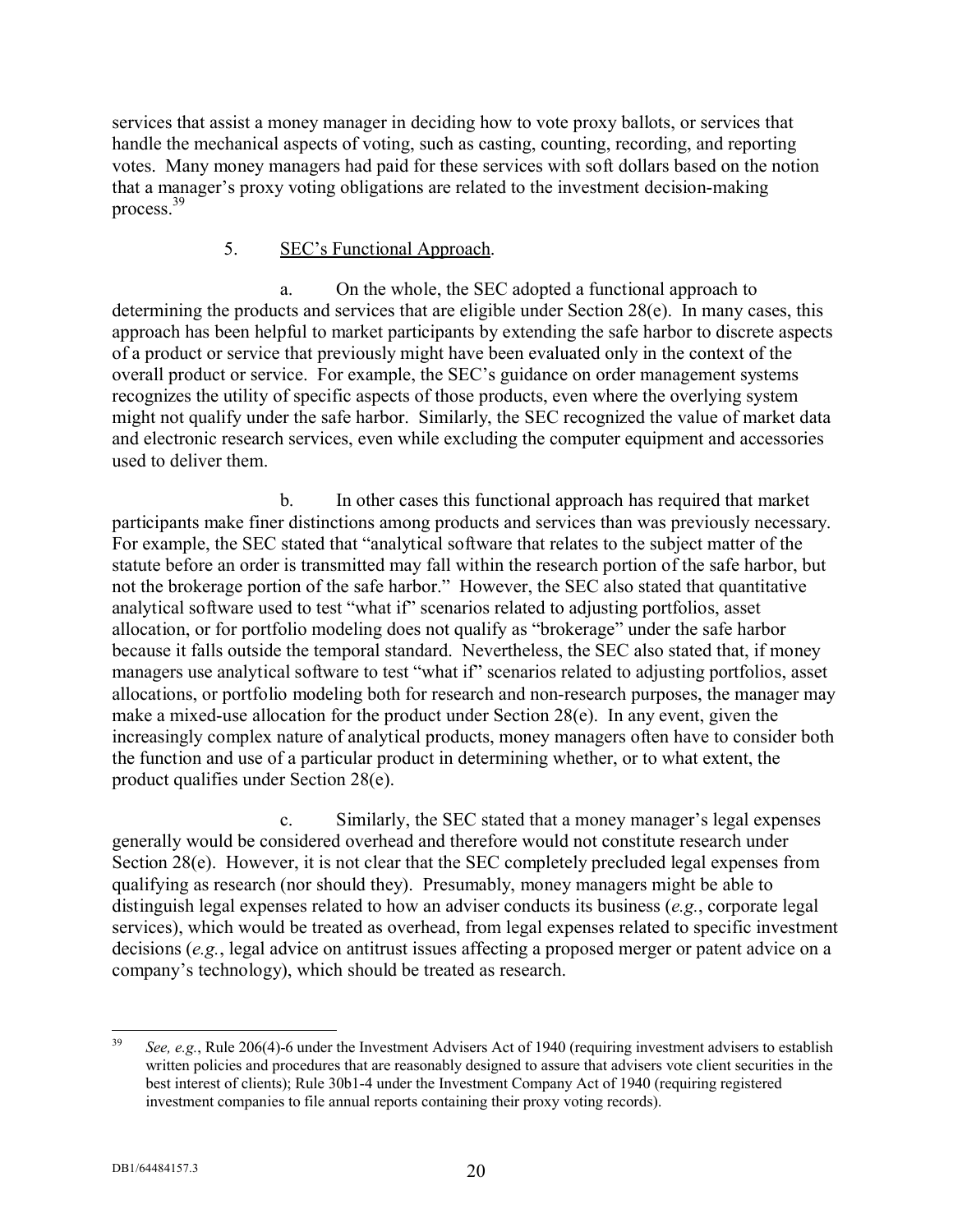d. From a practical standpoint, money managers that do business in both the United States and the United Kingdom also will want to take into account the differences between the SEC's and FSA's interpretations of research and brokerage relating to the use of market data. For example, the SEC's release indicates that raw market data may qualify as research under Section 28(e). However, the FSA has determined that raw data does not meet the requirements of a research service, although it permits money managers to justify using soft dollars to pay for raw data feeds as brokerage services. In particular, the FSA's definition of research requires that a product or service involve "analysis or manipulation of data to reach meaningful conclusions."

#### D. Arrangements Involving Money Managers And Broker-Dealers.

1. Overview.

a. The SEC's revised interpretation departs significantly from its proposal, and from the SEC's 1986 interpretation, in the area of arrangements between money managers and broker-dealers. Both the SEC and its Staff have indicated that the modifications are designed to provide market participants with greater flexibility in structuring arrangements, but many of the details of the modifications remain subject to interpretation. Perhaps anticipating the need for further guidance, the SEC requested additional public comment on this aspect of the interpretation, and indicated that it may supplement the revised interpretation based on any comments it receives.

b. The SEC's guidance in this area arises from the fact that Section 28(e) expressly provides that the safe harbor is available for commissions paid to a broker-dealer for "effecting" securities transactions based on their relation to the value of the brokerage and research services "provided by" the broker-dealer. This aspect of the safe harbor requires that the broker-dealer providing brokerage and research must also be effecting transactions for the money manager. Additionally, the SEC had previously interpreted Section 28(e) such that a broker-dealer was "providing" research only if it produced a product or service or was legally obligated to pay for a product or service. The SEC's revised interpretation increases flexibility in structuring arrangements by modifying previous guidance on the application of the terms "effecting" and "provided by."

c. In the revised interpretation, the SEC expressly took into account so-called "commission- sharing arrangements" that are used in the United Kingdom. Under a commission-sharing arrangement, the executing broker agrees that part of the commission it earns will be redirected to one or more third parties, as directed by the money manager, as payment for research services provided to the money manager. These arrangements allow money managers to direct broker-dealers to collect and pool client commissions that may have been generated from orders executed at that broker-dealer, and periodically direct the brokerdealer to pay for research that the money manager has determined is valuable.

#### 2. The "Effecting" Requirement.

a. Historically, soft dollar arrangements involving multiple brokerdealers have been structured as introducing/clearing relationships. For example, a broker-dealer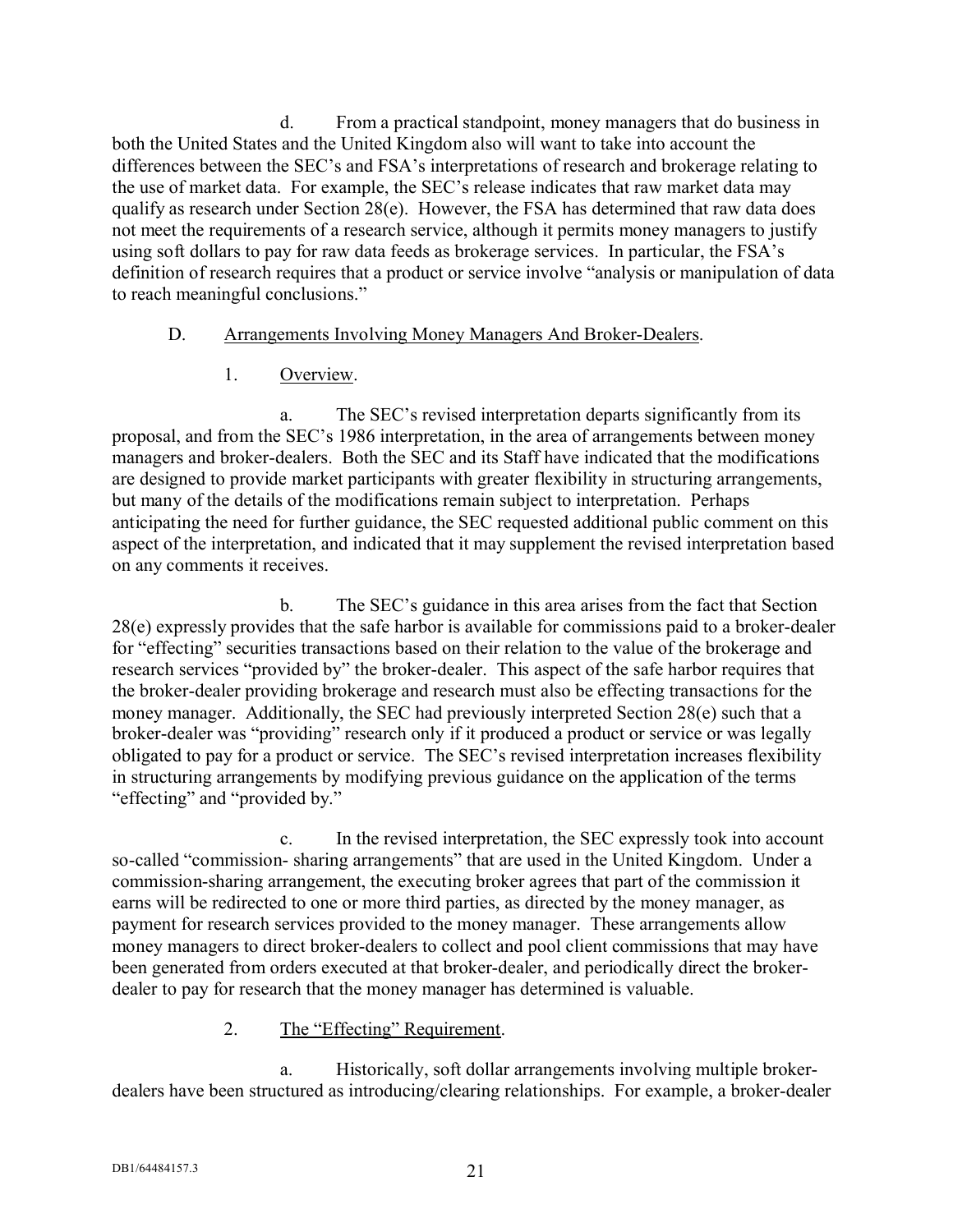that produces research would "introduce" trades to a "clearing" broker for execution and clearing. In this regard, the SEC had taken the view generally that the safe harbor does not apply to arrangements in which the broker-dealer providing research receives a portion of the client's brokerage commissions without performing any role in the trade. Until 2006, however, the most definitive statement on the level of activity necessary for a broker-dealer to be deemed to be performing a role in a trade came in a 1983 no-action letter in which the SEC Staff stated that the use of the safe harbor was not precluded where a broker-dealer provided research and performed four types of functions.<sup>40</sup>

b. In its proposal in 2006, the SEC had considered formally adopting the Staff's 1983 no-action position by interpreting the term "effecting" to require a brokerdealer's performance of all four functions. However, the revised interpretation provides that a broker-dealer may be considered to be effecting transactions under Section 28(e) if it performs at least one of the following four functions:

(i) Taking financial responsibility for all customer trades until the clearing broker-dealer has received payment (or securities);

(ii) Making or maintaining records relating to customer trades required by SEC and SRO rules, including blotters and memoranda of orders;

(iii) Monitoring and responding to customer comments concerning the trading process; or

(iv) Generally monitoring trades and settlements.

The broker-dealer must nevertheless take steps to see that the other functions have been reasonably allocated to one or another of the broker-dealers in the arrangement, and in a manner that is fully consistent with their obligations under SEC and SRO rules.

3. The "Provided By" Requirement.

a. Historically, the SEC has required that a broker-dealer be legally obligated to pay for research in order to satisfy the "provided by" requirement, and the SEC reaffirmed this concept in the 2006 proposal. In practice, this interpretation has required that broker-dealers in soft dollar arrangements either provide research directly (*e.g.*, by producing research reports) or be contractually obligated to pay for research prepared by a third-party (*e.g.*, market data services).

b. The SEC's revised interpretation retains this means of satisfying the "provided by" requirement, but also extends the safe harbor to certain arrangements where a broker-dealer is not legally obligated to pay for research. Under the revised interpretation, the "provided by" requirement generally may also be satisfied if a broker-dealer does the following:

(i) Pays the research vendor directly;

 $40 \overline{)}$ <sup>40</sup> *SEI Financial Services Company*, Letter from SEC's Division of Market Regulation to Morgan, Lewis & Bockius (December 15, 1983).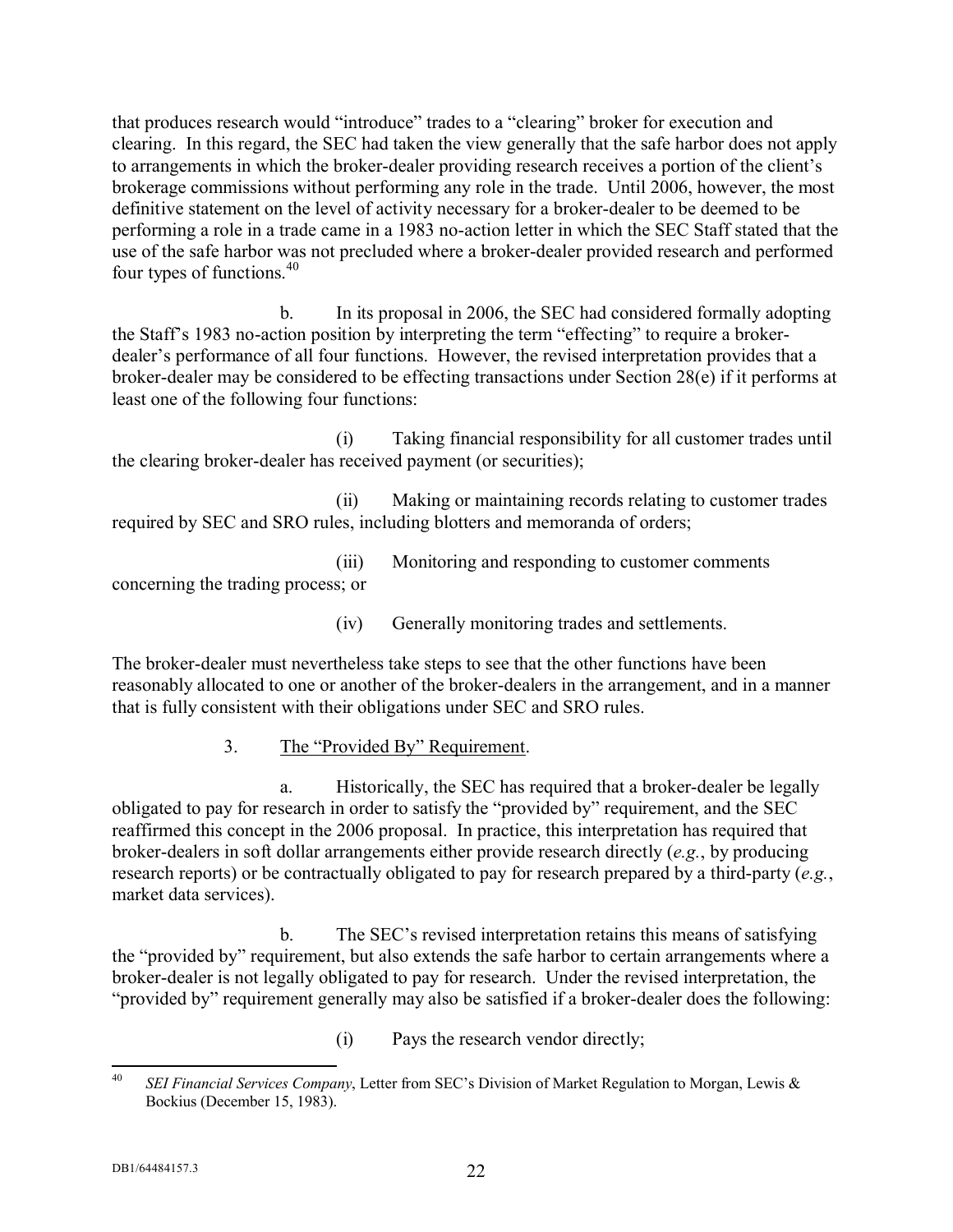(ii) Reviews the description of the research to be provided for "red flags" that indicate the services are not within Section 28(e), and agrees with the money manager to use client commissions only to pay for those items that reasonably fall within the safe harbor; and

(iii) Develops and maintains procedures so that research payments are documented and paid for promptly.

The SEC did not provide specific guidance on complying with the new interpretation of the "provided by" requirement. For example, the SEC did not explain what types of "red flags" broker-dealers should look for in reviewing a research description. In addition, the SEC did not provide specific examples of the types of prompt payment procedures broker-dealers would have to develop and maintain.

4. Structuring Arrangements under the Revised Interpretation. Based on public statements by the SEC and its staff, the SEC's revised interpretation appears to be designed to permit arrangements similar to commission sharing arrangements within the limits of Section 28(e). To that end, the SEC stated specifically in the release that an arrangement involving multiple broker-dealers will satisfy Section 28(e) if at least one of the broker-dealers satisfies the requirements for "effecting" transactions and "providing" research.<sup>41</sup> This aspect of the revised interpretation should permit arrangements that would not have been permitted under the SEC's prior interpretations, including:

a. An executing broker may pay for brokerage or research services at the money manager's direction without being legally obligated to pay for the services. In those cases, the executing broker will have to satisfy the new "provided by" requirement by reviewing research descriptions and establishing policies and procedures for prompt payment of the services.

b. An executing broker may share commissions with a broker-dealer that produces research but does not play an active role in the trading process. In those cases, the second broker-dealer will have to perform one of the four functions that make up the revised "effecting" requirement and allocate the remaining three to the executing broker.

5. While the SEC noted that multi-broker arrangements under Section 28(e) have historically been structured as introducing/clearing arrangements, early indications from the SEC Staff are that the revised interpretation does not, in and of itself, require that broker-dealers use a clearing agreement to allocate performance of the four functions. Similarly, the SEC Staff has indicated that the functions do not necessarily have to be allocated to the executing brokerdealer, and could be allocated to a third broker-dealer.

E. Open Questions. Although the SEC's revised interpretation brings greater clarity to many issues under Section 28(e), it has perhaps generated an equal number of additional

 $41$ Specifically, footnote 182 states that "[i]n Section 28(e) arrangements involving multiple broker-dealers, at least one of the broker-dealers (but not necessarily all) must satisfy the requirements for 'effecting' transactions and 'providing' research."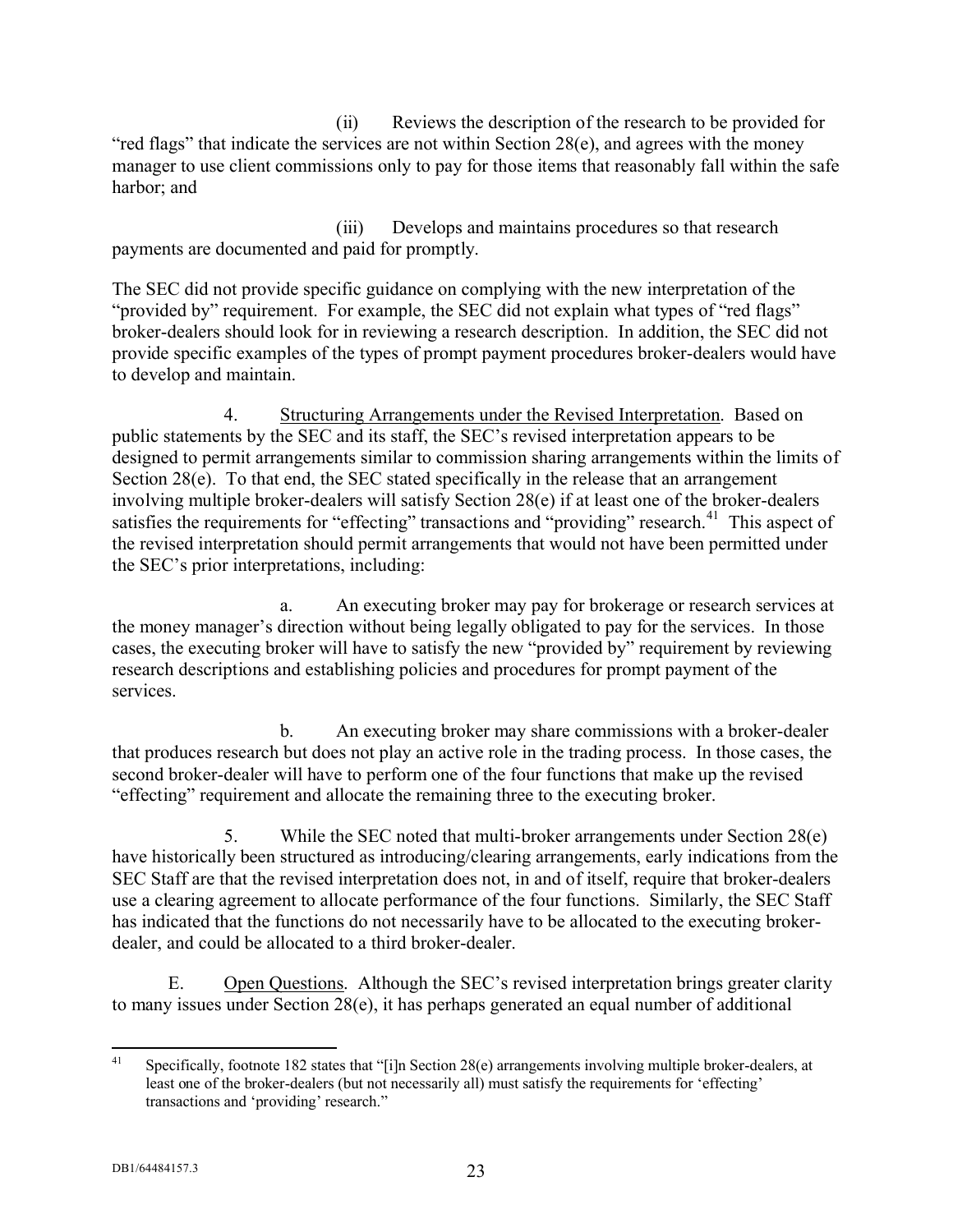questions in practice. In this regard, a number of significant questions remain unanswered in practice, including the following:

1. What obligations do money managers have to verify that broker-dealers are satisfying the new "effecting" and "provided by" requirements?

2. In what circumstances may money managers share research with affiliates under Section 28(e)?

3. How does the SEC's revised interpretation relate to transactions in fixedincome securities, which historically have been viewed as outside the safe harbor?

4. Does Section 28(e) permit money managers to transfer commission credits and debits between broker-dealers, including to soft dollar credit aggregators?

5. To what extent will "hard dollar" research arrangements create investment adviser status issues for broker-dealers.

6. Whether and under what circumstances soft dollar credits maintained with a broker-dealer are protected as customer property under Exchange Act Rule 15c3-3 and the Securities Investor Protection Act.

## V. **TRADE AGGREGATION AND ALLOCATION**

A. Overview. An adviser whose clients include registered and unregistered funds, retail and institutional accounts, or some combination thereof, can face challenging trading issues. The funds generally are "free to trade" accounts, while some institutional accounts may direct brokerage, and wrap fee account trades tend to be placed with the program sponsor. The existence of accounts that direct may effectively force an adviser to break up orders it might otherwise aggregate and send to a single broker.

B. Concerns Associated with Disaggregation. Disaggregating trades may raise concerns. For example:

1. The first accounts to trade may receive a better price than accounts trading down the line, especially with large orders or thinly-traded securities. This is because the first and following trades may tend to "push" the market (that is, create market impact).

2. If the sell-side community understands that the adviser disaggregates orders, the adviser effectively may be "signaling" or "tipping" its executing broker-dealers that larger volume may be forthcoming, and some broker-dealers might use this information to the detriment of the adviser's clients. $4$ 

 $42$ <sup>42</sup> *See Wagner & Glass*, *The Dynamics of Trading and Directed Brokerage*, 2 J. Pension Plan Investing 53, 63 n.21 (1998) ("Wagner"). ("Although not necessarily common, 'worst case' scenarios of broker conduct that managers worry about include a dealer who gets a call from a manager asking for a price quote instead colludes with other dealers to inflate prices; a dealer who gets a manager's call immediately buys up all available stock so that the manager has to buy from the dealer regardless of price; a dealer who gets a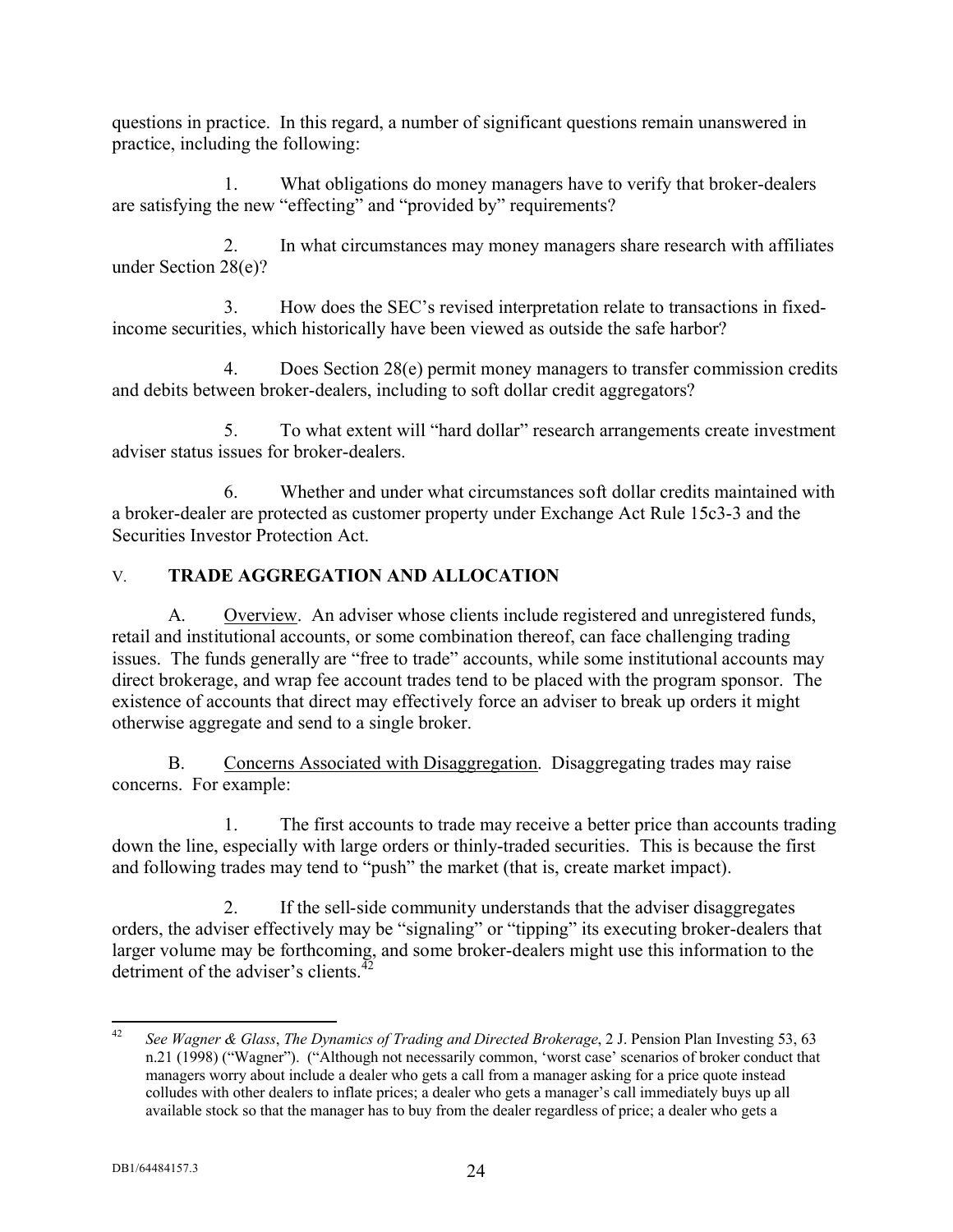3. The adviser's similarly-managed accounts may experience performance dispersion as a result of paying different prices for a security, incurring different transaction costs, or failing to purchase the security due to market impact concerns or limited availability. Disaggregation may also lead to performance dispersion between the adviser's similarlymanaged funds, institutional accounts and other accounts.

C. Failure to Aggregate Does Not Result in a Breach of Fiduciary Duty. An adviser does not breach its fiduciary duty to its clients merely by failing to aggregate orders for client accounts. The adviser could, depending on the circumstance, have to disclose to its clients that it will not aggregate and any material consequences of the failure to aggregate, such as potentially higher commissions. $43$ 

D. Other Procedures for Placing Client Orders Permitted. Using multiple brokerdealers to execute transactions in the same security for fund and non-fund accounts is the reverse of aggregation. In approving procedures that called for *pro rata* allocation among client accounts, the SEC staff observed that there may be other allocation methods that advisers can use without violating Section 206 of the Advisers Act.<sup>44</sup> Advisers should be able to satisfy their fiduciary duties by employing methodologies or procedures, other than aggregating transactions and sending them to a single broker, provided these procedures are disclosed to clients and designed to ensure that clients are treated equitably and fairly over time and that no client account is systematically disadvantaged.

E. Other Types of Procedures. Rather than broadcast orders across multiple brokers simultaneously, an adviser may place orders with one broker and, once those orders have been executed, place orders with the next broker (and so on). Sequential allocation is done to avoid multiple orders from one adviser competing with one another for execution. It also avoids the "data leakage" problem – the excessive market impact that could result if the market thought that multiple brokers were working orders, although some market impact may occur.<sup>45</sup> These procedures include the following:

1. *Random Rotation*. Many advisers seek to deal with these sequencing issues by implementing a rotational process in which funds and other free to trade accounts, directed accounts take turns going first.<sup>46</sup> Random rotation seeks to ensure that clients are treated fairly and equitably over time, but it can place fund and institutional orders at the mercy of directed orders, especially when the broker-dealer handling the directed accounts takes time to

manager's call surreptitiously tips off a good client of the dealer who in turn buys up all of the available stock with the intent of selling it back to the manager; and a dealer who gets a manager's call may know of a willing seller but represents to both sides that the other one wants a higher price so as to widen the spread (and the broker's profit).").

 $\overline{a}$ 

<sup>43</sup> *Pretzel & Stouffer*, SEC No-Action Letter (pub. avail. Dec. 1, 1995).

<sup>44</sup> *SMC Capital*.

<sup>45</sup> *See, e.g., Boards Fight Front-Running of Funds*, BoardIQ (March 6, 2007).

<sup>&</sup>lt;sup>46</sup> In a recent survey of wrap fee arrangement trading practices, 57% of respondents noted that their firms employ a trading rotation to determine where wrap accounts trade in relation to traditional accounts. *2005 Survey of Wrap Trading Practices*, conducted by TraderForum.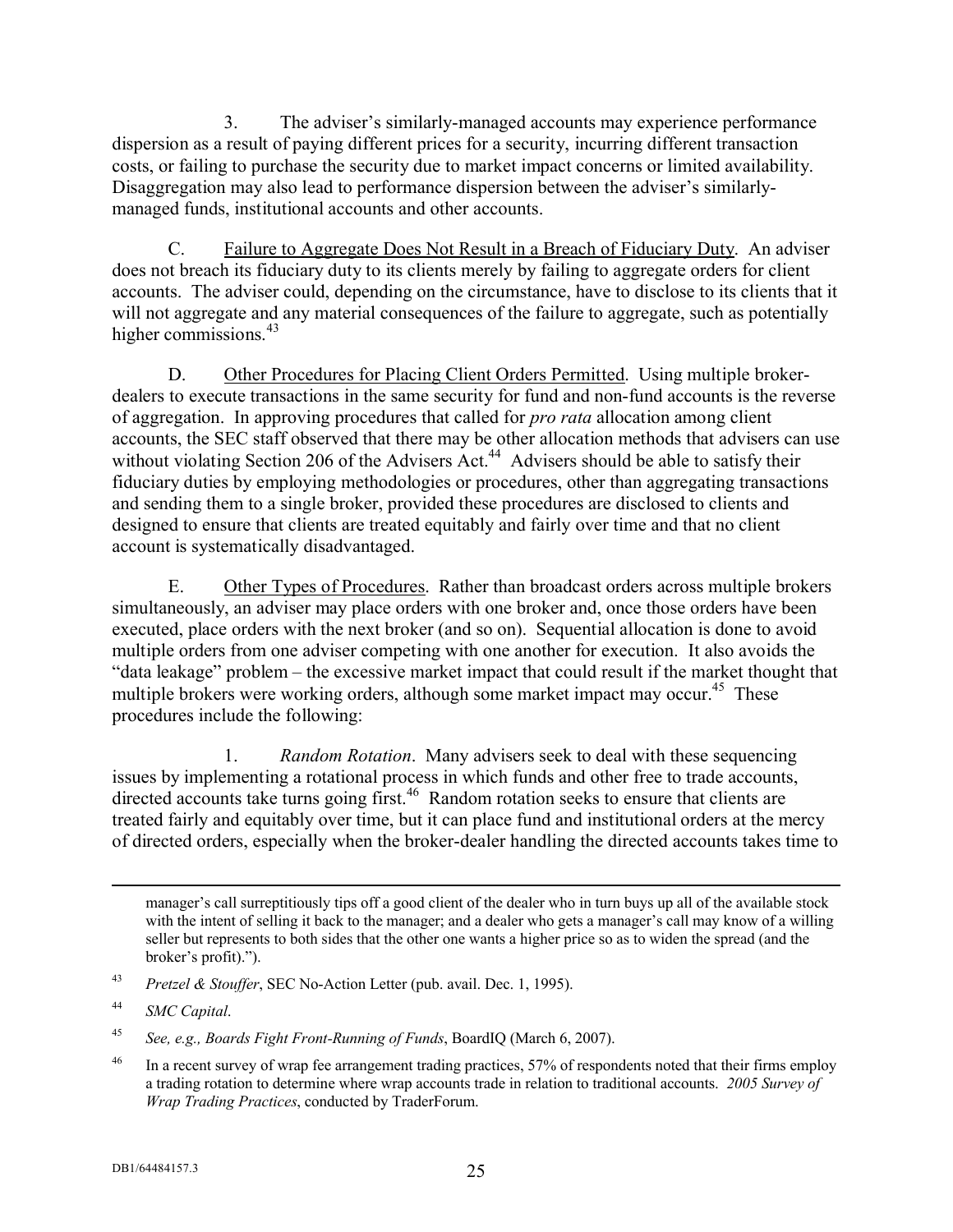execute a large order. The rotation schedule can be determined on a trade-by-trade basis, preferably through random selection (*i.e*., each trade produces a new rotation) or it can be set in advance, again through random selection (*i.e.*, the rotation is fixed for a set time period or a set number of trades). In the latter case, the adviser will have to determine how to accommodate new client accounts.

2. *Last to Trade*. Where a client explicitly directs that all trades be executed through a particular broker, the adviser may decide to place that client's trades behind those of its clients who have non-directed accounts (i.e., at the "back of the bus").<sup>47</sup> However, accounts that consistently trade last are likely to trade on less favorable terms than clients who trade ahead of them. In any situation in which client accounts are traded last because of the directions, circumstances or arrangements surrounding the clients' accounts, an adviser should disclose the practice to the affected clients together with the possible effects on execution and account performance.

3. *Percentage of Assets-Based Rotation*. A less widely used methodology is rotation based on percentage of assets. The adviser creates a rotation determined by the percentage of assets, by client type. For example, if fund assets represent 73% of the adviser's assets under management, and institutional accounts and retail accounts present 20% and 7%, respectively, then the fund would trade first 73% of the time, institutional accounts 20% of the time and retail accounts 7% of the time. This approach is sometimes used when an adviser first starts managing non-fund assets, to avoid putting large accounts at the mercy of small ones.

4. *Simultaneous Release*. Advisers typically avoid the simultaneous placement of orders for different clients through multiple broker-dealers because those orders may compete with each other for execution, and may present the potential for excessive market impact. However, simultaneous release of all orders may not affect clients if, for example, the order is for a highly liquid security, because the market may absorb multiple orders without significant price movement.

5. *Step-Outs*. A step-out generally involves the adviser's direction that an executing broker-dealer allocate – or "step out" – all or part of a trade to another broker-dealer for clearance and settlement. Step-outs are attractive to advisers because they may allow the adviser to accommodate client directed trading (*e.g*., commission recapture) arrangements and to obtain soft dollar credits under Section 28(e) of the Exchange Act. The use of "step outs" may alleviate problems associated with rotational or back-of-the-bus procedures. Brokers may be willing to take on step-out transactions because they will earn the commission on the other side of the trade, or to attract more commission business from the adviser, even though settlement may be more complicated. Step-outs raise potential thorny "cross-subsidization" or "free

<sup>47</sup> <sup>47</sup> *Lemke* at § 2:105. *See also Wagner & Glass* at 63. ("Since managers have an obligation to seek the best possible price for the greatest number of clients, they tend to place (sequence) the blocks of aggregated orders in front of directed trades (which would have been part of the block order but for the [client's] direction). In practice, what this means is that the manager will wait until the block order is completed before even beginning to try to execute the directed order.").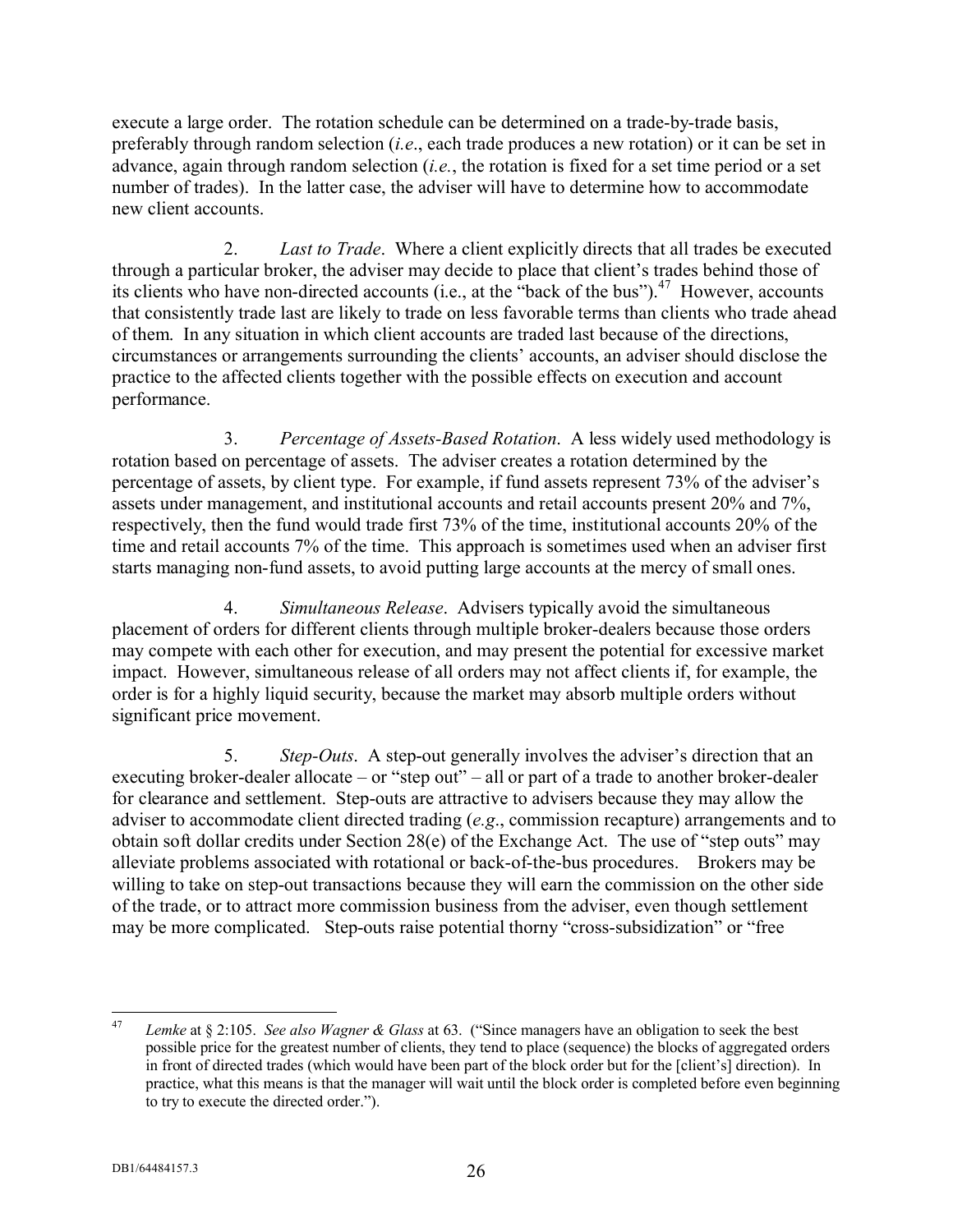riding" issues, because step-out orders are, in essence, executed for free while the adviser's other clients pay their negotiated commissions.<sup>48</sup>

6. *Hybrid Approaches*. Some advisers may use two or more of the procedures described above, including aggregation, in combination.

F. Disclosure. Advisers should have appropriate Form ADV or other disclosure informing clients of their trading practices and any related conflicts. In particular, an adviser should clearly disclose the trading process it employs, the circumstances under which it deviates from that process, and the consequences to the clients of employing that process.<sup>49</sup>

## VI. **SUGGESTED TRADE EXECUTION PRACTICES**

## A. Advisers Should Consider a Rotation Procedures for Account Order Placement.

1. In determining the appropriate trading strategy, advisers should consider employing an appropriate rotation procedure, unless a simultaneous release method would not harm client accounts or create market impact. All accounts should be included in the rotation. If rotation is not feasible, the adviser should, consistent with its fiduciary duties, consider excluding "directed accounts" from its rotation schedule and trade them last, provided that the adviser provides clear disclosure about this treatment and its consequences.

2. The rotation procedure could be flexible. For example, an adviser could employ a percentage of assets-based rotation where the adviser's larger accounts are traded alternately with the adviser's smaller accounts - a two "rotation wheel" approach. This can mitigate a potential disadvantage of strict rotation procedures – putting the adviser's larger accounts at the mercy of its smaller ones.

3. Advisers should monitor and periodically test their order placement procedures to ensure that clients are treated equitably and fairly over time and that no client account is systematically disadvantaged over time. Advisers are required to monitor and test their procedures under Rule 38a-1 under the Investment Company Act and Rule 206(4)-7 under the Advisers Act.

B. Advisers Should Conduct Best Execution Reviews. Advisers should conduct periodic and systematic reviews of their clients' executions. Advisers can do this on a sampling basis, or they can compare their fund performance composites to non-fund composites for the

 $48$ <sup>48</sup> *See Wagner & Glass* at 64. ("Unfortunately, while step-outs permit a manager to send an entire block trade to one broker (and thereby avoid sequencing delays), they too have some troublesome drawbacks. In particular: [s]tep-outs cannot be used with principal brokers[;] [i]f a significant portion of an order (more than 20 to 25 percent) has to be stepped out, the executing broker, when busy, may prioritize other orders (where it gets to keep all of the commissions) first[;] [i]f a manager is 'working' an order over several days, it needs to be concerned that the recipient of the first day's step out doesn't use that information to front run, or compete, with the manager's subsequent trades.").

<sup>49</sup> *See generally In re Mark Bailey & Co. and Mark Bailey*, Investment Advisers Act Release No. 1105 (Feb. 24, 1988) (SEC outlined a series of disclosures that should have been made by an investment adviser who did not negotiate commissions for certain client-directed transactions.).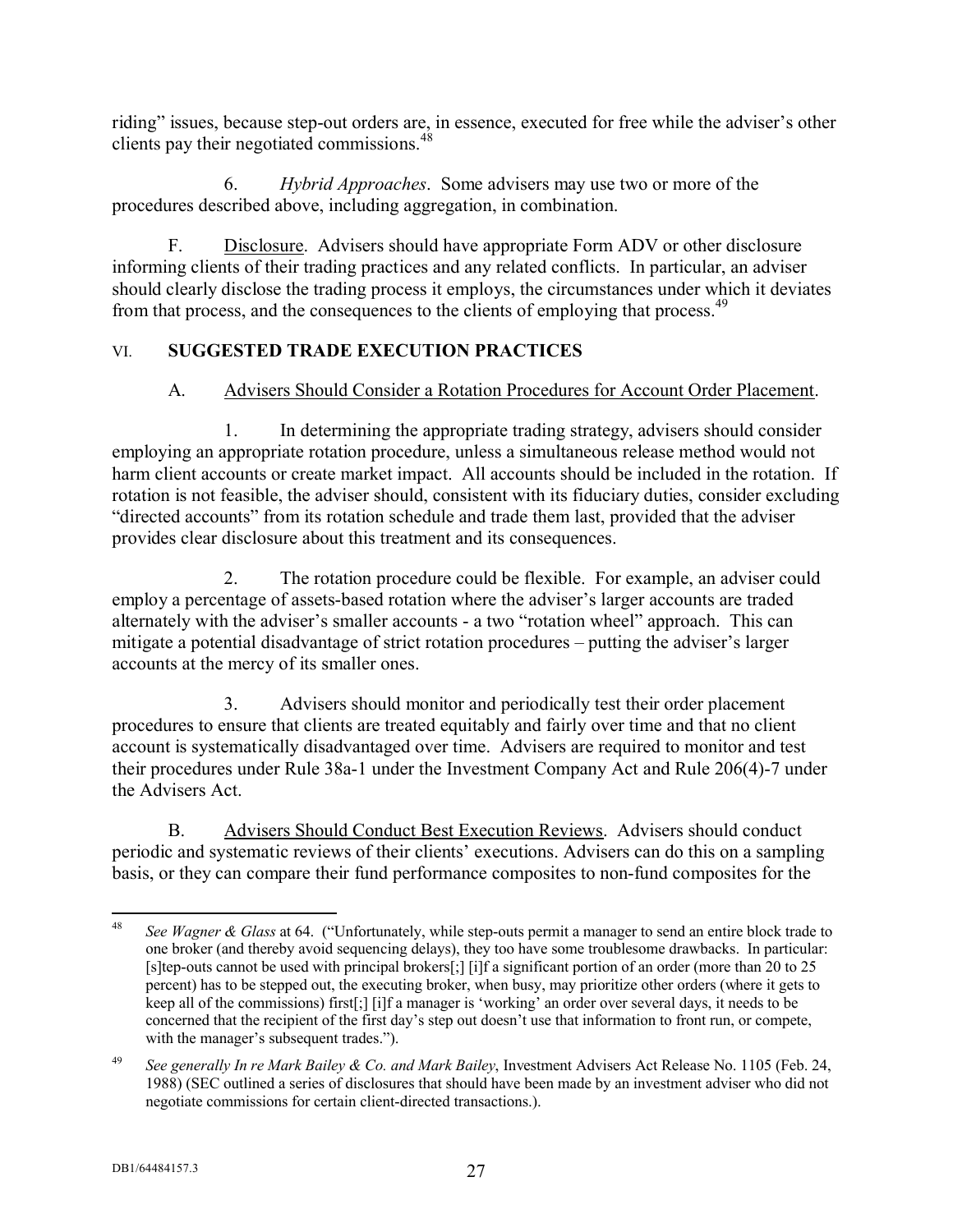same style to determine if any material discrepancies exist that could indicate lesser quality execution for the non-fund trades. Other factors could affect performance, such as the smaller size and number of securities in retail accounts, the tendency towards more investment restrictions in certain institutional accounts or increased flows in and out of mutual funds as compared to other advisory accounts.

C. Advisers Should Disclose Broker Selection and Order Placement Practices to Clients.

1. Advisers should disclose their practices for selecting broker-dealers. They also should disclose the potential for free-riding and cross-subsidization in the use of step-outs if these issues would have a material impact on client accounts.

2. Advisers should disclosure their procedures for order placement. The disclosure should explain that the procedures are designed to ensure that clients are treated equitably and fairly over time. The adviser should generally describe the types of practices employed if this information is material to clients. The disclosure should also explain whether the adviser will aggregate a client's order with other clients' orders and the circumstances under which the adviser might do so. If it does not aggregate orders, the adviser should disclose that fact and the consequences of not aggregating, such as the potential for the order traded first to move the market.

3. If directed accounts are traded last, the adviser should disclose that fact and its consequences, such as potentially obtaining a price inferior to prices obtained on earlier executions.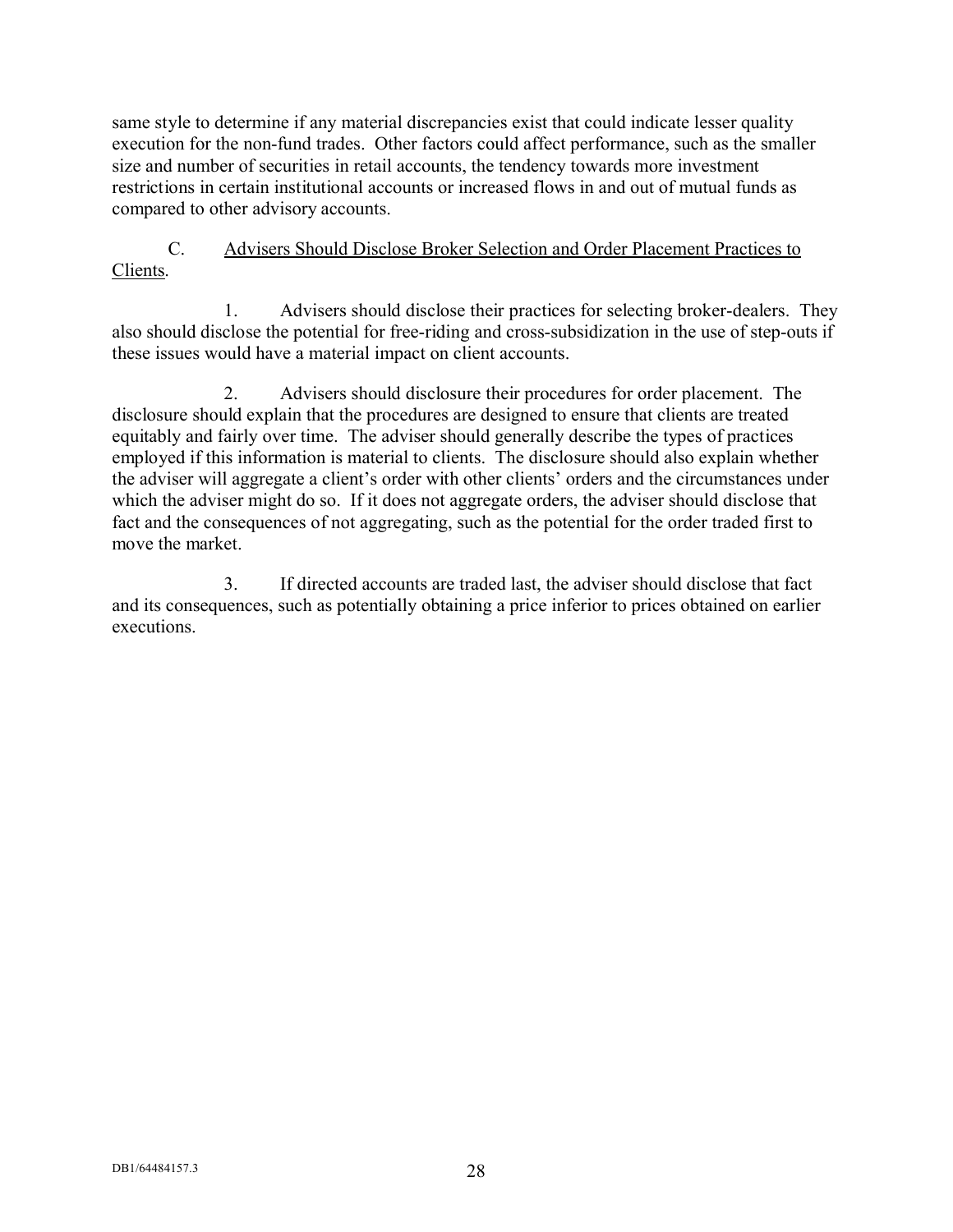# **EXHIBIT A**

| PRODUCTS AND SERVICES                                                                                                                                                                                                                                                                                                                                                                                                                                                                                                                                                                                                                                                                                                                                                                                                                                                                                                                                                                                                                                                                                                                                                                                                                                                                                                                                                                                                                                                                                                                                                                                                                                                                                                                                                                                                                                                                                                                                                                   | PRODUCTS AND SERVICES                                                                                                                                                                                                                                                                                                                                                                                                                                                                                                                                                                                                                                                                                                                                                                                                                                                                                                                                                                                                                                                                                                                                                                                                                                                                                                                                  |
|-----------------------------------------------------------------------------------------------------------------------------------------------------------------------------------------------------------------------------------------------------------------------------------------------------------------------------------------------------------------------------------------------------------------------------------------------------------------------------------------------------------------------------------------------------------------------------------------------------------------------------------------------------------------------------------------------------------------------------------------------------------------------------------------------------------------------------------------------------------------------------------------------------------------------------------------------------------------------------------------------------------------------------------------------------------------------------------------------------------------------------------------------------------------------------------------------------------------------------------------------------------------------------------------------------------------------------------------------------------------------------------------------------------------------------------------------------------------------------------------------------------------------------------------------------------------------------------------------------------------------------------------------------------------------------------------------------------------------------------------------------------------------------------------------------------------------------------------------------------------------------------------------------------------------------------------------------------------------------------------|--------------------------------------------------------------------------------------------------------------------------------------------------------------------------------------------------------------------------------------------------------------------------------------------------------------------------------------------------------------------------------------------------------------------------------------------------------------------------------------------------------------------------------------------------------------------------------------------------------------------------------------------------------------------------------------------------------------------------------------------------------------------------------------------------------------------------------------------------------------------------------------------------------------------------------------------------------------------------------------------------------------------------------------------------------------------------------------------------------------------------------------------------------------------------------------------------------------------------------------------------------------------------------------------------------------------------------------------------------|
| <b>ELIGIBLE AS RESEARCH</b>                                                                                                                                                                                                                                                                                                                                                                                                                                                                                                                                                                                                                                                                                                                                                                                                                                                                                                                                                                                                                                                                                                                                                                                                                                                                                                                                                                                                                                                                                                                                                                                                                                                                                                                                                                                                                                                                                                                                                             | <b>NOT ELIGIBLE AS RESEARCH</b>                                                                                                                                                                                                                                                                                                                                                                                                                                                                                                                                                                                                                                                                                                                                                                                                                                                                                                                                                                                                                                                                                                                                                                                                                                                                                                                        |
| Traditional research reports that analyze the<br>$\bullet$<br>performance of a particular company or stock<br>Meetings with corporate executives to obtain<br>$\bullet$<br>oral reports on the performance of a company<br>Market data<br>$\bullet$<br>Discussions with research analysts<br>$\bullet$<br>Seminars or conferences that provide<br>$\bullet$<br>substantive content relating to issuers,<br>industries, or securities<br>Trade magazines and technical journals<br>$\bullet$<br>concerning specific industries or product lines<br>that are marketed to and serve the interests of a<br>narrow audience<br>Proxy services that transmit reports and<br>$\bullet$<br>analyses on issuers, securities, and the<br>advisability of investing in securities<br>Corporate governance research (including<br>$\bullet$<br>corporate governance analytics) and corporate<br>governance rating services that provide reports<br>and analyses about issuers<br>Advice from broker-dealers on order execution,<br>$\bullet$<br>including advice on execution strategies,<br>market color, and the availability of buyers and<br>sellers (and software that provides these types<br>of "market research")<br>Consultants' services that provide advice with<br>$\bullet$<br>respect to portfolio strategy<br>Software and other products that generate<br>$\bullet$<br>"market research," including research on<br>optimal execution venues and trading strategies<br>Financial newsletters and financial and<br>$\bullet$<br>economic publications that are not targeted to<br>a wide, public audience<br>Quantitative analytical software and software<br>$\bullet$<br>that provides analyses of securities portfolios<br>Company financial data and economic data<br>$\bullet$<br>(such as unemployment and inflation rates or<br>gross domestic product figures)<br>Pre-trade and post-trade analytics (including<br>analytics transmitted through order<br>management systems) | Computer hardware (including terminals) and<br>$\bullet$<br>computer accessories.<br>Telecommunications lines, transatlantic cables,<br>$\bullet$<br>and computer cables<br>Mass-marketed publications<br>$\bullet$<br>Travel expenses, entertainment, and meals<br>$\bullet$<br>associated with meetings with analysts or<br>corporate executives or with attending<br>seminars<br>Proxy services that assist a money manager in<br>$\bullet$<br>deciding how to vote proxy ballots<br>Proxy products or services that handle the<br>$\bullet$<br>mechanical aspects of voting, such as casting,<br>counting, recording, and reporting votes<br>Consultants' services that provide advice<br>$\bullet$<br>relating to the managers' internal management<br>or operations<br>Overhead expenses (e.g., office equipment,<br>$\bullet$<br>office furniture and business supplies, salaries,<br>rent, accounting fees and software, legal<br>expenses, personnel management, marketing,<br>and utilities)<br>Website design, e-mail software, and internet<br>$\bullet$<br>services<br>Membership dues and professional licensing<br>$\bullet$<br>fees<br>Software to assist with administrative functions<br>(e.g., managing back-office functions)<br>Operating systems, word processing, and<br>$\bullet$<br>equipment maintenance and repair services |

<sup>. .</sup> Products and services in italics indicate changes from the SEC's 1986 Release.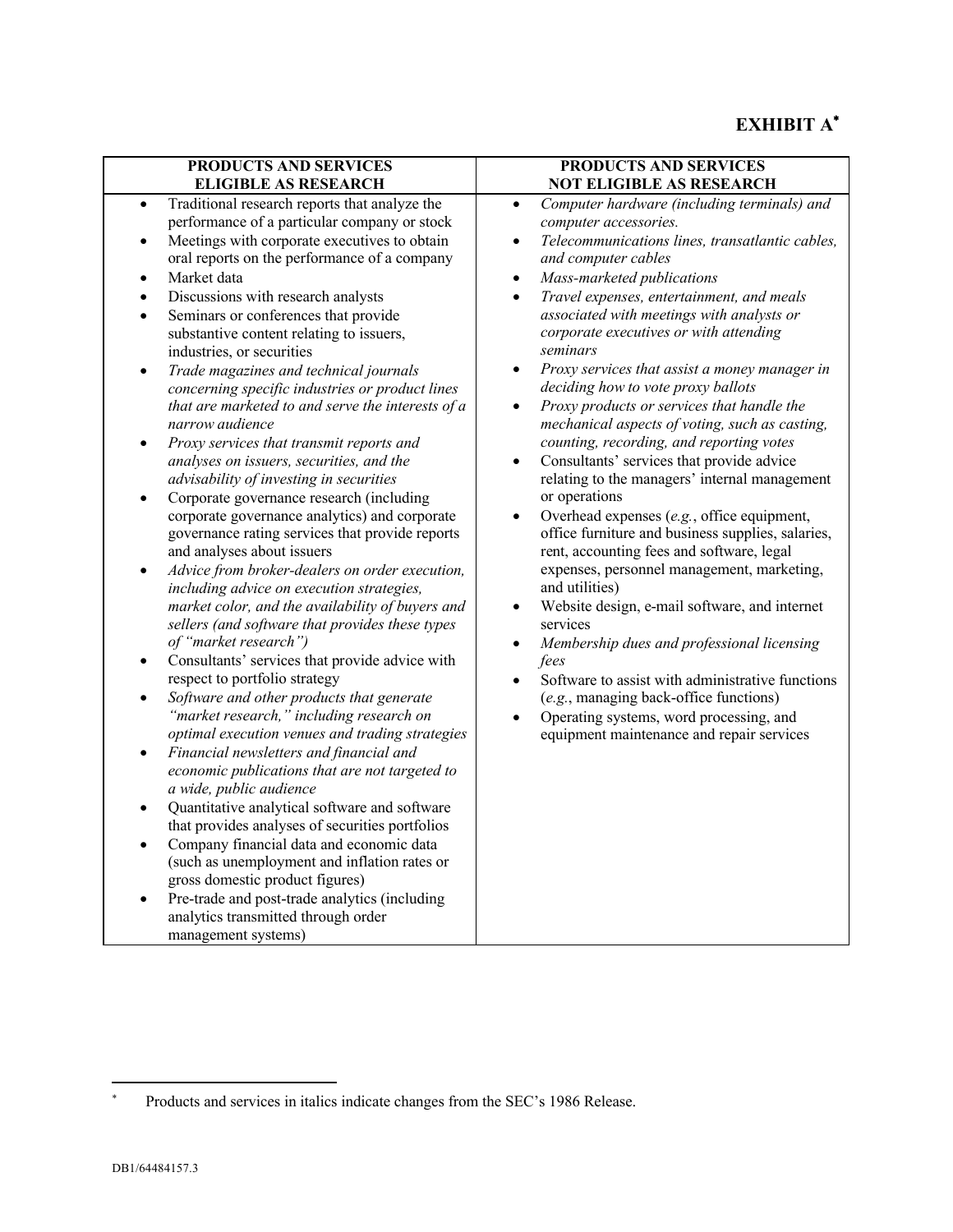| <b>PRODUCTS AND SERVICES</b>                                                                                                                                                                                                                                                                                                                                                                                                                                                                                                                                                                                                                                                                                                                                                                                                                                                                                                                                        | <b>PRODUCTS AND SERVICES</b>                                                                                                                                                                                                                                                                                                                                                                                                                                                                                                                                                                                                                                                                                                                                                                                                                                                                                                                                           |
|---------------------------------------------------------------------------------------------------------------------------------------------------------------------------------------------------------------------------------------------------------------------------------------------------------------------------------------------------------------------------------------------------------------------------------------------------------------------------------------------------------------------------------------------------------------------------------------------------------------------------------------------------------------------------------------------------------------------------------------------------------------------------------------------------------------------------------------------------------------------------------------------------------------------------------------------------------------------|------------------------------------------------------------------------------------------------------------------------------------------------------------------------------------------------------------------------------------------------------------------------------------------------------------------------------------------------------------------------------------------------------------------------------------------------------------------------------------------------------------------------------------------------------------------------------------------------------------------------------------------------------------------------------------------------------------------------------------------------------------------------------------------------------------------------------------------------------------------------------------------------------------------------------------------------------------------------|
| <b>ELIGIBLE AS BROKERAGE</b>                                                                                                                                                                                                                                                                                                                                                                                                                                                                                                                                                                                                                                                                                                                                                                                                                                                                                                                                        | <b>NOT ELIGIBLE AS BROKERAGE</b>                                                                                                                                                                                                                                                                                                                                                                                                                                                                                                                                                                                                                                                                                                                                                                                                                                                                                                                                       |
| Connectivity services between and among<br>money managers, broker-dealers and other<br>relevant parties (e.g., custodians)<br>Dedicated lines between a broker-dealer and a<br>money manager's order management system or<br>between a money manager and a broker-<br>dealer's trading desk<br>Post-trade matching of trade information (e.g.,<br>allocation instructions between institutions and<br>broker-dealers, settlement instructions to<br>custodian banks and broker-dealers' clearing<br>agents)<br>Comparison services that are required by the<br>SEC or SRO rules $(e.g.,)$ electronic confirmation<br>and affirmation of institutional trades)<br>Order routing and algorithmic trading software<br>٠<br>Software for transmitting orders to direct<br>$\bullet$<br>market access systems<br>Short-term custody (i.e., custody related to<br>$\bullet$<br>effecting particular transactions in relation to<br>clearance and settlement of the trade) | Compliance products and services $(e.g.$ services<br>$\bullet$<br>that analyze portfolio information to evaluate a<br>money manager's fulfillment of its duty of best<br>execution, to determine whether portfolio<br>managers are overtrading securities, or to<br>determine breaches of fiduciary duty)<br>Products or services that create trade<br>$\bullet$<br>parameters for compliance with regulatory<br>requirements, prospectus disclosure, or<br>investment objectives<br>Products or services that "stress-test" a<br>$\bullet$<br>portfolio under a variety of market conditions<br>or monitor style drift<br>Error correction trades or related services in<br>$\bullet$<br>connection with errors made by money<br>managers<br>Long-term custody $(e.g.,$ services provided by<br>$\bullet$<br>custodial banks) and custodial recordkeeping<br>Trade financing (e.g., stock lending fees, and<br>$\bullet$<br>capital introduction and margin services) |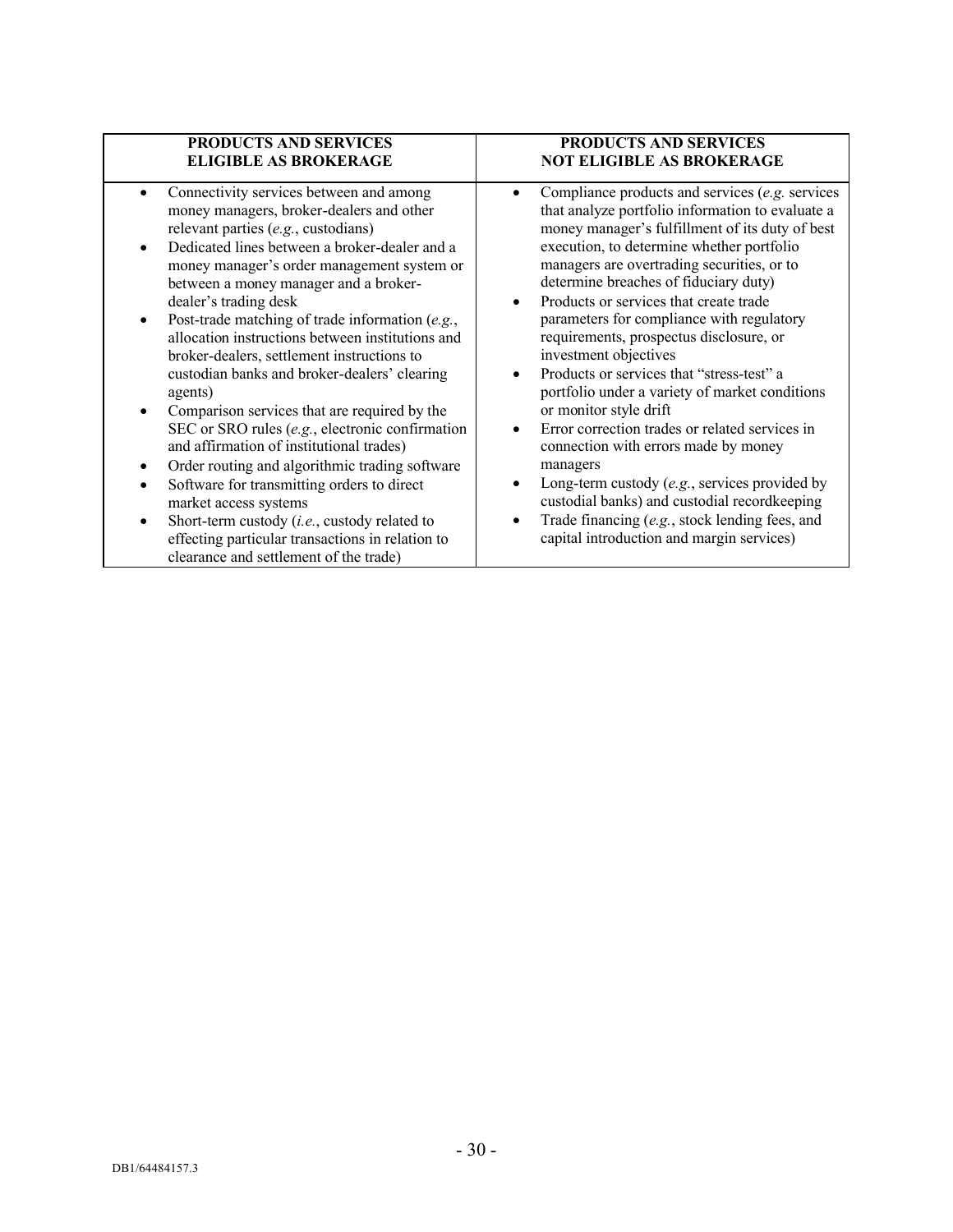## **BEST PRACTICES SUGGESTED FOR CONSIDERATION BY THE SEC STAFF AND SIFMA**

|                                  | WHO?         | <b>BEST PRACTICE</b>                                                                                                                                                                                                                                                                                                                                                                                                                                                                                                                                  | <b>COMMENTARY</b>                                                                                                                                                                                                                                                                          |
|----------------------------------|--------------|-------------------------------------------------------------------------------------------------------------------------------------------------------------------------------------------------------------------------------------------------------------------------------------------------------------------------------------------------------------------------------------------------------------------------------------------------------------------------------------------------------------------------------------------------------|--------------------------------------------------------------------------------------------------------------------------------------------------------------------------------------------------------------------------------------------------------------------------------------------|
| <b>Procedures and Oversight</b>  |              |                                                                                                                                                                                                                                                                                                                                                                                                                                                                                                                                                       |                                                                                                                                                                                                                                                                                            |
|                                  | <b>SEC</b>   | Centralize responsibility. "A designated person or<br>committee is responsible for overseeing the firm's soft<br>dollar and client directed brokerage activities and for<br>establishing the firm's operating policies for these<br>activities."                                                                                                                                                                                                                                                                                                      | Each of these suggestions makes<br>sense to establish an internal control<br>environment, among other things,<br>to lessen a broker-dealer's potential<br>liability for soft dollar abuses by                                                                                              |
|                                  | <b>SIFMA</b> | Adopt written procedures. "Firms should adopt and<br>implement, consistent with each Firm's resources, culture<br>and risk management assessments, policies and<br>procedures with respect to their practices involving<br>commission arrangements. These policies and procedures<br>should include supervisory procedures reasonably<br>designed to ensure compliance with the policies,<br>procedures and applicable law and should clearly<br>delineate responsibility for handling the various aspects of<br>the Firm's commission arrangements." | investment advisers.                                                                                                                                                                                                                                                                       |
| 3                                | <b>SIFMA</b> | Procedures should be approved by board or<br>management and updated periodically. "The policies<br>and procedures of a Firm should be approved by the<br>Firm's board of directors, a committee thereof or an<br>appropriate level of management, and should be<br>periodically reviewed and revised to reflect business,<br>market and legal developments."                                                                                                                                                                                          |                                                                                                                                                                                                                                                                                            |
| 4                                | <b>SIFMA</b> | Incorporate into initial and continuing education. "As<br>part of their initial training and continuing education<br>programs, Firms should advise relevant personnel as to the<br>law and their policies concerning commission<br>arrangements."                                                                                                                                                                                                                                                                                                     |                                                                                                                                                                                                                                                                                            |
| <b>Establishing Arrangements</b> |              |                                                                                                                                                                                                                                                                                                                                                                                                                                                                                                                                                       |                                                                                                                                                                                                                                                                                            |
| 5                                | <b>SIFMA</b> | Know the customer. "One of the keys to a successful<br>customer relationship is to understand the customer and<br>the nature of its business. 'Knowing the customer' not<br>only enables a Firm to better service the customer's needs,<br>but also assists the Firm in properly handling commission<br>arrangements."                                                                                                                                                                                                                                | The obligation to "know your<br>customer" should not be confused<br>with an obligation to obtain<br>reasonable assurances, for example,<br>that an investment adviser is<br>meeting its legal obligations under<br>soft dollar arrangements. A broker-<br>dealer may have a higher duty of |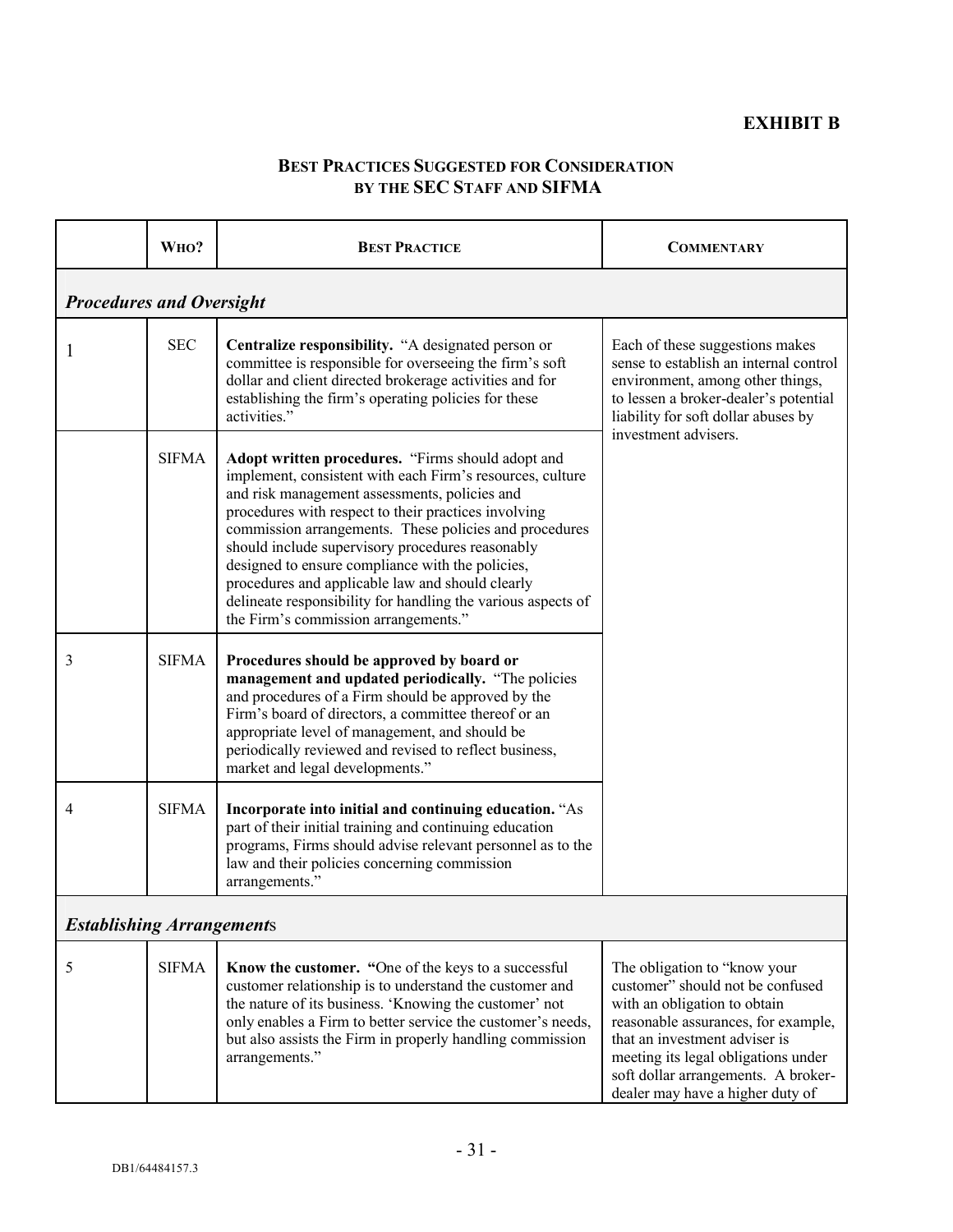|   | WHO?                  | <b>BEST PRACTICE</b>                                                                                                                                                                                                                                                                                                                                                                                                                           | <b>COMMENTARY</b>                                                                                                                                                                                                                                                                                                                                                                                                                                                                                                                                                                                                                                                                                                                                                                                                                                                                                                                                                                                                                                                                                                                                                                                                                                          |
|---|-----------------------|------------------------------------------------------------------------------------------------------------------------------------------------------------------------------------------------------------------------------------------------------------------------------------------------------------------------------------------------------------------------------------------------------------------------------------------------|------------------------------------------------------------------------------------------------------------------------------------------------------------------------------------------------------------------------------------------------------------------------------------------------------------------------------------------------------------------------------------------------------------------------------------------------------------------------------------------------------------------------------------------------------------------------------------------------------------------------------------------------------------------------------------------------------------------------------------------------------------------------------------------------------------------------------------------------------------------------------------------------------------------------------------------------------------------------------------------------------------------------------------------------------------------------------------------------------------------------------------------------------------------------------------------------------------------------------------------------------------|
|   |                       |                                                                                                                                                                                                                                                                                                                                                                                                                                                | inquiry under "know your<br>customer" concepts than what<br>should be required in the soft dollar<br>context.                                                                                                                                                                                                                                                                                                                                                                                                                                                                                                                                                                                                                                                                                                                                                                                                                                                                                                                                                                                                                                                                                                                                              |
| 6 | <b>SEC</b>            | Confirm that adviser is authorized to receive soft<br>dollar products or services. "At the time that a soft<br>dollar arrangement is being established, the broker-dealer<br>determines whether the adviser has discretionary<br>management authority for its clients' assets and requests<br>and obtains a written description of the adviser's<br>authority, and the types of products and services the<br>adviser is authorized to obtain." | In documenting a soft dollar<br>arrangement with an investment<br>adviser, a broker-dealer may wish<br>to:<br>VII.<br>Make clear that any soft<br>dollar research is being provided to<br>assist the adviser in serving client<br>accounts over which it has<br>investment discretion<br>VIII.<br>Obtain assurances from the<br>investment adviser that it has<br>investment discretion for accounts<br>whose brokerage it directs for soft<br>dollar credits<br>Obtain assurances from the<br>$IX_{-}$<br>investment adviser that its receipt of<br>soft dollar products and services has<br>been (and will be) appropriately<br>disclosed to clients (together with<br>the adviser's standard form of such<br>disclosure)<br>Obtain from the<br>$X_{-}$<br>investment adviser a statement of<br>the types of products and services<br>that, under its client agreements, it<br>is authorized to receive and an<br>undertaking that, in requesting any<br>particular product or service, the<br>adviser will be deemed to represent<br>that it is authorized to receive the<br>product or service.<br>XI.<br>Notify the investment<br>adviser of legal issues, need to<br>consult legal counsel and disclosure<br>obligations (see items $7 & 8$ 8 below) |
| 7 | SEC &<br><b>SIFMA</b> | Confirm that customer is authorized to enter into and<br>receive benefits under directed brokerage<br>arrangements. SEC: "At the time that a client of an<br>adviser begins negotiations to establish a directed<br>brokerage arrangement, the broker-dealer determines<br>whether the rebates of commissions or products/services                                                                                                             | In documenting a directed<br>brokerage arrangement with a<br>customer, a broker-dealer may wish<br>to obtain assurances from the<br>customer that:<br>The customer has the<br>XII.                                                                                                                                                                                                                                                                                                                                                                                                                                                                                                                                                                                                                                                                                                                                                                                                                                                                                                                                                                                                                                                                         |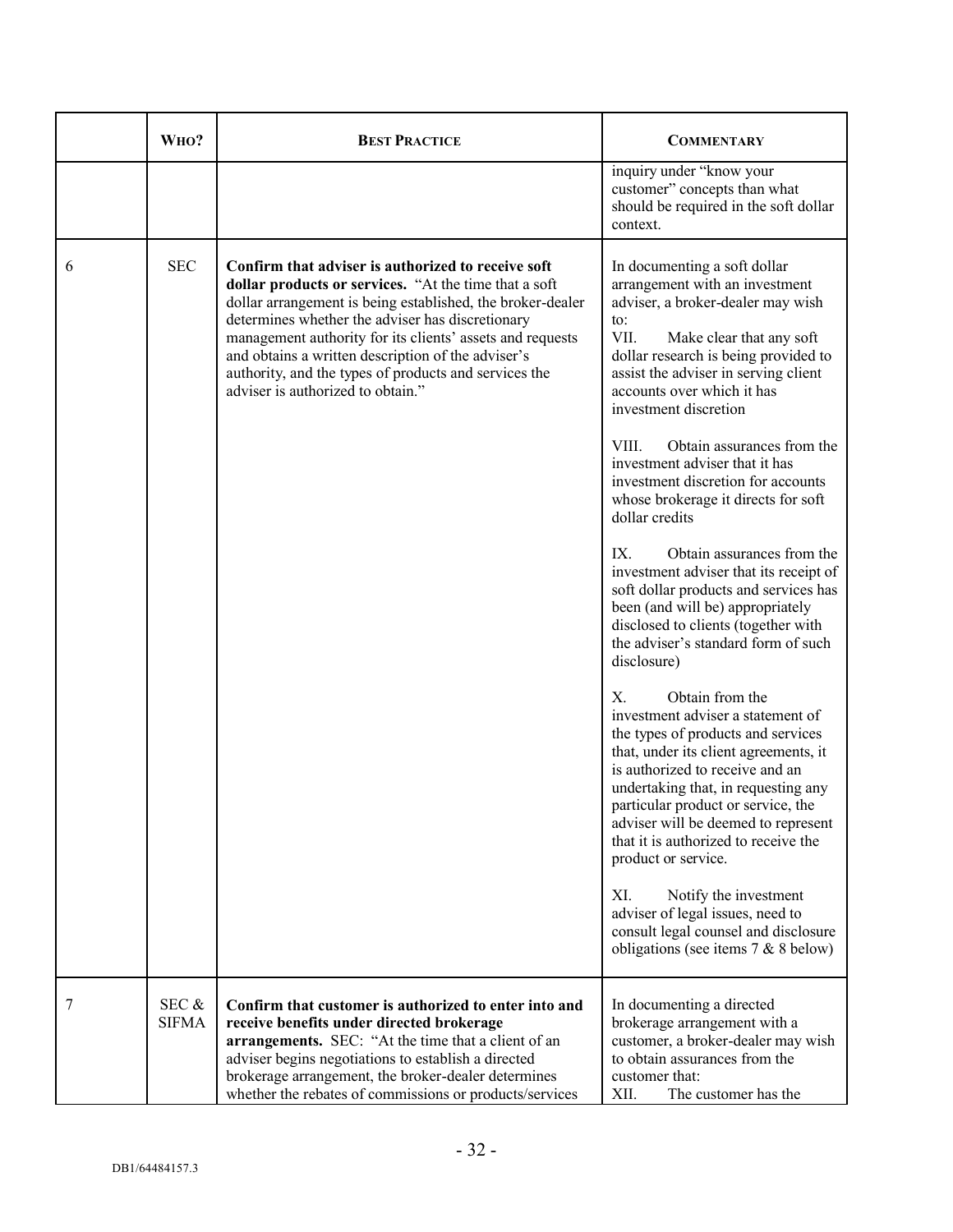|    | WHO?         | <b>BEST PRACTICE</b>                                                                                                                                                                                                                                                                                                                                                                                                                                                                                                                                                                                                                                                                         | <b>COMMENTARY</b>                                                                                                                                                                                                                                                                                                                                                                                                                                                                                                                                |
|----|--------------|----------------------------------------------------------------------------------------------------------------------------------------------------------------------------------------------------------------------------------------------------------------------------------------------------------------------------------------------------------------------------------------------------------------------------------------------------------------------------------------------------------------------------------------------------------------------------------------------------------------------------------------------------------------------------------------------|--------------------------------------------------------------------------------------------------------------------------------------------------------------------------------------------------------------------------------------------------------------------------------------------------------------------------------------------------------------------------------------------------------------------------------------------------------------------------------------------------------------------------------------------------|
|    |              | to be supplied are within the advisory client's authority to<br>request and that the party receiving the benefits under the<br>arrangement is authorized to receive such benefits. The<br>firm requests and obtains from the client a written<br>description of its authority to enter into the arrangement<br>and to receive the indicated products/services."<br>SIFMA: "Firms that engage in directed brokerage<br>arrangements, including commission recapture programs,<br>should take reasonable steps to ensure that commission<br>credits are applied to the payment of commission refunds<br>to, or expenses of, the beneficial owner of the account that<br>paid the commissions." | authority to enter into the directed<br>brokerage arrangement<br>XIII.<br>All amounts the customer<br>requests to be paid by the broker-<br>dealer will be in respect of direct<br>expenses properly and actually<br>incurred by or on behalf of the<br>customer<br>XIV.<br>All amounts paid by the<br>broker-dealer will become part of<br>the customer's assets, in accordance<br>with all documents and laws<br>governing the customer's account<br>The customer understands<br>XV.<br>its best execution obligations under<br>applicable law |
| 8  | <b>SIFMA</b> | Notify adviser of legal issues and need to consult<br>counsel. "Recognizing that Firms are not, and should not<br>act as, legal counsel to fiduciaries, a Firm nevertheless<br>should notify the fiduciary that soft dollar arrangements<br>can present a variety of legal issues for the fiduciary and<br>recommend that the fiduciary review the details of the<br>proposed soft dollar arrangement with its own legal<br>counsel or compliance advisors."                                                                                                                                                                                                                                 |                                                                                                                                                                                                                                                                                                                                                                                                                                                                                                                                                  |
| 9  | <b>SIFMA</b> | Notify adviser of disclosure responsibilities. "Firms<br>should notify the fiduciary that it may have an obligation<br>to disclose its soft dollar arrangements and brokerage<br>allocation practices to its clients."                                                                                                                                                                                                                                                                                                                                                                                                                                                                       |                                                                                                                                                                                                                                                                                                                                                                                                                                                                                                                                                  |
| 10 | SIFMA        | Don't require adviser to commit on commission target.<br>"Although it is typical to develop anticipated levels of<br>brokerage, a Firm should not require a fiduciary to<br>obligate itself formally to direct a specific amount of<br>commission business to the Firm."                                                                                                                                                                                                                                                                                                                                                                                                                     |                                                                                                                                                                                                                                                                                                                                                                                                                                                                                                                                                  |
| 11 | <b>SIFMA</b> | Notify adviser on need to allocate costs for mixed-use<br>products. "Firms generally should notify the fiduciary<br>that many research and brokerage services are capable of<br>mixed or multiple use and, depending upon the fiduciary's<br>use of a service, that a reasonable allocation of the cost of<br>the service may be necessary."                                                                                                                                                                                                                                                                                                                                                 |                                                                                                                                                                                                                                                                                                                                                                                                                                                                                                                                                  |
| 12 | <b>SIFMA</b> | Recommend that adviser reconsider allocations<br>periodically. "Because the fiduciary's use of a service<br>may change over time, Firms should recommend that the                                                                                                                                                                                                                                                                                                                                                                                                                                                                                                                            |                                                                                                                                                                                                                                                                                                                                                                                                                                                                                                                                                  |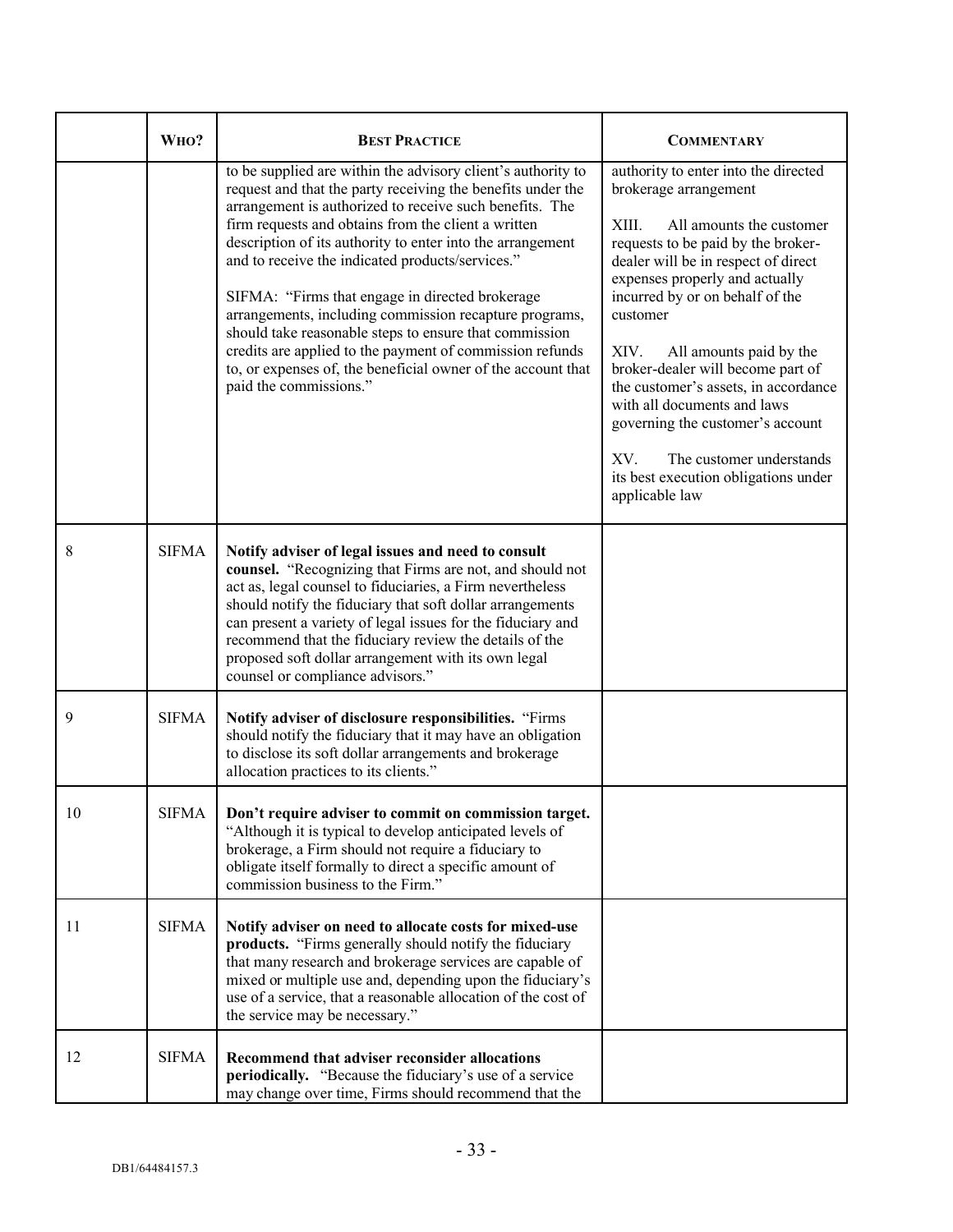|    | WHO?                            | <b>BEST PRACTICE</b>                                                                                                                                                                                                                                                                                                                                                                                                                                                                                                                                                                                                    | <b>COMMENTARY</b>                                                                                                                                                                                                                                                                                                                                                                                                                                                                                                                     |
|----|---------------------------------|-------------------------------------------------------------------------------------------------------------------------------------------------------------------------------------------------------------------------------------------------------------------------------------------------------------------------------------------------------------------------------------------------------------------------------------------------------------------------------------------------------------------------------------------------------------------------------------------------------------------------|---------------------------------------------------------------------------------------------------------------------------------------------------------------------------------------------------------------------------------------------------------------------------------------------------------------------------------------------------------------------------------------------------------------------------------------------------------------------------------------------------------------------------------------|
|    |                                 | fiduciary periodically review and, where appropriate,<br>revise its cost allocations to ensure that the allocation is<br>reasonable given the fiduciary's current use of the<br>service."                                                                                                                                                                                                                                                                                                                                                                                                                               |                                                                                                                                                                                                                                                                                                                                                                                                                                                                                                                                       |
|    | <b>Maintaining Arrangements</b> |                                                                                                                                                                                                                                                                                                                                                                                                                                                                                                                                                                                                                         |                                                                                                                                                                                                                                                                                                                                                                                                                                                                                                                                       |
| 13 | <b>SEC</b>                      | Determine that requested soft dollar benefits fit within<br>adviser's authority. "Established procedures are used to<br>determine whether products and services requested by<br>advisers are consistent with the adviser's authority over<br>clients' commissions."                                                                                                                                                                                                                                                                                                                                                     |                                                                                                                                                                                                                                                                                                                                                                                                                                                                                                                                       |
| 14 | <b>SEC</b>                      | Maintain a master list of payees. "An appropriate unit<br>of the broker-dealer produces a master approved list of all<br>third-party soft dollar arrangements and client-directed<br>brokerage arrangements. No payments are made to third-<br>party vendors or to clients under rebate programs unless<br>the arrangement appears on this list."                                                                                                                                                                                                                                                                       | In Republic, the SEC criticized<br>RNYSC for paying invoices made<br>out to fictitious vendors and for not<br>inquiring about new or unfamiliar<br>vendors or the nature of the services<br>they "purportedly rendered." If a<br>broker-dealer is unfamiliar with the<br>products and services for which it is<br>paying, the broker-dealer may<br>consider requesting samples of the<br>research. The broker-dealer may<br>also consider documenting the type<br>and cost of the products and<br>services provided by third parties. |
| 15 | <b>SIFMA</b>                    | Notify adviser when requested product or service<br>appears inappropriate. "During the course of a soft<br>dollar arrangement, a Firm may be asked to provide the<br>fiduciary with a product or service that does not appear to<br>be appropriate under the arrangement. Although the<br>fiduciary ultimately is responsible for using the product or<br>service in a manner that is consistent with its authority and<br>fiduciary obligations, Firms' policies and procedures<br>should be reasonably designed to notify a fiduciary when<br>the requested product or service does not appear to be<br>appropriate." |                                                                                                                                                                                                                                                                                                                                                                                                                                                                                                                                       |
| 16 | <b>SEC</b>                      | Contract with third-party research vendors for<br>broker-dealer obligated to pay. "The broker-dealer<br>establishes a contractual relationship with each third-party<br>vendor of research products and services so that it is<br>obligated for payment under all such contracts."                                                                                                                                                                                                                                                                                                                                      | In connection with soft dollar<br>arrangements involving third-party<br>research, broker-dealers may wish<br>to:<br>XVI.<br>Make clear to the vendor<br>that the broker-dealer's obligation<br>to the vendor relates only to the<br>payment of the vendor's fees and<br>that it is not responsible for the<br>investment adviser's use of the<br>research or compliance with the                                                                                                                                                      |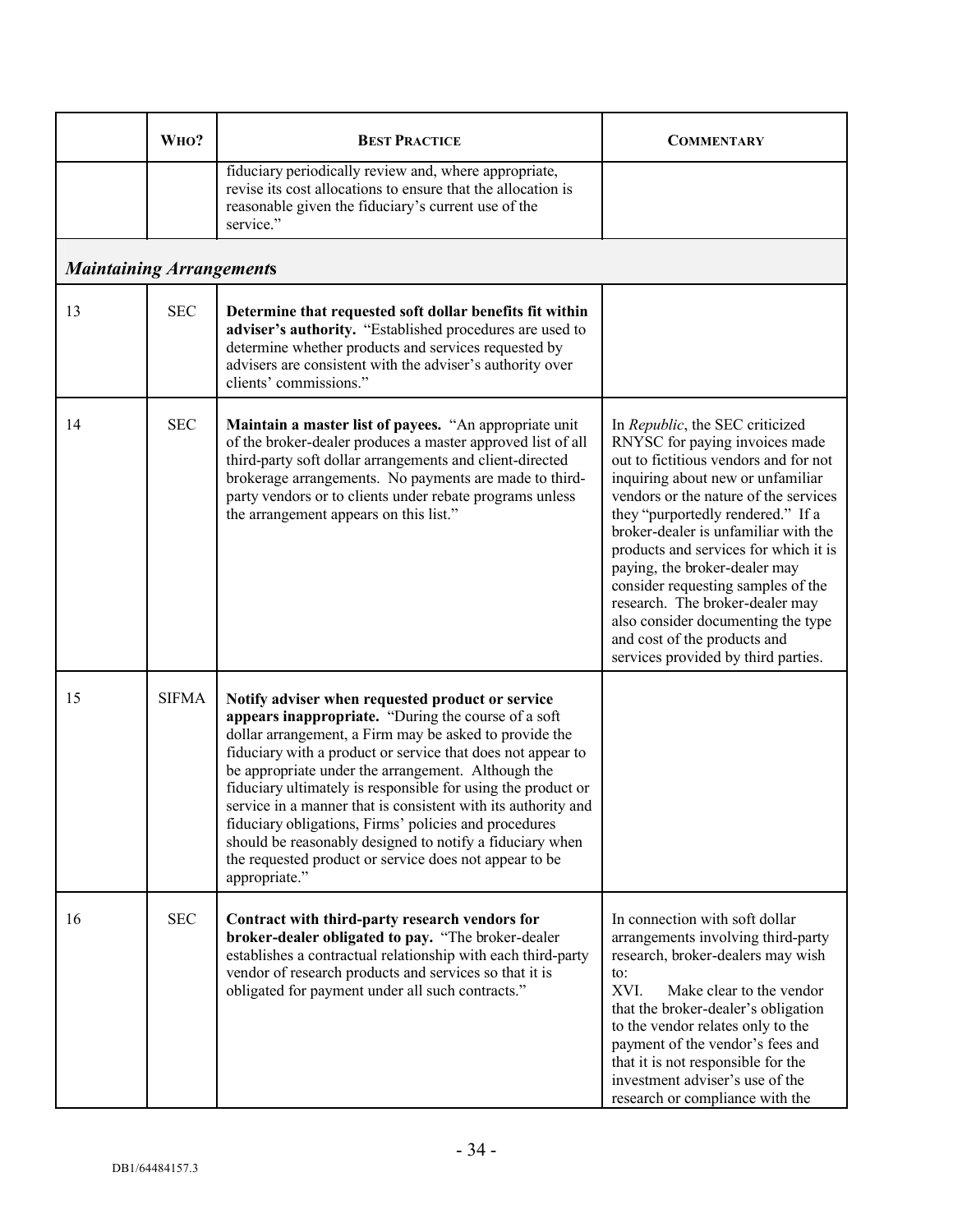|                       | WHO?         | <b>BEST PRACTICE</b>                                                                                                                                                                                                                                                                                                                                                                   | <b>COMMENTARY</b>                                                                                                                                                                                                                                                                                                                                                                                                                                                                                                                                              |
|-----------------------|--------------|----------------------------------------------------------------------------------------------------------------------------------------------------------------------------------------------------------------------------------------------------------------------------------------------------------------------------------------------------------------------------------------|----------------------------------------------------------------------------------------------------------------------------------------------------------------------------------------------------------------------------------------------------------------------------------------------------------------------------------------------------------------------------------------------------------------------------------------------------------------------------------------------------------------------------------------------------------------|
|                       |              |                                                                                                                                                                                                                                                                                                                                                                                        | terms of any licensing agreement<br>with the investment adviser<br>Make clear to the<br>XVII.<br>investment adviser that any third-<br>party research is provided by an<br>independent organization that is<br>itself responsible for the research<br>and that the research is provided "as<br>is" without any representation as to<br>accuracy by the broker-dealer.<br>XVIII. Make clear that the<br>investment adviser is expected to<br>use any third-party research in a<br>manner consistent with its fiduciary<br>responsibilities and client contracts |
| 17                    | <b>SEC</b>   | Don't pay vendor invoices submitted by an adviser<br>unless broker-dealer is obligated to pay the particular<br>vendor. "Invoices for products and services submitted by<br>advisers for which the broker-dealer is not contractually<br>liable for payment are not paid."                                                                                                             | In Republic, the SEC specifically<br>noted that, "RNYSC and Sweeney<br>did not <i>question</i> or <i>reject</i> a single<br>soft dollar invoice or request for<br>payment. SCM simply forwarded<br>its requests to RNYSC, and<br>Sweeney continued to approve the<br>payments using client-owned soft<br>dollar benefits. No one at RNYSC<br>raised the issue of whether the firm<br>should cease paying soft dollars for<br>SCM."                                                                                                                             |
| 18                    | <b>SEC</b>   | Periodically review commissions paid and notify<br>adviser if commission payments are materially out of<br>balance. "Commissions paid under each soft dollar<br>arrangement by advisers are periodically reviewed in<br>relation to the products and services provided to the<br>advisers, and advisers are informed if their commission<br>situations are materially out of balance." |                                                                                                                                                                                                                                                                                                                                                                                                                                                                                                                                                                |
| 19                    | <b>SIFMA</b> | Soft dollar credits should not be earned on futures or<br>principal trades. "If the fiduciary seeks to rely upon the<br>Section 28(e) safe harbor, credits should not be provided<br>for transactions in futures or transactions in which the<br>Firm acts as principal."                                                                                                              | In addition, broker-dealers should<br>not agree to use soft dollars to<br>absorb trading losses. See Charles<br>Lerner, Esq. (pub. avail. Oct. 25,<br>1988); In re Jack Allen Pirrie,<br>Advisers Act Release No. 1284<br>(July 29, 1991).                                                                                                                                                                                                                                                                                                                     |
| <b>Record keeping</b> |              |                                                                                                                                                                                                                                                                                                                                                                                        |                                                                                                                                                                                                                                                                                                                                                                                                                                                                                                                                                                |
| 20                    | <b>SIFMA</b> | Maintain accurate records. "Firms should maintain                                                                                                                                                                                                                                                                                                                                      | Among the records that should be                                                                                                                                                                                                                                                                                                                                                                                                                                                                                                                               |